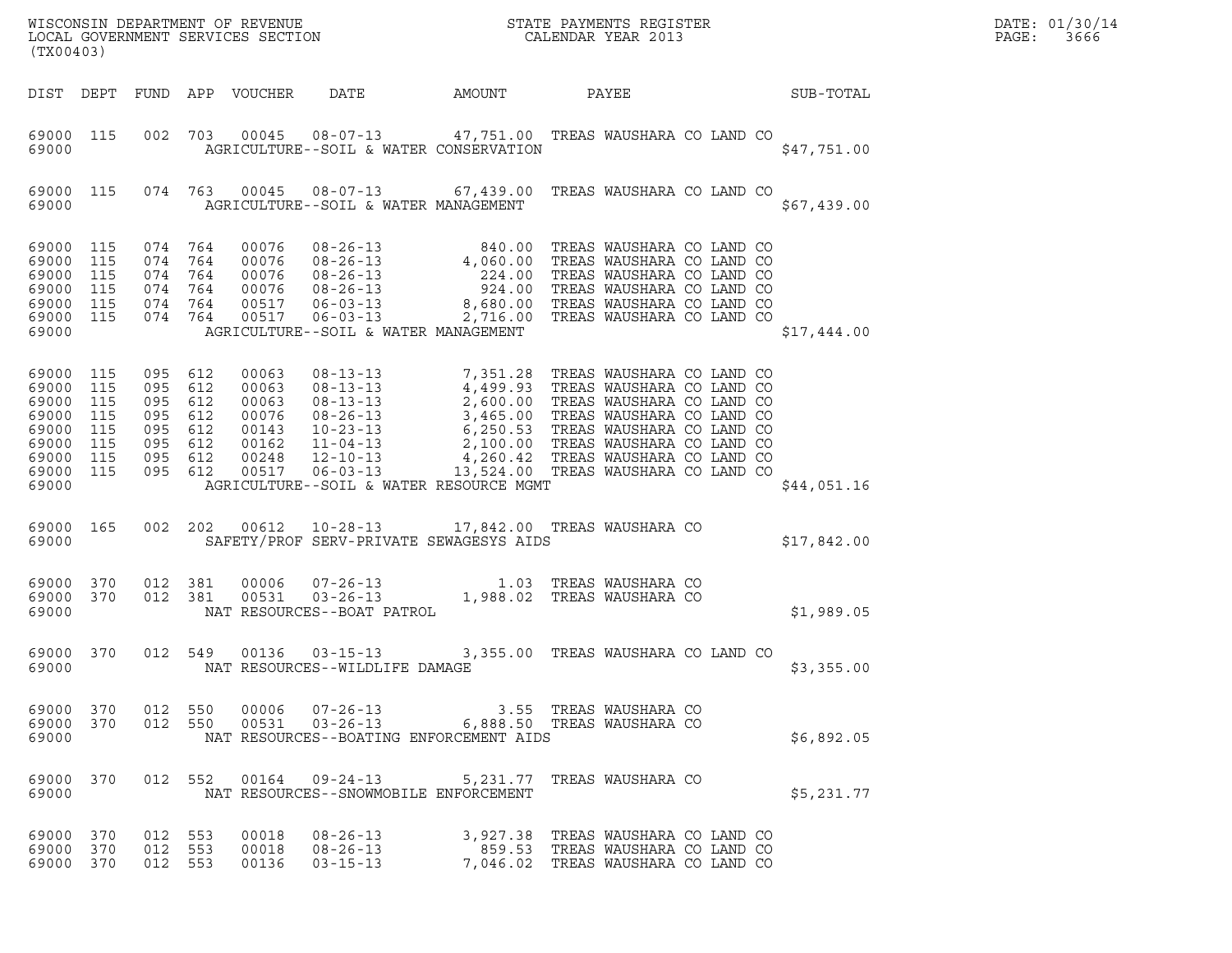|                                                                                                                               | (TX00403)                                                   |                                                                                                                          |                                        |                                                                                                          |                                                                                                                                                                |                                                                                                      |                                                                                                                                                                                           |              | DATE: 01/30/14<br>PAGE:<br>3667 |
|-------------------------------------------------------------------------------------------------------------------------------|-------------------------------------------------------------|--------------------------------------------------------------------------------------------------------------------------|----------------------------------------|----------------------------------------------------------------------------------------------------------|----------------------------------------------------------------------------------------------------------------------------------------------------------------|------------------------------------------------------------------------------------------------------|-------------------------------------------------------------------------------------------------------------------------------------------------------------------------------------------|--------------|---------------------------------|
|                                                                                                                               |                                                             |                                                                                                                          |                                        | DIST DEPT FUND APP VOUCHER                                                                               | DATE                                                                                                                                                           | AMOUNT                                                                                               | PAYEE                                                                                                                                                                                     | SUB-TOTAL    |                                 |
| 69000 370<br>69000                                                                                                            |                                                             |                                                                                                                          |                                        |                                                                                                          | NAT RESOURCES--WILDLIFE DAMAGE CLAIMS                                                                                                                          |                                                                                                      | 012 553 00234 06-14-13 2,013.67 TREAS WAUSHARA CO LAND CO                                                                                                                                 | \$13,846.60  |                                 |
| 69000                                                                                                                         | 69000 370                                                   | 012 566                                                                                                                  |                                        | 00001                                                                                                    | NAT RESOURCES-FOREST CROP/MANAGED FOREST                                                                                                                       |                                                                                                      | 09-24-13 18,836.29 TREAS WAUSHARA CO                                                                                                                                                      | \$18,836.29  |                                 |
| 69000                                                                                                                         | 69000 370                                                   |                                                                                                                          |                                        |                                                                                                          | NAT RESOURCES--SNOWMOBILE TRAIL AIDS                                                                                                                           |                                                                                                      | 012 569 00503 09-13-13 18,814.47 TREAS WAUSHARA CO                                                                                                                                        | \$18,814.47  |                                 |
| 69000                                                                                                                         | 69000 370                                                   |                                                                                                                          | 012 574                                | 00041                                                                                                    | NAT RESOURCES--SNOWMOBILE TRAIL AIDS                                                                                                                           |                                                                                                      | 08-05-13 72,250.00 TREAS WAUSHARA CO                                                                                                                                                      | \$72, 250.00 |                                 |
| 69000 370<br>69000<br>69000<br>69000<br>69000<br>69000<br>69000<br>69000<br>69000<br>69000<br>69000 370<br>69000 370<br>69000 | 370<br>370<br>370<br>370<br>370<br>370<br>370<br>370<br>370 | 012 663<br>012 663<br>012 663<br>012<br>012 663<br>012<br>012 663<br>012 663<br>012 663<br>012 663<br>012 663<br>012 663 | 663<br>663                             | 00553<br>00554<br>01916<br>01917<br>01918<br>01919<br>01920<br>02469<br>02470<br>02507<br>02508<br>02509 | $03 - 27 - 13$<br>NAT RESOURCES--LAKES MANAGEMENT GRANTS                                                                                                       |                                                                                                      | 3,736.52 TREAS WAUSHARA CO LAND CO                                                                                                                                                        | \$53,231.78  |                                 |
| 69000                                                                                                                         | 69000 370                                                   | 074 670                                                                                                                  |                                        |                                                                                                          | NAT RESOURCES--RU RECYCLING GRANT                                                                                                                              |                                                                                                      | 41141  05-20-13  80,877.70  TREAS WAUSHARA CO                                                                                                                                             | \$80,877.70  |                                 |
| 69000                                                                                                                         | 69000 370                                                   | 074 673                                                                                                                  |                                        |                                                                                                          | 41141  05-20-13<br>NAT RESOURCES--RU CONSOLIDATED GRANT                                                                                                        |                                                                                                      | 6,212.51 TREAS WAUSHARA CO                                                                                                                                                                | \$6,212.51   |                                 |
| 69000<br>69000<br>69000                                                                                                       | 395<br>395                                                  | 011<br>011 182                                                                                                           | 182                                    | 63032<br>67146                                                                                           | $01 - 28 - 13$<br>$03 - 05 - 13$<br>TRANSPORTATION--TRANSIT AIDS-FEDERAL                                                                                       | 2,794.00<br>4,175.34                                                                                 | TREAS WAUSHARA CO<br>TREAS WAUSHARA CO                                                                                                                                                    | \$6,969.34   |                                 |
| 69000<br>69000<br>69000<br>69000<br>69000<br>69000<br>69000<br>69000<br>69000                                                 | 395<br>395<br>395<br>395<br>395<br>395<br>395<br>395<br>395 | 011 185<br>011<br>011 185<br>011<br>011<br>011<br>011<br>011<br>011 185                                                  | 185<br>185<br>185<br>185<br>185<br>185 | 65381<br>66228<br>70238<br>70238<br>77684<br>80669<br>90544<br>91352<br>91352                            | $02 - 19 - 13$<br>$02 - 25 - 13$<br>$04 - 01 - 13$<br>$04 - 01 - 13$<br>$06 - 17 - 13$<br>$07 - 15 - 13$<br>$10 - 15 - 13$<br>$10 - 21 - 13$<br>$10 - 21 - 13$ | 2,103.78<br>2,376.87<br>1,546.38<br>1,564.49<br>1,295.93<br>216.30<br>5,000.00<br>1,186.16<br>627.60 | TREAS WAUSHARA CO<br>TREAS WAUSHARA CO<br>TREAS WAUSHARA CO<br>TREAS WAUSHARA CO<br>TREAS WAUSHARA CO<br>TREAS WAUSHARA CO<br>TREAS WAUSHARA CO<br>TREAS WAUSHARA CO<br>TREAS WAUSHARA CO |              |                                 |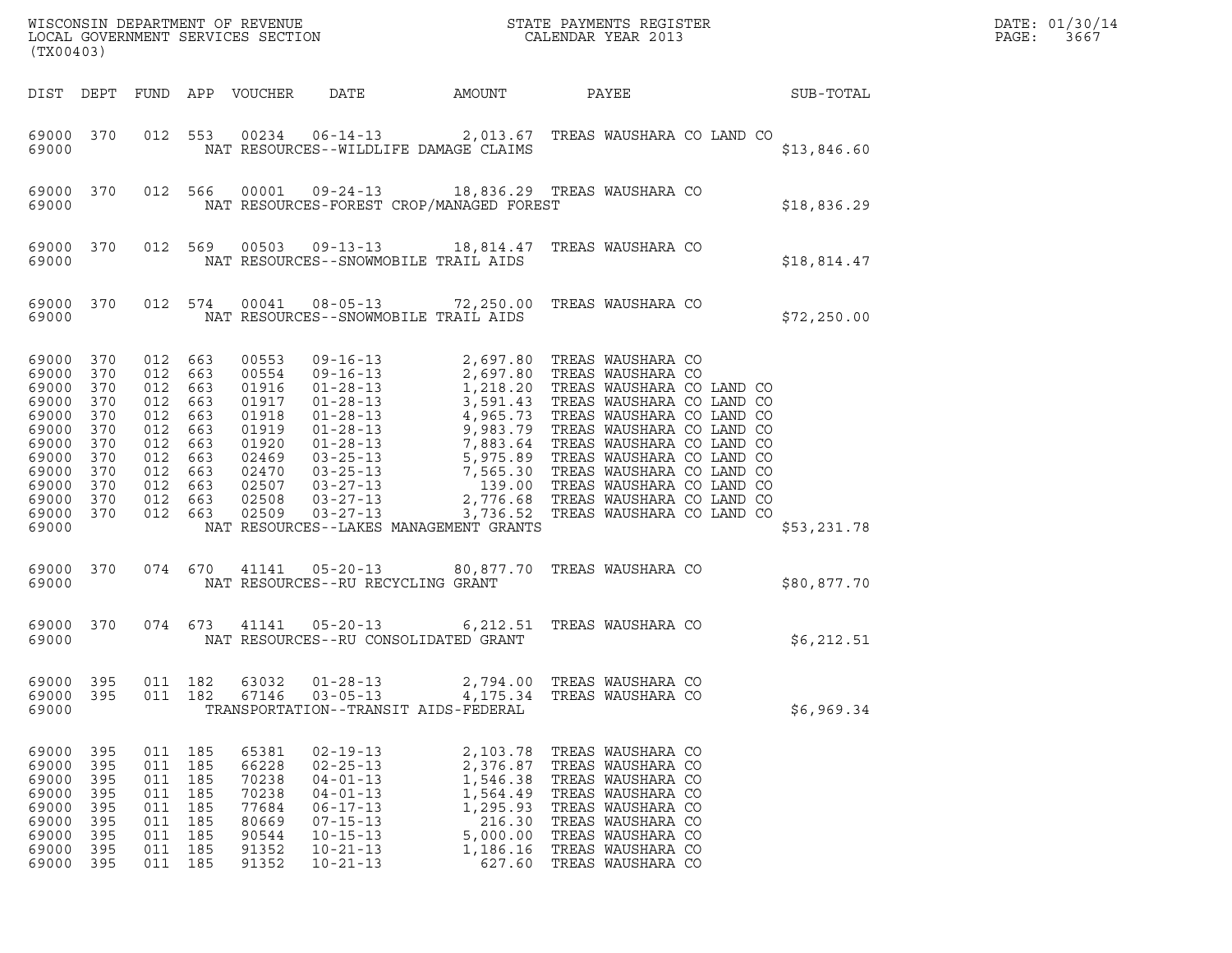| (TX00403)                                                                                                                  |                                                                                         |                                                                                         |                                                                                         |                                                                                                                   |                                                                                                                                                                                                                                                                           |                                                                                                                                                    |                                                                                                                                                                                                                       |                |
|----------------------------------------------------------------------------------------------------------------------------|-----------------------------------------------------------------------------------------|-----------------------------------------------------------------------------------------|-----------------------------------------------------------------------------------------|-------------------------------------------------------------------------------------------------------------------|---------------------------------------------------------------------------------------------------------------------------------------------------------------------------------------------------------------------------------------------------------------------------|----------------------------------------------------------------------------------------------------------------------------------------------------|-----------------------------------------------------------------------------------------------------------------------------------------------------------------------------------------------------------------------|----------------|
| DIST                                                                                                                       | DEPT                                                                                    | FUND                                                                                    | APP                                                                                     | VOUCHER                                                                                                           | DATE                                                                                                                                                                                                                                                                      | AMOUNT                                                                                                                                             | PAYEE                                                                                                                                                                                                                 | SUB-TOTAL      |
| 69000<br>69000<br>69000<br>69000<br>69000<br>69000                                                                         | 395<br>395<br>395<br>395<br>395                                                         | 011<br>011<br>011<br>011<br>011                                                         | 185<br>185<br>185<br>185<br>185                                                         | 91352<br>91352<br>92819<br>93750<br>93750                                                                         | $10 - 21 - 13$<br>$10 - 21 - 13$<br>$11 - 04 - 13$<br>$11 - 12 - 13$<br>$11 - 12 - 13$                                                                                                                                                                                    | 1,679.55<br>5,494.96<br>TRANSPORTATION--HIGHWAY SAFETY-FEDERAL                                                                                     | TREAS WAUSHARA CO<br>TREAS WAUSHARA CO<br>1,132.30 TREAS WAUSHARA CO<br>1,113.13 TREAS WAUSHARA CO<br>1,186.53 TREAS WAUSHARA CO                                                                                      | \$26,523.98    |
| 69000<br>69000<br>69000<br>69000                                                                                           | 395<br>395<br>395                                                                       | 011<br>011<br>011                                                                       | 190<br>190<br>190                                                                       | 68069<br>82069<br>94069                                                                                           | $01 - 07 - 13$<br>$07 - 01 - 13$<br>$10 - 07 - 13$                                                                                                                                                                                                                        | TRANSPORTATION--GENERAL TRANSP AIDS-GTA                                                                                                            | 197,939.15 COUNTY OF WAUSHARA<br>395,878.30 COUNTY OF WAUSHARA<br>197,939.15 COUNTY OF WAUSHARA                                                                                                                       | \$791,756.60   |
| 69000<br>69000                                                                                                             | 410                                                                                     | 002                                                                                     | 116                                                                                     | 11357                                                                                                             | $11 - 05 - 13$<br>CORRECTIONS--LOCAL AID                                                                                                                                                                                                                                  | 32,550.00                                                                                                                                          | TREAS WAUSHARA CO                                                                                                                                                                                                     | \$32,550.00    |
| 69000<br>69000<br>69000<br>69000<br>69000<br>69000<br>69000<br>69000<br>69000<br>69000<br>69000<br>69000<br>69000<br>69000 | 435<br>435<br>435<br>435<br>435<br>435<br>435<br>435<br>435<br>435<br>435<br>435<br>435 | 005<br>005<br>005<br>005<br>005<br>005<br>005<br>005<br>005<br>005<br>005<br>005<br>005 | 000<br>000<br>000<br>000<br>000<br>000<br>000<br>000<br>000<br>000<br>000<br>000<br>000 | 90310<br>90314<br>90318<br>90321<br>90323<br>90325<br>90326<br>90400<br>90402<br>90403<br>90406<br>90408<br>90411 | $01 - 01 - 13$<br>$02 - 01 - 13$<br>$03 - 01 - 13$<br>$04 - 01 - 13$<br>$05 - 01 - 13$<br>$06 - 01 - 13$<br>$07 - 02 - 13$<br>$07 - 01 - 13$<br>$08 - 01 - 13$<br>$09 - 01 - 13$<br>$10 - 01 - 13$<br>$11 - 01 - 13$<br>$12 - 01 - 13$<br>HEALTH SERVICES--STATE/FED AIDS | 141,460.00<br>136,461.00<br>81,235.00<br>197,577.00<br>88,707.00<br>1,231.00<br>738,287.00<br>271,507.00<br>178,805.00<br>121,412.00<br>123,417.00 | 161,236.00 WAUSHARA CO<br>WAUSHARA CO<br>WAUSHARA CO<br>WAUSHARA CO<br>WAUSHARA CO<br>WAUSHARA CO<br>WAUSHARA CO<br>WAUSHARA CO<br>WAUSHARA CO<br>WAUSHARA CO<br>149,653.00 WAUSHARA CO<br>WAUSHARA CO<br>WAUSHARA CO | \$2,390,988.00 |
| 69000<br>69000                                                                                                             | 435                                                                                     | 005                                                                                     | 162                                                                                     | 01HSD                                                                                                             | $09 - 03 - 13$                                                                                                                                                                                                                                                            | HS--AMBULANCE FUNDING ASSISTANCE GRANTS                                                                                                            | 5,534.75 WAUSHARA COUNTY                                                                                                                                                                                              | \$5,534.75     |
| 69000<br>69000                                                                                                             | 435                                                                                     | 005                                                                                     | 163                                                                                     | 01LGS                                                                                                             | 11-18-13                                                                                                                                                                                                                                                                  | HS--PREPAID MEDICAL TRANSPORT REIMBURSE                                                                                                            | 40,400.00 WAUSHARA COUNTY EMERGENCY                                                                                                                                                                                   | \$40,400.00    |
| 69000<br>69000<br>69000<br>69000<br>69000<br>69000<br>69000<br>69000<br>69000<br>69000<br>69000                            | 437<br>437<br>437<br>437<br>437<br>437<br>437<br>437<br>437<br>437<br>437               | 005<br>005<br>005<br>005<br>005<br>005<br>005<br>005<br>005<br>005<br>005               | 000<br>000<br>000<br>000<br>000<br>000<br>000<br>000<br>000<br>000<br>000               | 00000<br>00000<br>00000<br>00000<br>00000<br>00000<br>00000<br>00000<br>00000<br>00000<br>00000                   | $01 - 19 - 13$<br>$01 - 30 - 13$<br>$03 - 05 - 13$<br>$04 - 27 - 13$<br>$04 - 05 - 13$<br>$05 - 11 - 13$<br>$05 - 07 - 13$<br>$05 - 30 - 13$<br>$06 - 31 - 13$<br>$06 - 05 - 13$<br>$06 - 05 - 13$                                                                        | 6,767.66<br>56,554.85<br>83,827.74<br>12,149.85<br>49,210.25<br>23,779.78<br>24,866.70<br>32,357.92<br>10,900.32<br>1,170.00<br>1,326.00           | WAUSHARA<br>WAUSHARA CHILD SUPPORT<br>WAUSHARA<br>WAUSHARA<br>WAUSHARA CHILD SUPPORT<br>WAUSHARA<br>WAUSHARA<br>WAUSHARA CHILD SUPPORT<br>WAUSHARA<br>WAUSHARA<br>WAUSHARA                                            |                |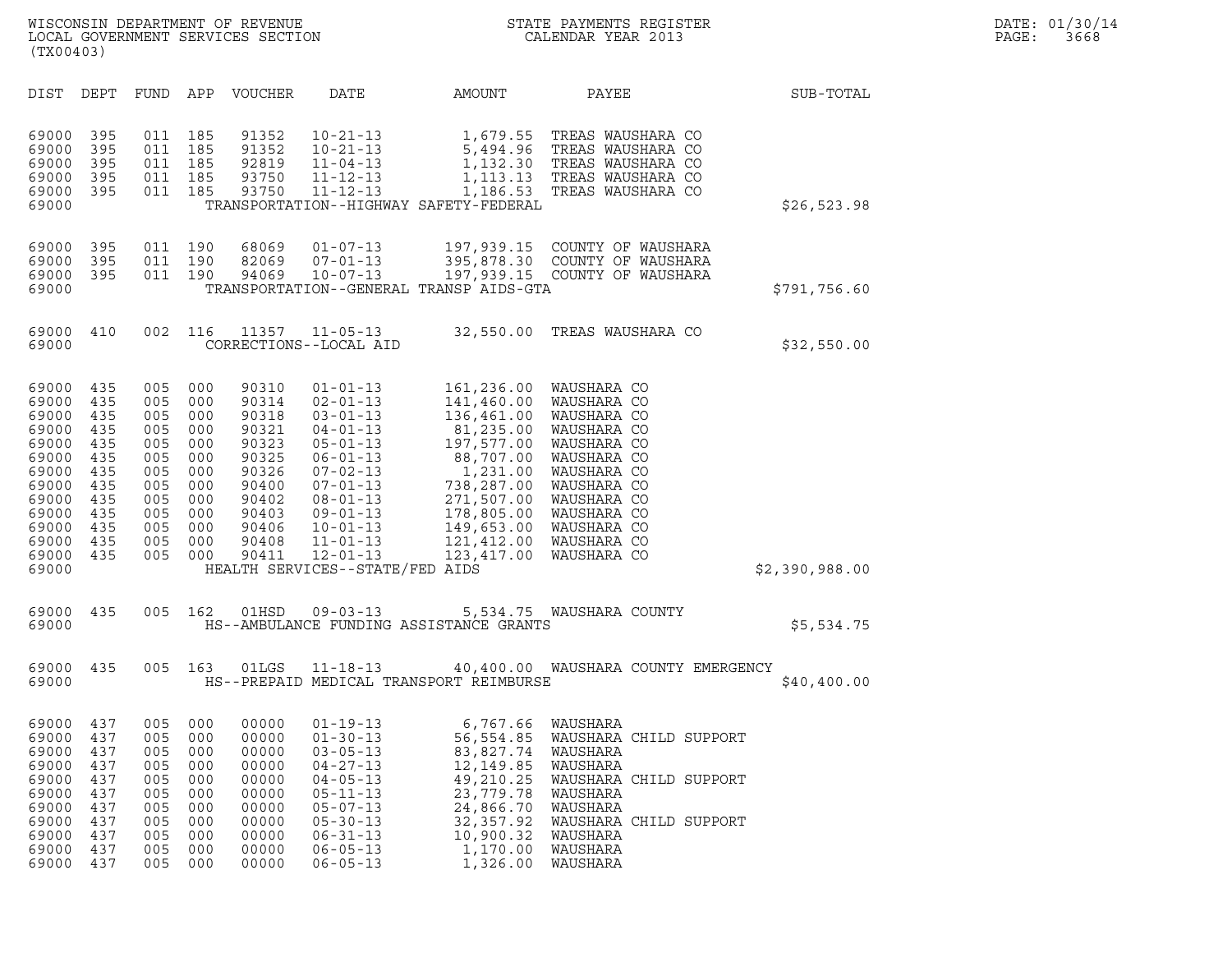| (TX00403)                                                                                                         |                                                                                  |                                                                                  |                                                                                  |                                                                                                          |                                                                                                                                                                                                                      |                                                                                                                           |                                                                                                                                                                                                                                                                               |              |
|-------------------------------------------------------------------------------------------------------------------|----------------------------------------------------------------------------------|----------------------------------------------------------------------------------|----------------------------------------------------------------------------------|----------------------------------------------------------------------------------------------------------|----------------------------------------------------------------------------------------------------------------------------------------------------------------------------------------------------------------------|---------------------------------------------------------------------------------------------------------------------------|-------------------------------------------------------------------------------------------------------------------------------------------------------------------------------------------------------------------------------------------------------------------------------|--------------|
| DIST                                                                                                              | DEPT                                                                             | FUND                                                                             |                                                                                  | APP VOUCHER                                                                                              |                                                                                                                                                                                                                      |                                                                                                                           | DATE AMOUNT PAYEE                                                                                                                                                                                                                                                             | SUB-TOTAL    |
| 69000<br>69000<br>69000<br>69000<br>69000<br>69000<br>69000<br>69000<br>69000<br>69000<br>69000<br>69000<br>69000 | 437<br>437<br>437<br>437<br>437<br>437<br>437<br>437<br>437<br>437<br>437<br>437 | 005<br>005<br>005<br>005<br>005<br>005<br>005<br>005<br>005<br>005<br>005<br>005 | 000<br>000<br>000<br>000<br>000<br>000<br>000<br>000<br>000<br>000<br>000<br>000 | 00000<br>00000<br>00000<br>00000<br>00000<br>00000<br>00000<br>00000<br>00000<br>00000<br>00000<br>00000 | $07 - 05 - 13$<br>$07 - 22 - 13$<br>$07 - 05 - 13$<br>$08 - 10 - 13$<br>$09 - 28 - 13$<br>$09 - 05 - 13$<br>$10 - 27 - 13$<br>$10 - 05 - 13$<br>$10 - 11 - 13$<br>$11 - 05 - 13$<br>$11 - 25 - 13$<br>$12 - 05 - 13$ | 50,255.83<br>8,805.86<br>241,954.40<br>51.67<br>11,972.62<br>8,589.27 WAUSHARA<br>CHILDREN & FAMILIES--STATE/FEDERAL AIDS | 5,976.92 WAUSHARA<br>5,976.92 WAUSHARA<br>1,610.00 WAUSHARA CHILD SUPPORT<br>2006 WAUSHARA CHILD SUPPORT<br>WAUSHARA CHILD SUPPORT<br>WAUSHARA<br>WAUSHARA<br>WAUSHARA<br>WAUSHARA<br>65,825.48 WAUSHARA CHILD SUPPORT<br>15,606.68 WAUSHARA CHILD SUPPORT<br>117.77 WAUSHARA | \$722,721.57 |
| 69000<br>69000                                                                                                    | 455                                                                              | 002                                                                              | 202                                                                              | 00022                                                                                                    | $09 - 24 - 13$                                                                                                                                                                                                       | JUSTICE--LAW ENFORCEMENT TRAINING REIMB                                                                                   | 709.04 TREAS WAUSHARA CNTY                                                                                                                                                                                                                                                    | \$709.04     |
| 69000<br>69000                                                                                                    | 455                                                                              | 002                                                                              | 221                                                                              | 04877                                                                                                    | $07 - 30 - 13$<br>JUSTICE--LAW ENFORCEMENT SERVICES AID                                                                                                                                                              | 400.00                                                                                                                    | TREAS WAUSHARA CNTY                                                                                                                                                                                                                                                           | \$400.00     |
| 69000<br>69000                                                                                                    | 455                                                                              | 002                                                                              | 225                                                                              | 02533                                                                                                    | JUSTICE--LAW ENFORCEMENT--DRUG CRIMES                                                                                                                                                                                |                                                                                                                           | 02-15-13 37,349.00 TREAS WAUSHARA CO                                                                                                                                                                                                                                          | \$37,349.00  |
| 69000<br>69000<br>69000                                                                                           | 455<br>455                                                                       | 002<br>002                                                                       | 231<br>231                                                                       | 00022<br>00633                                                                                           | $09 - 24 - 13$<br>$02 - 19 - 13$<br>JUSTICE--LAW ENFORCEMENT TRAINING                                                                                                                                                | 5,760.00                                                                                                                  | 280.80 TREAS WAUSHARA CNTY<br>TREAS WAUSHARA CNTY                                                                                                                                                                                                                             | \$6,040.80   |
| 69000<br>69000<br>69000                                                                                           | 455<br>455                                                                       | 002<br>002                                                                       | 251<br>251                                                                       | 00045<br>00574                                                                                           | JUSTICE--TRUANCY PROGRAM-GRANT FUNDS                                                                                                                                                                                 | 09-16-13 10.83<br>12-17-13 2,209.06                                                                                       | TREAS WAUSHARA CNTY<br>TREAS WAUSHARA CNTY                                                                                                                                                                                                                                    | \$2,219.89   |
| 69000<br>69000<br>69000                                                                                           | 455<br>455                                                                       | 002<br>002                                                                       | 532<br>532                                                                       | 00070<br>04803                                                                                           |                                                                                                                                                                                                                      | JUSTICE--VICTIM/WITNESS ASSISTANCE SERV                                                                                   | 03-12-13                 8,297.09    TREAS WAUSHARA CO<br>07-30-13               8,366.08    TREAS WAUSHARA CO                                                                                                                                                                | \$16,663.17  |
| 69000<br>69000                                                                                                    | 465                                                                              | 002                                                                              | 337                                                                              | 00716                                                                                                    | $06 - 28 - 13$                                                                                                                                                                                                       | MILITARY AFFAIRS-EMERGENCY MGMT PLANNING                                                                                  | 4,658.00 TREAS WAUSHARA CO                                                                                                                                                                                                                                                    | \$4,658.00   |
| 69000<br>69000<br>69000                                                                                           | 465<br>465                                                                       | 002<br>002                                                                       | 342<br>342                                                                       | 00304<br>00788                                                                                           | $01 - 16 - 13$<br>$08 - 14 - 13$                                                                                                                                                                                     | MILITARY AFFAIRS-EMERGENCY MGMT-FED FUND                                                                                  | 16,752.19 TREAS WAUSHARA CO<br>15,391.69 TREAS WAUSHARA CO                                                                                                                                                                                                                    | \$32,143.88  |
| 69000<br>69000                                                                                                    | 485                                                                              | 002                                                                              | 127                                                                              | 05209                                                                                                    | $06 - 06 - 13$<br>VETERANS AFFAIRS GRANTS                                                                                                                                                                            | 1,000.00                                                                                                                  | TREAS WAUSHARA CO                                                                                                                                                                                                                                                             | \$1,000.00   |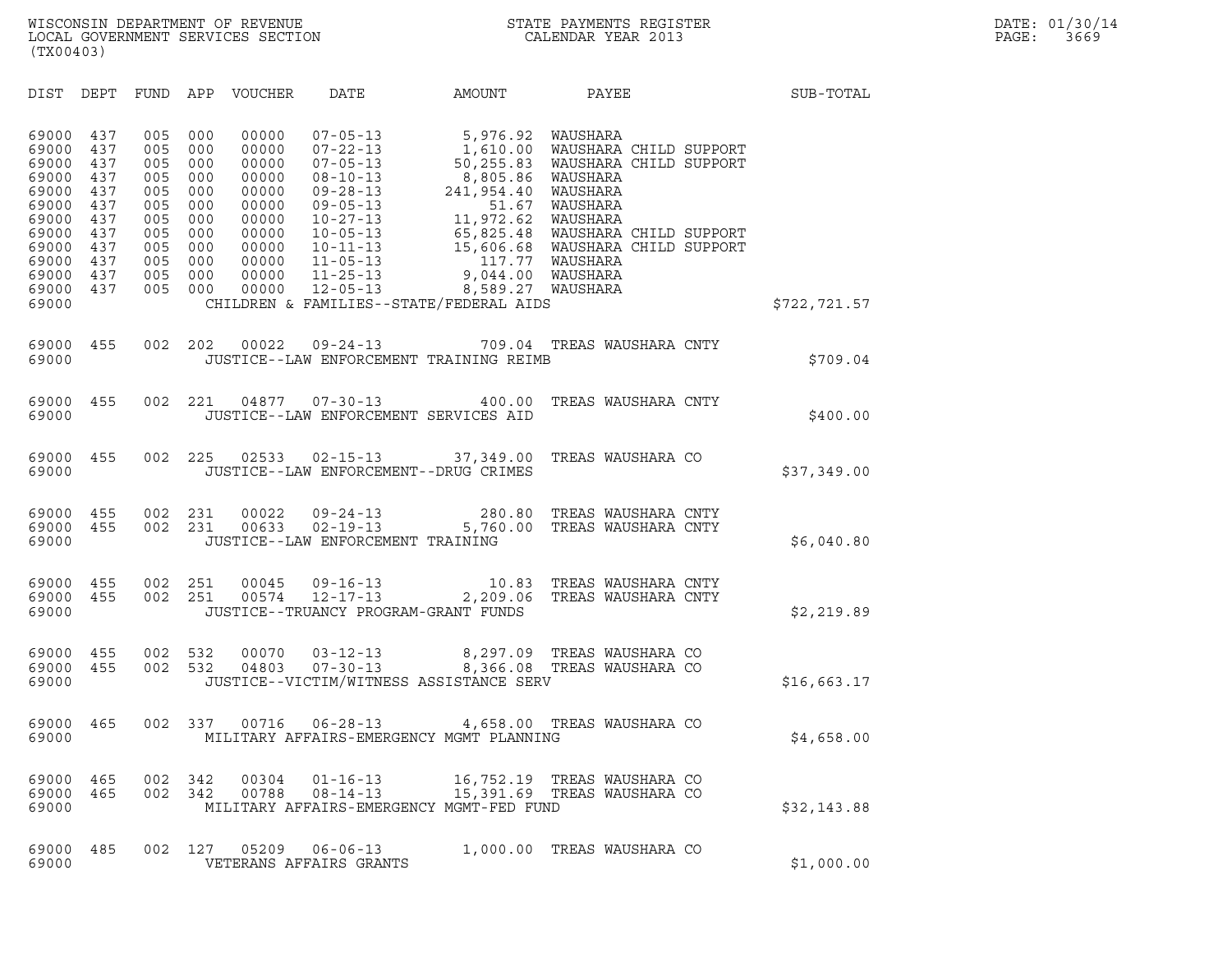| (TX00403)                                                                                                                               |                                                                                                |                                                                                                |                                                                                                           |                                                                                                                                     |                                                                                                                                                                                                                                                                            |                                                                                                                                               | $\tt WISCONSIM DEPARTMENT OF REVENUE$ $\tt WISCONSIM EN THE BAYMENTS REGISTERLOCAL GOVERNMENT SERVICES SECTION CALENDAR YEAR 2013$                                                                                                                                                                                               |             | DATE: 01/30/14<br>PAGE:<br>3670 |
|-----------------------------------------------------------------------------------------------------------------------------------------|------------------------------------------------------------------------------------------------|------------------------------------------------------------------------------------------------|-----------------------------------------------------------------------------------------------------------|-------------------------------------------------------------------------------------------------------------------------------------|----------------------------------------------------------------------------------------------------------------------------------------------------------------------------------------------------------------------------------------------------------------------------|-----------------------------------------------------------------------------------------------------------------------------------------------|----------------------------------------------------------------------------------------------------------------------------------------------------------------------------------------------------------------------------------------------------------------------------------------------------------------------------------|-------------|---------------------------------|
| DIST DEPT                                                                                                                               |                                                                                                |                                                                                                |                                                                                                           | FUND APP VOUCHER                                                                                                                    | DATE<br>AMOUNT                                                                                                                                                                                                                                                             |                                                                                                                                               | PAYEE                                                                                                                                                                                                                                                                                                                            | SUB-TOTAL   |                                 |
| 69000 485<br>69000                                                                                                                      |                                                                                                | 082                                                                                            | 267                                                                                                       |                                                                                                                                     | VETERANS AFFAIRS--GRANTS TO COUNTIES                                                                                                                                                                                                                                       |                                                                                                                                               | 05209  06-06-13  4,500.00  TREAS WAUSHARA CO                                                                                                                                                                                                                                                                                     | \$4,500.00  |                                 |
| 69000<br>69000                                                                                                                          | 485                                                                                            | 082 280                                                                                        |                                                                                                           | 02508                                                                                                                               | VETERANS AFFAIRS--GRANTS                                                                                                                                                                                                                                                   |                                                                                                                                               | $01-03-13$ 1,902.78 TREAS WAUSHARA CO                                                                                                                                                                                                                                                                                            | \$1,902.78  |                                 |
| 69000<br>69000                                                                                                                          | 485                                                                                            |                                                                                                | 083 370                                                                                                   |                                                                                                                                     | VETERANS AFFAIRS--GRANTS TO COUNTIES                                                                                                                                                                                                                                       |                                                                                                                                               | 05209  06-06-13  4,500.00  TREAS WAUSHARA CO                                                                                                                                                                                                                                                                                     | \$4,500.00  |                                 |
| 69000 505<br>69000                                                                                                                      |                                                                                                | 002 116                                                                                        |                                                                                                           | 01327                                                                                                                               | DOA--LAND INFORMATION BOARD GRANTS                                                                                                                                                                                                                                         |                                                                                                                                               | 09-11-13 13,934.00 TREAS WAUSHARA CO                                                                                                                                                                                                                                                                                             | \$13,934.00 |                                 |
| 69000<br>69000<br>69000<br>69000<br>69000<br>69000<br>69000<br>69000<br>69000<br>69000<br>69000 505                                     | 505<br>505<br>505<br>505<br>505<br>505<br>505<br>505<br>505<br>505                             | 002 155<br>002<br>002<br>002<br>002<br>002<br>002<br>002<br>002<br>002<br>002 155              | 155<br>155<br>155<br>155<br>155<br>155<br>155<br>155<br>155                                               | 60038<br>60101<br>60169<br>60169<br>60342<br>60455<br>60455<br>60672<br>60672<br>60740<br>60740                                     | $08 - 06 - 13$<br>$06 - 06 - 13$                                                                                                                                                                                                                                           | 694.76                                                                                                                                        | 1,129.49 TREAS WAUSHARA CO<br>08-06-13<br>09-06-13<br>2,067.94 TREAS WAUSHARA CO<br>10-08-13<br>10-08-13<br>46.10 TREAS WAUSHARA CO<br>12-26-13<br>4,309.30 TREAS WAUSHARA CO<br>02-06-13<br>5,028.72 TREAS WAUSHARA CO<br>05-07-13<br>11,330.67 TREAS WAUSHARA CO<br>05-07-13<br>4,80<br>920.61 TREAS WAUSHARA CO               |             |                                 |
| 69000                                                                                                                                   |                                                                                                |                                                                                                |                                                                                                           |                                                                                                                                     | DOA-HOUSING ASSISTANCE-FEDERAL FUNDS                                                                                                                                                                                                                                       |                                                                                                                                               |                                                                                                                                                                                                                                                                                                                                  | \$42,547.30 |                                 |
| 69000<br>69000                                                                                                                          | 505                                                                                            |                                                                                                |                                                                                                           |                                                                                                                                     | 002 643 11920 07-12-13<br>DOA--JUSTICE ASSISTANCE FEDERAL FUNDS                                                                                                                                                                                                            |                                                                                                                                               | 25,875.00 TREAS WAUSHARA CNTY                                                                                                                                                                                                                                                                                                    | \$25,875.00 |                                 |
| 69000<br>69000                                                                                                                          | 505                                                                                            |                                                                                                |                                                                                                           | 002 645 07156                                                                                                                       | DOA-JUSTICE ASSISTANCE-AID TO NON-PROFIT                                                                                                                                                                                                                                   |                                                                                                                                               | 03-06-13 40,765.00 TREAS WAUSHARA CNTY                                                                                                                                                                                                                                                                                           | \$40,765.00 |                                 |
| 69000 505<br>69000<br>69000<br>69000<br>69000<br>69000<br>69000<br>69000<br>69000<br>69000<br>69000<br>69000<br>69000<br>69000<br>69000 | 505<br>505<br>505<br>505<br>505<br>505<br>505<br>505<br>505<br>505<br>505<br>505<br>505<br>505 | 035<br>035<br>035<br>035<br>035<br>035<br>035<br>035<br>035<br>035<br>035<br>035<br>035<br>035 | 035 371<br>371<br>371<br>371<br>371<br>371<br>371<br>371<br>371<br>371<br>371<br>371<br>371<br>371<br>371 | 60038<br>60038<br>60038<br>60101<br>60101<br>60169<br>60169<br>60169<br>60228<br>60228<br>60366<br>60366<br>60455<br>60455<br>60455 | $08 - 06 - 13$<br>$08 - 06 - 13$<br>$08 - 06 - 13$<br>$09 - 06 - 13$<br>$09 - 06 - 13$<br>$10 - 08 - 13$<br>$10 - 08 - 13$<br>$10 - 08 - 13$<br>$11 - 06 - 13$<br>$11 - 06 - 13$<br>$01 - 08 - 13$<br>$01 - 08 - 13$<br>$02 - 06 - 13$<br>$02 - 06 - 13$<br>$02 - 06 - 13$ | 97.55<br>841.96<br>6.34<br>600.65<br>914.19<br>600.65<br>154.78<br>3,382.67<br>3,652.15<br>1,190.50<br>382.23<br>3,435.09<br>7.44<br>4,241.90 | 1,380.26 TREAS WAUSHARA CO<br>TREAS WAUSHARA CO<br>TREAS WAUSHARA CO<br>TREAS WAUSHARA CO<br>TREAS WAUSHARA CO<br>TREAS WAUSHARA CO<br>TREAS WAUSHARA CO<br>TREAS WAUSHARA CO<br>TREAS WAUSHARA CO<br>TREAS WAUSHARA CO<br>TREAS WAUSHARA CO<br>TREAS WAUSHARA CO<br>TREAS WAUSHARA CO<br>TREAS WAUSHARA CO<br>TREAS WAUSHARA CO |             |                                 |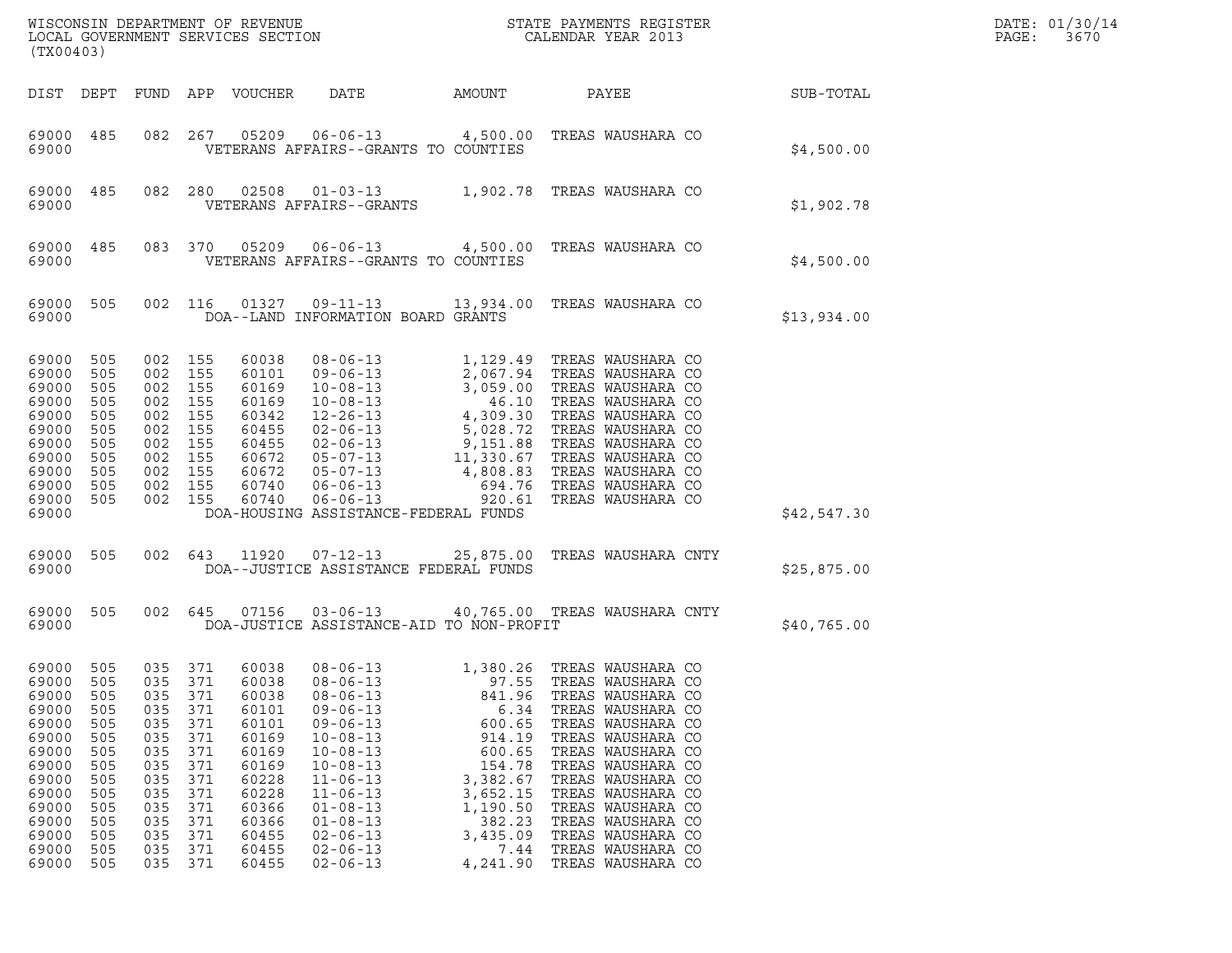| (TX00403)                                                   |                                        |                                        |                                        |                                                    |                                                                                                                                       |                                                                                                            |                                                                                                                            |                |
|-------------------------------------------------------------|----------------------------------------|----------------------------------------|----------------------------------------|----------------------------------------------------|---------------------------------------------------------------------------------------------------------------------------------------|------------------------------------------------------------------------------------------------------------|----------------------------------------------------------------------------------------------------------------------------|----------------|
| DIST                                                        | DEPT                                   | <b>FUND</b>                            | APP                                    | <b>VOUCHER</b>                                     | <b>DATE</b>                                                                                                                           | AMOUNT                                                                                                     | PAYEE                                                                                                                      | SUB-TOTAL      |
| 69000<br>69000<br>69000<br>69000<br>69000<br>69000<br>69000 | 505<br>505<br>505<br>505<br>505<br>505 | 035<br>035<br>035<br>035<br>035<br>035 | 371<br>371<br>371<br>371<br>371<br>371 | 60672<br>60672<br>60672<br>60740<br>60740<br>60740 | $05 - 07 - 13$<br>$05 - 07 - 13$<br>$05 - 07 - 13$<br>$06 - 06 - 13$<br>$06 - 06 - 13$<br>$06 - 06 - 13$<br>DOA--PUBLIC BENEFITS FUND | 2,535.15<br>2,535.12<br>67.70<br>9.99<br>.87<br>4,510.36                                                   | TREAS WAUSHARA CO<br>TREAS WAUSHARA CO<br>TREAS WAUSHARA CO<br>TREAS WAUSHARA CO<br>TREAS WAUSHARA CO<br>TREAS WAUSHARA CO | \$30,547.55    |
| 69000<br>69000<br>69000                                     | 835<br>835                             | 002<br>002                             | 105<br>105                             | 44754<br>81858                                     | 07-22-13<br>$11 - 18 - 13$<br>REVENUE--STATE SHARED REVENUES                                                                          | 13,846.67 TREAS WAUSHARA CO<br>41,623.80 TREAS WAUSHARA CO                                                 |                                                                                                                            | \$55,470.47    |
| 69000<br>69000                                              | 835                                    | 002                                    | 109                                    | 01069                                              | $07 - 22 - 13$<br>REVENUE--EXEMPT COMPUTER AID                                                                                        | 11,039.00 TREAS WAUSHARA CO                                                                                |                                                                                                                            | \$11,039.00    |
| 69000<br>69000<br>69000                                     | 835<br>835                             | 002<br>002                             | 302<br>302                             | 10136<br>11135                                     | $07 - 22 - 13$<br>$07 - 22 - 13$                                                                                                      | 3,336,838.60 TREAS WAUSHARA CO<br>920,575.95 TREAS WAUSHARA CO<br>REVENUE-FIRST DOLLAR/SCHOOL LEVY CREDITS |                                                                                                                            | \$4,257,414.55 |
| 69000<br>69000                                              | 835                                    | 021                                    | 363                                    | 37273                                              | $03 - 25 - 13$<br>REVENUE--LOTTERY CREDIT -                                                                                           | 616,430.73 TREAS WAUSHARA CO                                                                               |                                                                                                                            | \$616, 430.73  |
| 69000<br>69000                                              | 835                                    | 021                                    | 366                                    | CR157                                              | $04 - 15 - 13$<br>REVENUE--LOTTERY CREDIT LATE CLAIMS                                                                                 | 77.77                                                                                                      | TREAS WAUSHARA CO                                                                                                          | \$77.77        |
| 69000                                                       |                                        |                                        |                                        |                                                    | DISTRICT TOTAL APPROPRIATIONS                                                                                                         |                                                                                                            |                                                                                                                            | \$9,699,696.55 |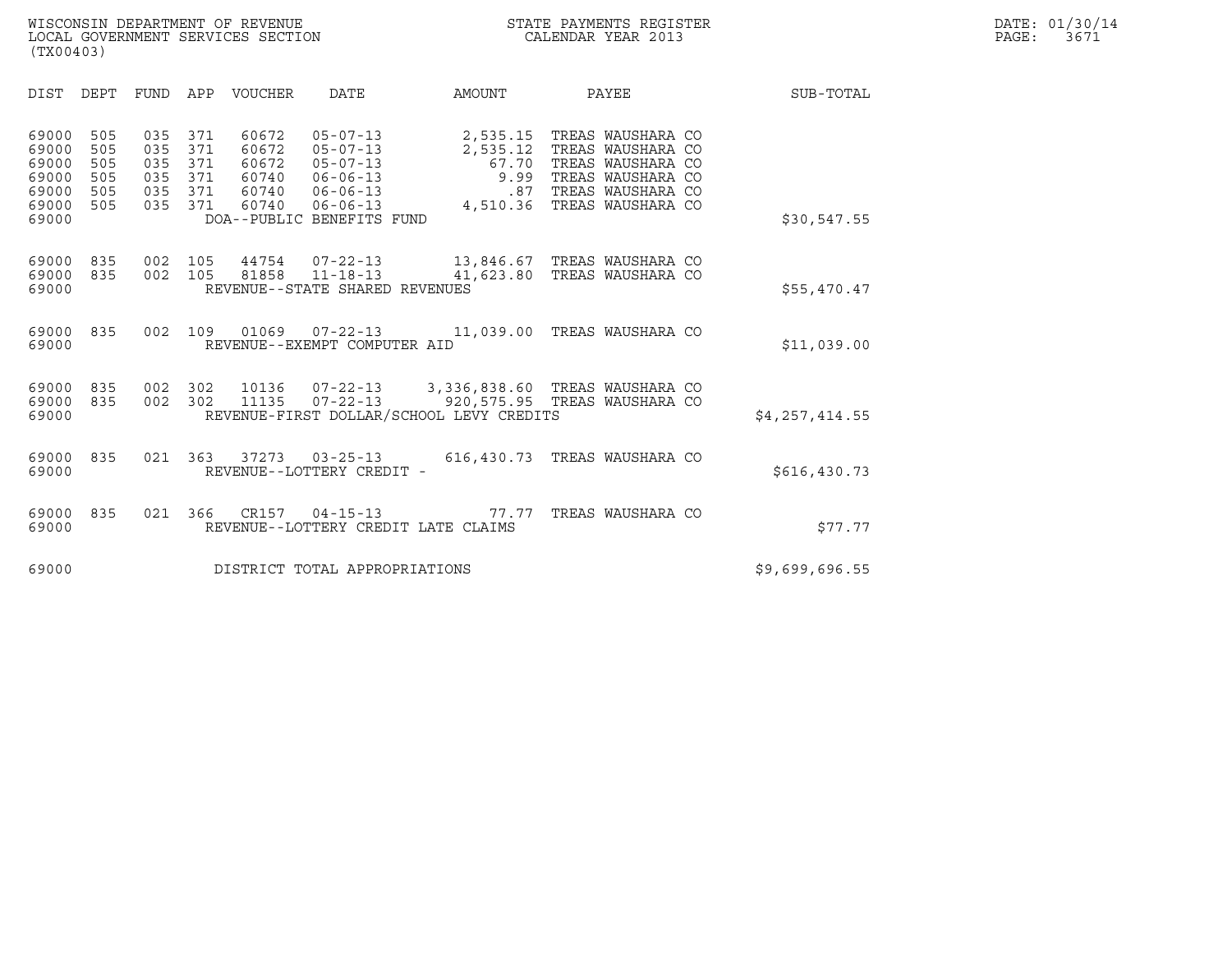| (TX00403)                                                    | WISCONSIN DEPARTMENT OF REVENUE<br>LOCAL GOVERNMENT SERVICES SECTION                                                                                                                                                                                                        | STATE PAYMENTS REGISTER<br>CALENDAR YEAR 2013 |              | DATE: 01/30/14<br>PAGE: 3672 |
|--------------------------------------------------------------|-----------------------------------------------------------------------------------------------------------------------------------------------------------------------------------------------------------------------------------------------------------------------------|-----------------------------------------------|--------------|------------------------------|
|                                                              | DIST DEPT FUND APP VOUCHER DATE                                                                                                                                                                                                                                             | AMOUNT PAYEE SUB-TOTAL                        |              |                              |
| 69002 165<br>69002                                           | 002  225  01769  07-03-13  2,656.38  TREAS TN AURORA<br>SAFETY/PROF SERV--FIRE INSURANCE DUES                                                                                                                                                                               |                                               | \$2,656.38   |                              |
| 69002 370<br>69002                                           | 000 001 01DNR  03-13-13  5,953.29 TREAS TOWN AURORA<br>NAT RESOURCES-SEVERANCE/YIELD/WITHDRAWAL                                                                                                                                                                             |                                               | \$5,953.29   |                              |
| 69002 370<br>69002                                           | 012 571 37060 06-10-13 45.52 TREAS TN AURORA<br>NAT RESOURCES--FOREST CROP/MFL/CO FOREST                                                                                                                                                                                    |                                               | \$45.52      |                              |
| 69002 395<br>69002<br>395<br>69002 395<br>69002 395<br>69002 | 71770  01-07-13  14,633.76  TOWN OF AURORA<br>77770  04-01-13  14,633.76  TOWN OF AURORA<br>011 191<br>011 191<br>85770  07-01-13  14,633.76  TOWN OF AURORA<br>011 191<br>97770  10-07-13  14,633.77  TOWN OF AURORA<br>011 191<br>TRANSPORTATION--GENERAL TRANSP AIDS-GTA |                                               | \$58,535.05  |                              |
| 69002 835<br>69002                                           | 69002 835 002 105 44729 07-22-13 2,292.41 TREAS TN AURORA<br>002 105 81833 11-18-13 12,990.32 TREAS TN AURORA<br>REVENUE--STATE SHARED REVENUES                                                                                                                             |                                               | \$15, 282.73 |                              |
| 69002 835<br>69002                                           | 002 109 03588 07-22-13 56.00 TREAS TN AURORA<br>REVENUE--EXEMPT COMPUTER AID                                                                                                                                                                                                |                                               | \$56.00      |                              |
| 69002                                                        | DISTRICT TOTAL APPROPRIATIONS                                                                                                                                                                                                                                               |                                               | \$82,528.97  |                              |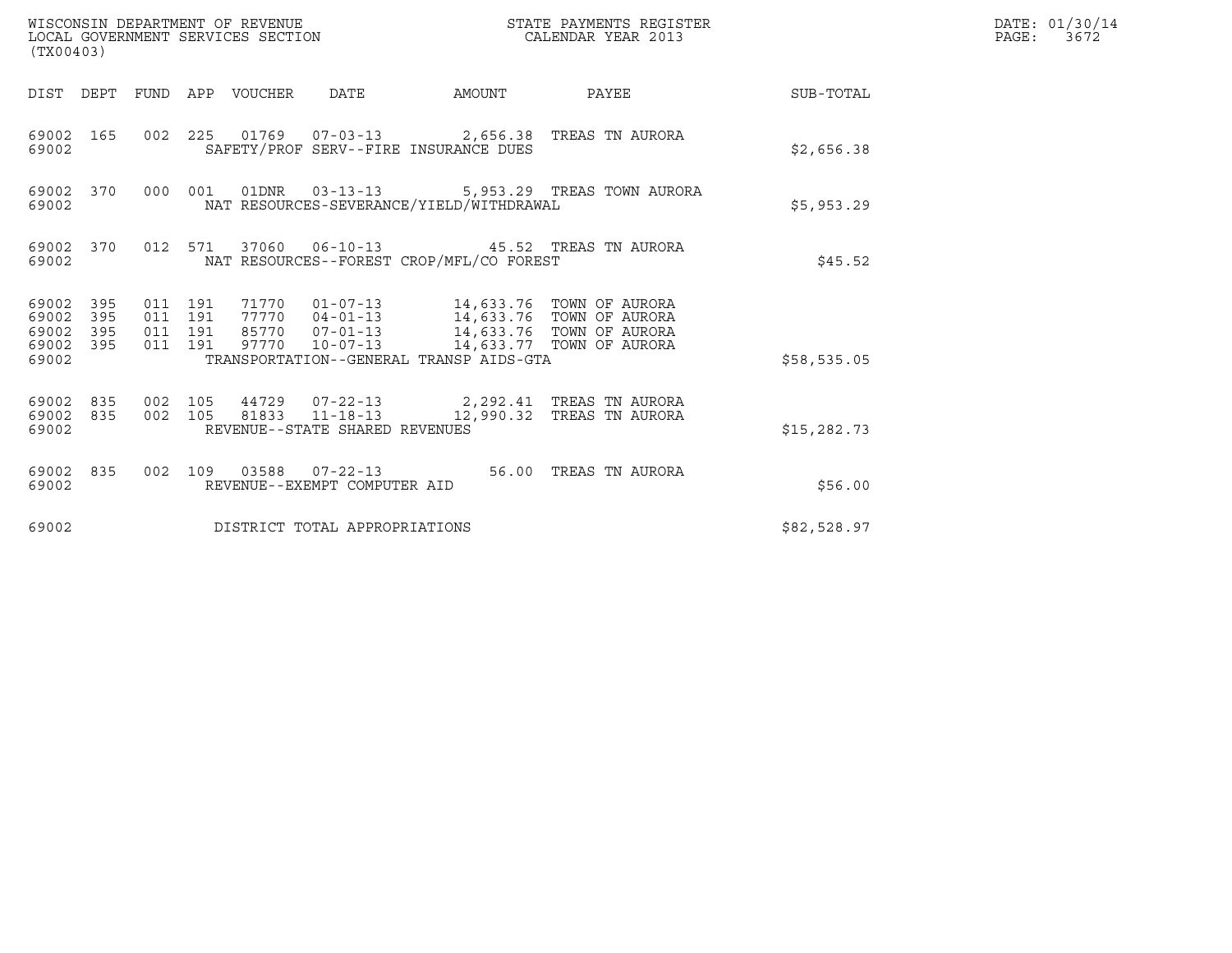| (TX00403)                                                       |         | WISCONSIN DEPARTMENT OF REVENUE<br>LOCAL GOVERNMENT SERVICES SECTION |                                                  |                                          | STATE PAYMENTS REGISTER<br>CALENDAR YEAR 2013                                                                                                                                                        |                  | DATE: 01/30/14<br>PAGE:<br>3673 |
|-----------------------------------------------------------------|---------|----------------------------------------------------------------------|--------------------------------------------------|------------------------------------------|------------------------------------------------------------------------------------------------------------------------------------------------------------------------------------------------------|------------------|---------------------------------|
|                                                                 |         | DIST DEPT FUND APP VOUCHER DATE                                      |                                                  | AMOUNT                                   | PAYEE                                                                                                                                                                                                | <b>SUB-TOTAL</b> |                                 |
| 69004 165<br>69004                                              |         |                                                                      | SAFETY/PROF SERV--FIRE INSURANCE DUES            |                                          | 002  225  01770  07-03-13  2,771.60 TREAS TN BLOOMFIELD                                                                                                                                              | \$2,771.60       |                                 |
| 69004 370<br>69004                                              |         |                                                                      |                                                  | NAT RESOURCES--FOREST CROP/MFL/CO FOREST | 012 571 37061 06-10-13 381.51 TREAS TN BLOOMFIELD                                                                                                                                                    | \$381.51         |                                 |
| 69004 370<br>69004                                              |         |                                                                      | NAT RESOURCES--AIDS IN LIEU OF TAXES             |                                          | 012 579 19008 04-15-13 23.43 TREAS TOWN BLOOMFIELD                                                                                                                                                   | \$23.43          |                                 |
| 69004 395<br>69004<br>395<br>69004<br>395<br>69004 395<br>69004 | 011 191 | 011 191<br>011 191<br>011 191                                        |                                                  | TRANSPORTATION--GENERAL TRANSP AIDS-GTA  | 71771  01-07-13  23,641.59  TOWN OF BLOOMFIELD<br>77771  04-01-13  23,641.59  TOWN OF BLOOMFIELD<br>85771  07-01-13  23,641.59  TOWN OF BLOOMFIELD<br>97771  10-07-13  23,641.62  TOWN OF BLOOMFIELD | \$94,566.39      |                                 |
| 69004 835<br>69004 835<br>69004                                 | 002 105 | 002 105                                                              | 81834 11-18-13<br>REVENUE--STATE SHARED REVENUES |                                          | 44730  07-22-13  2,944.01 TREAS TN BLOOMFIELD<br>16,682.71 TREAS TN BLOOMFIELD                                                                                                                       | \$19,626.72      |                                 |
| 69004 835<br>69004                                              |         |                                                                      | REVENUE--EXEMPT COMPUTER AID                     |                                          | 002 109 03589 07-22-13 11.00 TREAS TN BLOOMFIELD                                                                                                                                                     | \$11.00          |                                 |
| 69004                                                           |         | DISTRICT TOTAL APPROPRIATIONS                                        |                                                  |                                          |                                                                                                                                                                                                      | \$117,380.65     |                                 |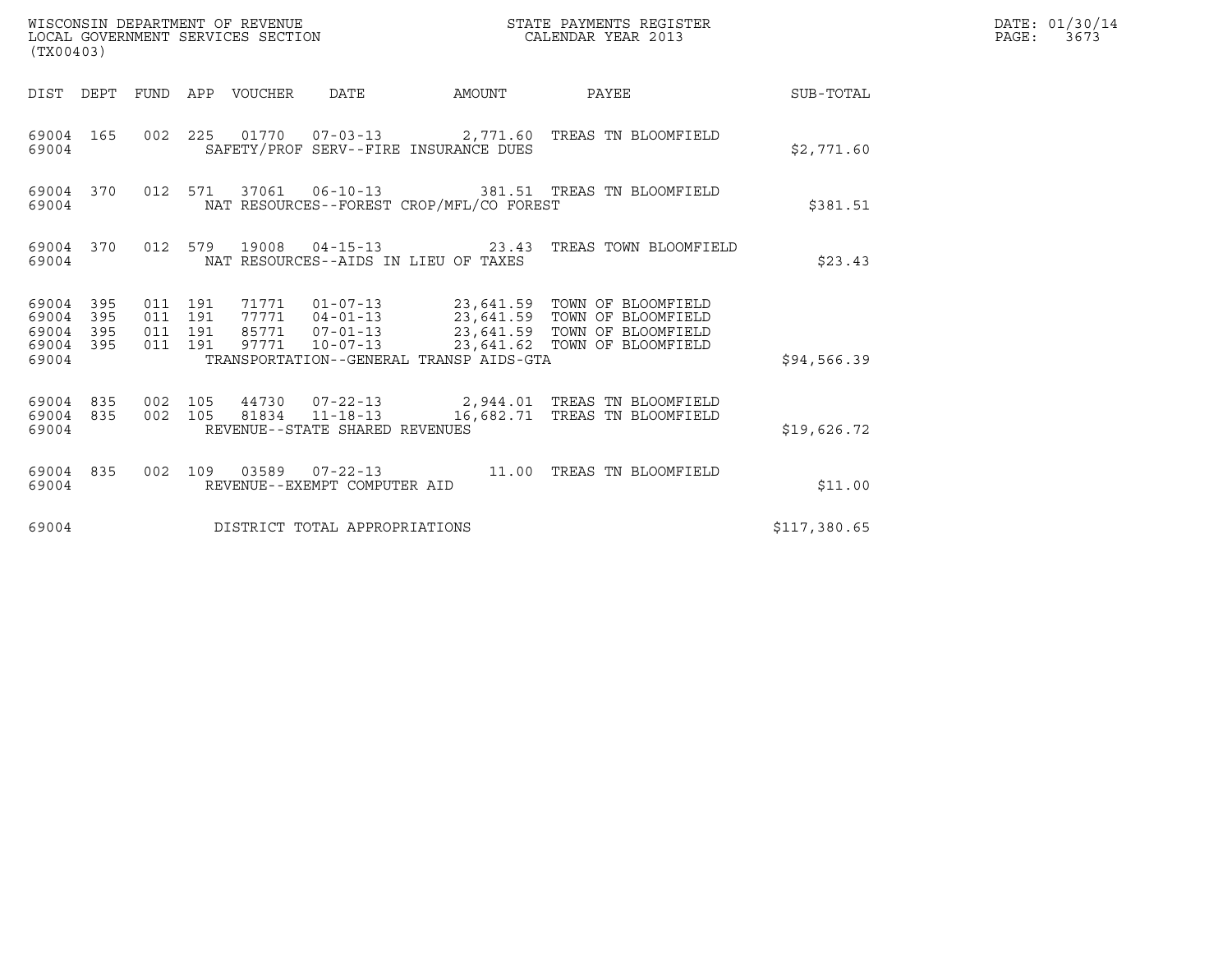| WISCONSIN DEPARTMENT OF REVENUE   | STATE PAYMENTS REGISTER | DATE: 01/30/14            |
|-----------------------------------|-------------------------|---------------------------|
| LOCAL GOVERNMENT SERVICES SECTION | CALENDAR YEAR 2013      | $\mathtt{PAGE}$ :<br>3674 |

|                                                           | ${\tt WISCONSIM\ DEPARTMENT\ OF\ REVENUE}\qquad \qquad {\tt STATE\ PAYMENTS\ REGISTER} \\ {\tt LOCAL\ GOVERNMENT\ SERVICES\ SECTION}\qquad \qquad {\tt CALENDAR\ YEAR\ 2013}$<br>(TX00403) |  |         |                        |                                     |                                                                                                                                                                                                                                                                                                                                                                                               |                                                                                                     |              | DATE: 01/30/14<br>PAGE: 3674 |
|-----------------------------------------------------------|--------------------------------------------------------------------------------------------------------------------------------------------------------------------------------------------|--|---------|------------------------|-------------------------------------|-----------------------------------------------------------------------------------------------------------------------------------------------------------------------------------------------------------------------------------------------------------------------------------------------------------------------------------------------------------------------------------------------|-----------------------------------------------------------------------------------------------------|--------------|------------------------------|
|                                                           |                                                                                                                                                                                            |  |         |                        |                                     |                                                                                                                                                                                                                                                                                                                                                                                               | DIST DEPT FUND APP VOUCHER DATE AMOUNT PAYEE TO SUB-TOTAL                                           |              |                              |
| 69006                                                     | 69006 165                                                                                                                                                                                  |  |         |                        |                                     | SAFETY/PROF SERV--FIRE INSURANCE DUES                                                                                                                                                                                                                                                                                                                                                         | 002 225 01771 07-03-13 2,574.17 TREAS TN COLOMA                                                     | \$2,574.17   |                              |
|                                                           | 69006 370<br>69006 370                                                                                                                                                                     |  | 002 503 | 002 503 16169<br>16169 |                                     |                                                                                                                                                                                                                                                                                                                                                                                               | 02-06-13 19,007.70 TREAS TN COLOMA<br>02-06-13 10,003.62 TREAS TN COLOMA                            |              |                              |
| 69006                                                     |                                                                                                                                                                                            |  |         |                        |                                     | NAT RESOURCES--AIDS IN LIEU OF TAXES                                                                                                                                                                                                                                                                                                                                                          | TOWN SHARE 3073.36                                                                                  | \$29,011.32  |                              |
| 69006                                                     | 69006 370                                                                                                                                                                                  |  |         |                        |                                     | NAT RESOURCES--FOREST CROP/MFL/CO FOREST                                                                                                                                                                                                                                                                                                                                                      | 012 571 37062 06-10-13 686.43 TREAS TN COLOMA                                                       | \$686.43     |                              |
| 69006                                                     | 69006 370<br>69006 370                                                                                                                                                                     |  |         |                        |                                     | NAT RESOURCES--AIDS IN LIEU OF TAXES                                                                                                                                                                                                                                                                                                                                                          | 012 579 19009 04-15-13 269.62 TREAS TN COLOMA<br>012 579 19009 04-15-13 415.87 TREAS TOWN COLOMA    | \$685.49     |                              |
| 69006 395<br>69006 395<br>69006 395<br>69006 395<br>69006 |                                                                                                                                                                                            |  |         |                        |                                     | $\begin{array}{cccccc} 011 & 191 & 71772 & 01\texttt{-}07\texttt{-}13 & 27,166.40 & \texttt{TOWN OF COLDMA} \\ 011 & 191 & 77772 & 04\texttt{-}01\texttt{-}13 & 27,166.40 & \texttt{TOWN OF COLDMA} \\ 011 & 191 & 85772 & 07\texttt{-}01\texttt{-}13 & 27,166.40 & \texttt{TOWN OF COLDMA} \\ 011 & 191 & 97772 & 10\texttt{-}07\texttt{-}13 & 2$<br>TRANSPORTATION--GENERAL TRANSP AIDS-GTA |                                                                                                     | \$108,665.61 |                              |
| 69006                                                     | 69006 395                                                                                                                                                                                  |  |         |                        |                                     | TRANSPORTATION--LRIP/TRIP/MSIP GRANTS                                                                                                                                                                                                                                                                                                                                                         | 011 278 60910 01-03-13 22,226.33 TREAS TN COLOMA                                                    | \$22, 226.33 |                              |
| 69006                                                     | 69006 835<br>69006 835                                                                                                                                                                     |  |         |                        | REVENUE--STATE SHARED REVENUES      |                                                                                                                                                                                                                                                                                                                                                                                               | 002 105 44731 07-22-13 1,717.77 TREAS TN COLOMA<br>002 105 81835 11-18-13 11,255.67 TREAS TN COLOMA | \$12,973.44  |                              |
| 69006                                                     | 69006 835                                                                                                                                                                                  |  |         |                        | REVENUE--EXEMPT COMPUTER AID        |                                                                                                                                                                                                                                                                                                                                                                                               | 002 109 03590 07-22-13 13.00 TREAS TN COLOMA                                                        | \$13.00      |                              |
| 69006                                                     | 69006 835                                                                                                                                                                                  |  |         |                        |                                     | DOA-PAYMENT FOR MUNICIPAL SERVICES AID                                                                                                                                                                                                                                                                                                                                                        | 002 501 00004 02-01-13 181.92 TREAS TN COLOMA                                                       | \$181.92     |                              |
|                                                           |                                                                                                                                                                                            |  |         |                        | 69006 DISTRICT TOTAL APPROPRIATIONS |                                                                                                                                                                                                                                                                                                                                                                                               |                                                                                                     | \$177,017.71 |                              |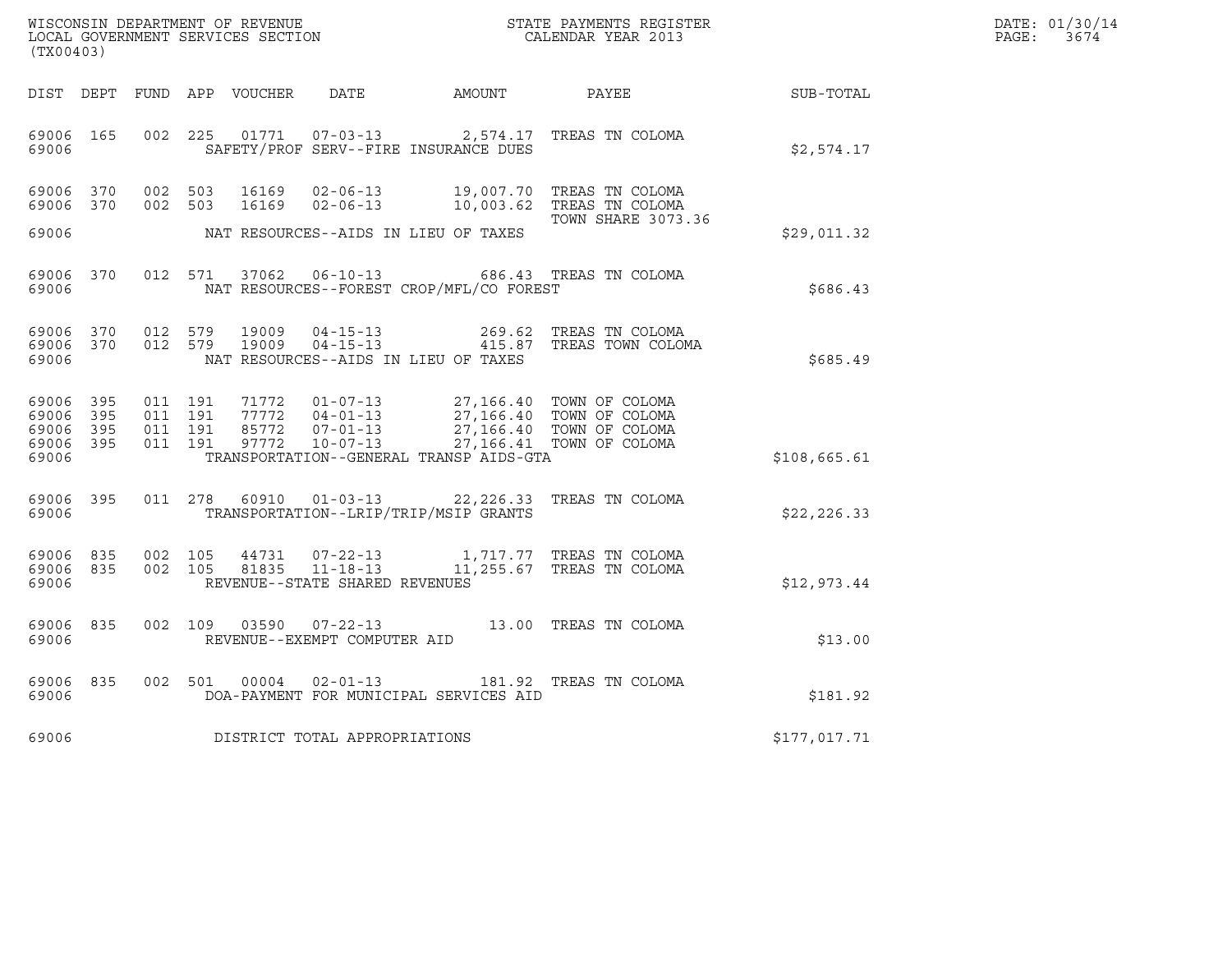| (TX00403)                                                   |                                        |                                                                |         |                                                    |                                                  |                                                                                  | DATE: 01/30/14<br>PAGE:<br>3675                                                                                                                                                                                                                                                                                                              |                  |  |
|-------------------------------------------------------------|----------------------------------------|----------------------------------------------------------------|---------|----------------------------------------------------|--------------------------------------------------|----------------------------------------------------------------------------------|----------------------------------------------------------------------------------------------------------------------------------------------------------------------------------------------------------------------------------------------------------------------------------------------------------------------------------------------|------------------|--|
|                                                             |                                        |                                                                |         | DIST DEPT FUND APP VOUCHER                         | DATE                                             | AMOUNT                                                                           | PAYEE                                                                                                                                                                                                                                                                                                                                        | <b>SUB-TOTAL</b> |  |
| 69008 165<br>69008                                          |                                        |                                                                |         |                                                    |                                                  | SAFETY/PROF SERV--FIRE INSURANCE DUES                                            | 002 225 01772 07-03-13 3,262.30 TREAS TN DAKOTA                                                                                                                                                                                                                                                                                              | \$3,262.30       |  |
| 69008<br>69008<br>69008                                     | 370 000 001<br>370                     | 000 001                                                        |         | 01DNR                                              | $03 - 13 - 13$                                   | 04DNR 10-23-13 25,386.48 TOWN DAKOTA<br>NAT RESOURCES-SEVERANCE/YIELD/WITHDRAWAL | 745.00 TREAS TOWN DAKOTA                                                                                                                                                                                                                                                                                                                     | \$26,131.48      |  |
| 69008<br>69008 370                                          | 370                                    | 002 503<br>002 503                                             |         | 16170<br>16170                                     | $02 - 06 - 13$                                   |                                                                                  | 02-06-13 27,603.79 TREAS TN DAKOTA<br>6,238.91   TREAS  TN  DAKOTA                                                                                                                                                                                                                                                                           |                  |  |
| 69008                                                       |                                        |                                                                |         |                                                    |                                                  | NAT RESOURCES--AIDS IN LIEU OF TAXES                                             | <b>TOWN SHARE 3426.64</b>                                                                                                                                                                                                                                                                                                                    | \$33,842.70      |  |
| 69008                                                       | 69008 370                              |                                                                | 012 571 |                                                    |                                                  | NAT RESOURCES--FOREST CROP/MFL/CO FOREST                                         | 37063  06-10-13  423.71  TREAS TN DAKOTA                                                                                                                                                                                                                                                                                                     | \$423.71         |  |
| 69008<br>69008<br>69008<br>69008<br>69008<br>69008<br>69008 | 370<br>370<br>370<br>370<br>370<br>370 | 012 579<br>012 579<br>012 579<br>012 579<br>012 579<br>012 579 |         | 19010<br>19010<br>19010<br>19010<br>19010<br>19010 |                                                  | NAT RESOURCES--AIDS IN LIEU OF TAXES                                             | $\begin{tabular}{lllllllllllllllllllll} 04-15-13 & 173.42 & \text{TREAS TN DAKOTA} \\ 04-15-13 & 160.19 & \text{TREAS TN DAKOTA} \\ 04-15-13 & 10.56 & \text{TREAS TN DAKOTA} \\ 04-15-13 & 970.30 & \text{TREAS TOWN DAKOTA} \\ 04-15-13 & 51.05 & \text{TREAS TOWN DAKOTA} \\ 04-15-13 & 2.04 & \text{TREAS TOWN DAKOTA} \\ \end{tabular}$ | \$1,367.56       |  |
| 69008<br>69008<br>69008<br>69008<br>69008                   | 395<br>395<br>395<br>395               | 011 191<br>011 191<br>011 191<br>011 191                       |         | 97773                                              | 10-07-13                                         | TRANSPORTATION--GENERAL TRANSP AIDS-GTA                                          | 71773  01-07-13  21,170.00 TOWN OF DAKOTA<br>77773  04-01-13  21,170.00 TOWN OF DAKOTA<br>85773  07-01-13  21,170.00 TOWN OF DAKOTA<br>21,170.00 TOWN OF DAKOTA                                                                                                                                                                              | \$84,680.00      |  |
| 69008<br>69008<br>69008                                     | 835<br>835                             | 002 105<br>002 105                                             |         | 44732<br>81836                                     | $11 - 18 - 13$<br>REVENUE--STATE SHARED REVENUES |                                                                                  | 07-22-13 3,168.93 TREAS TN DAKOTA<br>17,990.34   TREAS TN DAKOTA                                                                                                                                                                                                                                                                             | \$21,159.27      |  |
| 69008<br>69008                                              | 835                                    | 002 109                                                        |         | 03591                                              | $07 - 22 - 13$<br>REVENUE--EXEMPT COMPUTER AID   |                                                                                  | 53.00 TREAS TN DAKOTA                                                                                                                                                                                                                                                                                                                        | \$53.00          |  |
| 69008<br>69008                                              | 835                                    |                                                                | 021 363 | 35933                                              | $03 - 25 - 13$<br>REVENUE--LOTTERY CREDIT -      |                                                                                  | 3,391.35 TREAS TN DAKOTA                                                                                                                                                                                                                                                                                                                     | \$3,391.35       |  |
| 69008                                                       |                                        |                                                                |         |                                                    | DISTRICT TOTAL APPROPRIATIONS                    |                                                                                  |                                                                                                                                                                                                                                                                                                                                              | \$174,311.37     |  |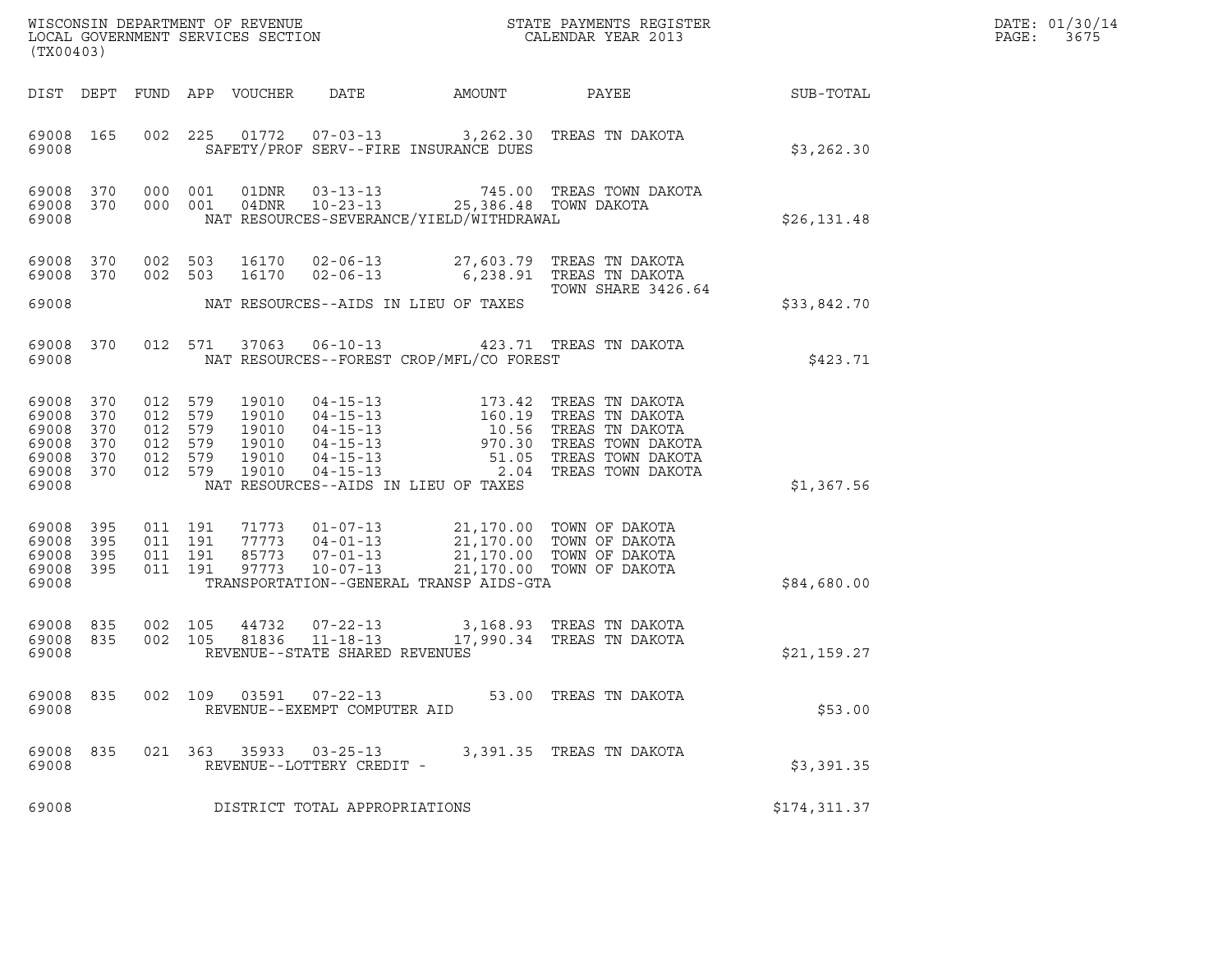| WISCONSIN DEPARTMENT OF REVENUE   | STATE PAYMENTS REGISTER | DATE: 01/30/14 |
|-----------------------------------|-------------------------|----------------|
| LOCAL GOVERNMENT SERVICES SECTION | CALENDAR YEAR 2013      | PAGE:<br>3676  |

| WISCONSIN DEPARTMENT OF REVENUE<br>LOCAL GOVERNMENT SERVICES SECTION THE SERM OF CALENDAR YEAR 2013<br>(TX00403) |     |                   |         |  |                                |                                              |                                                                                                                                                                                                                      |              | DATE: 01/30/14<br>PAGE:<br>3676 |
|------------------------------------------------------------------------------------------------------------------|-----|-------------------|---------|--|--------------------------------|----------------------------------------------|----------------------------------------------------------------------------------------------------------------------------------------------------------------------------------------------------------------------|--------------|---------------------------------|
|                                                                                                                  |     |                   |         |  |                                | DIST DEPT FUND APP VOUCHER DATE AMOUNT PAYEE |                                                                                                                                                                                                                      | SUB-TOTAL    |                                 |
| 69010 165<br>69010                                                                                               |     |                   | 002 225 |  |                                | SAFETY/PROF SERV--FIRE INSURANCE DUES        | 01773  07-03-13  2,374.30  TREAS TN DEERFIELD                                                                                                                                                                        | \$2,374.30   |                                 |
| 69010 370<br>69010 370<br>69010 370<br>69010                                                                     |     |                   |         |  |                                | NAT RESOURCES-SEVERANCE/YIELD/WITHDRAWAL     | 000 001 01DNR 03-13-13 659.83 TREAS TOWN DEERFIELD<br>000 001 02DNR 07-03-13 511.15 TREAS TOWN DEERFIELD<br>000 001 04DNR 10-23-13 714.03 TOWN DEERFIELD                                                             | \$1,885.01   |                                 |
| 69010                                                                                                            |     |                   |         |  |                                | NAT RESOURCES--AIDS IN LIEU OF TAXES         | 69010 370 002 503 16171 02-06-13 40,641.35 TREAS TN DEERFIELD<br>TOWN SHARE 3296.07                                                                                                                                  | \$40,641.35  |                                 |
| 69010                                                                                                            |     |                   |         |  | NAT RESOURCES--BOAT PATROL     |                                              |                                                                                                                                                                                                                      | \$1,110.09   |                                 |
| 69010 370<br>69010                                                                                               |     | 69010 370 012 550 | 012 550 |  |                                | NAT RESOURCES--BOATING ENFORCEMENT AIDS      |                                                                                                                                                                                                                      | \$3,846.47   |                                 |
| 69010                                                                                                            |     |                   |         |  |                                | NAT RESOURCES--FOREST CROP/MFL/CO FOREST     | 69010 370 012 571 37064 06-10-13 760.13 TREAS TN DEERFIELD                                                                                                                                                           | \$760.13     |                                 |
| 69010                                                                                                            |     |                   |         |  |                                | NAT RESOURCES--AIDS IN LIEU OF TAXES         | 69010 370 012 579 19011 04-15-13 130.44 TREAS TN DEERFIELD                                                                                                                                                           | \$130.44     |                                 |
| 69010 395<br>69010<br>69010 395<br>69010 395<br>69010                                                            | 395 |                   |         |  |                                | TRANSPORTATION--GENERAL TRANSP AIDS-GTA      | 011 191 71774 01-07-13 26,028.51 TOWN OF DEERFIELD<br>011 191 77774 04-01-13 26,028.51 TOWN OF DEERFIELD<br>011 191 85774 07-01-13 26,028.51 TOWN OF DEERFIELD<br>011 191 97774 10-07-13 26,028.53 TOWN OF DEERFIELD | \$104,114.06 |                                 |
| 69010 835<br>69010 835<br>69010                                                                                  |     | 002 105           | 002 105 |  | REVENUE--STATE SHARED REVENUES |                                              | 44733  07-22-13   1,161.93   TREAS TN DEERFIELD<br>81837   11-18-13   6,646.25   TREAS TN DEERFIELD                                                                                                                  | \$7,808.18   |                                 |
| 69010                                                                                                            |     |                   |         |  | DISTRICT TOTAL APPROPRIATIONS  |                                              |                                                                                                                                                                                                                      | \$162,670.03 |                                 |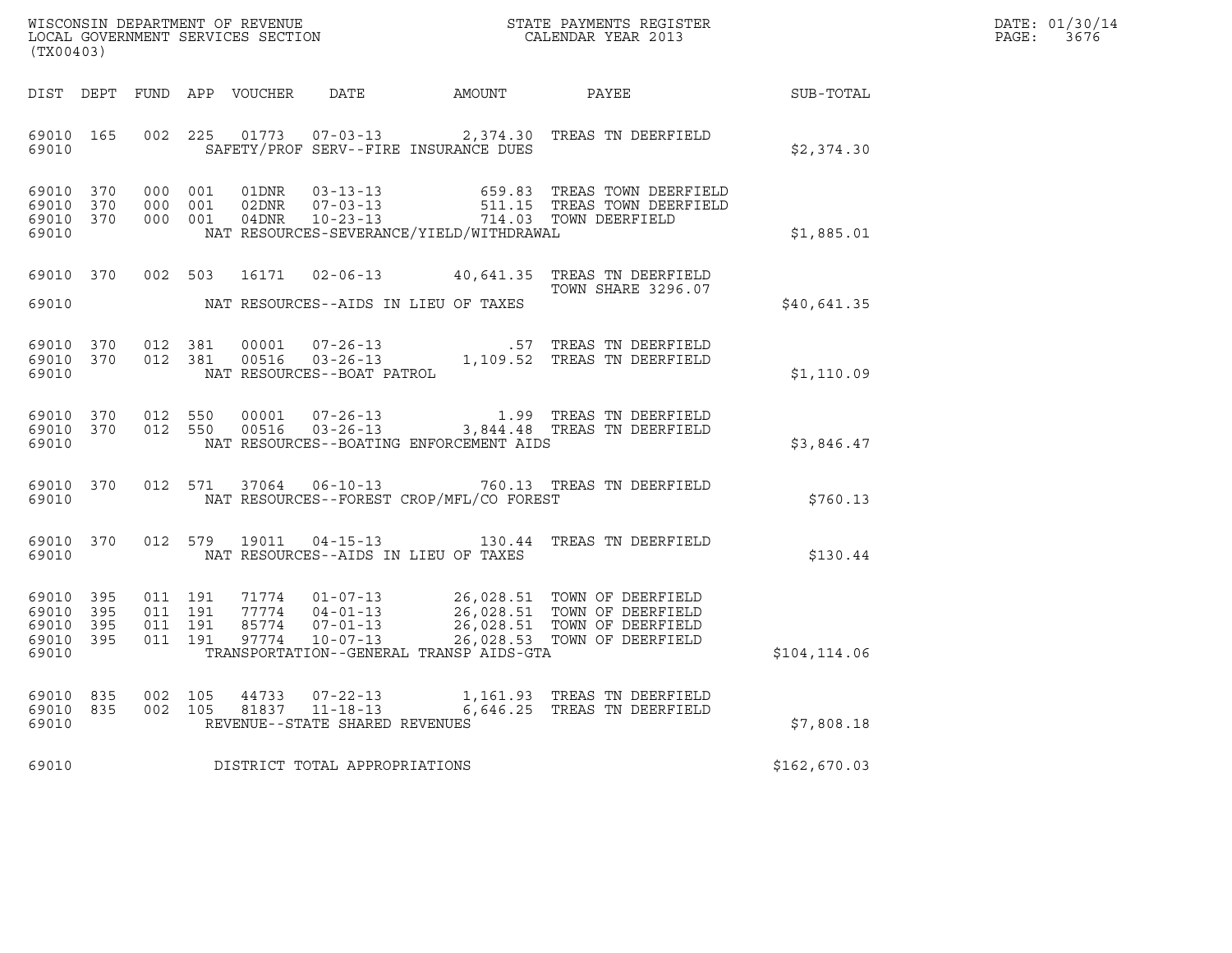| WISCONSIN DEPARTMENT OF REVENUE<br>LOCAL GOVERNMENT SERVICES SECTION<br>CALENDAR YEAR 2013<br>(TX00403) |                    |                                        |                    |                                       |                                          |                                                                                                                                                                                          | $\mathcal{L}(\mathcal{L}^{\text{max}}_{\mathcal{L}^{\text{max}}_{\mathcal{L}^{\text{max}}_{\mathcal{L}^{\text{max}}_{\mathcal{L}^{\text{max}}_{\mathcal{L}^{\text{max}}_{\mathcal{L}^{\text{max}}_{\mathcal{L}^{\text{max}}_{\mathcal{L}^{\text{max}}_{\mathcal{L}^{\text{max}}_{\mathcal{L}^{\text{max}}_{\mathcal{L}^{\text{max}}_{\mathcal{L}^{\text{max}}_{\mathcal{L}^{\text{max}}_{\mathcal{L}^{\text{max}}_{\mathcal{L}^{\text{max}}_{\mathcal{L}$ | DATE: 01/30/14<br>PAGE: 3677 |
|---------------------------------------------------------------------------------------------------------|--------------------|----------------------------------------|--------------------|---------------------------------------|------------------------------------------|------------------------------------------------------------------------------------------------------------------------------------------------------------------------------------------|-----------------------------------------------------------------------------------------------------------------------------------------------------------------------------------------------------------------------------------------------------------------------------------------------------------------------------------------------------------------------------------------------------------------------------------------------------------|------------------------------|
|                                                                                                         |                    |                                        |                    |                                       |                                          | DIST DEPT FUND APP VOUCHER DATE AMOUNT PAYEE SUB-TOTAL                                                                                                                                   |                                                                                                                                                                                                                                                                                                                                                                                                                                                           |                              |
| 69012                                                                                                   | 69012 165          |                                        |                    | SAFETY/PROF SERV--FIRE INSURANCE DUES |                                          | 002 225 01774 07-03-13 2,220.42 TREAS TN HANCOCK                                                                                                                                         | \$2,220.42                                                                                                                                                                                                                                                                                                                                                                                                                                                |                              |
| 69012                                                                                                   |                    |                                        |                    |                                       | NAT RESOURCES-SEVERANCE/YIELD/WITHDRAWAL | 69012 370 000 001 01DNR 03-13-13 921.48 TREAS TOWN HANCOCK                                                                                                                               | \$921.48                                                                                                                                                                                                                                                                                                                                                                                                                                                  |                              |
|                                                                                                         |                    |                                        |                    |                                       |                                          | 69012 370 002 503 16172 02-06-13 3,315.07 TREAS TN HANCOCK<br>TOWN SHARE 236.13                                                                                                          |                                                                                                                                                                                                                                                                                                                                                                                                                                                           |                              |
|                                                                                                         |                    |                                        |                    |                                       |                                          |                                                                                                                                                                                          | \$3,315.07                                                                                                                                                                                                                                                                                                                                                                                                                                                |                              |
|                                                                                                         | 69012              |                                        |                    |                                       | NAT RESOURCES--FOREST CROP/MFL/CO FOREST | 69012 370 012 571 37065 06-10-13 354.11 TREAS TN HANCOCK                                                                                                                                 | \$354.11                                                                                                                                                                                                                                                                                                                                                                                                                                                  |                              |
|                                                                                                         | 69012 370<br>69012 | 69012 370 012 579<br>69012 370 012 579 |                    | NAT RESOURCES--AIDS IN LIEU OF TAXES  |                                          | 012 579 19012 04-15-13 13.97 TREAS TN HANCOCK<br>012 579 19012 04-15-13 1,135.20 TREAS TN HANCOCK<br>012 579 19012 04-15-13 161.58 TREAS TOWN HANCOCK                                    | \$1,310.75                                                                                                                                                                                                                                                                                                                                                                                                                                                |                              |
| 69012 395<br>69012 395<br>69012 395<br>69012                                                            | 69012 395          | 011 191<br>011 191                     | 011 191<br>011 191 |                                       | TRANSPORTATION--GENERAL TRANSP AIDS-GTA  | 71775  01-07-13  21,747.88  TOWN OF HANCOCK<br>77775  04-01-13  21,747.88  TOWN OF HANCOCK<br>85775  07-01-13  21,747.88  TOWN OF HANCOCK<br>97775  10-07-13  21,747.91  TOWN OF HANCOCK | \$86,991.55                                                                                                                                                                                                                                                                                                                                                                                                                                               |                              |
| 69012                                                                                                   | 69012 835          | 69012 835 002 105                      |                    | REVENUE--STATE SHARED REVENUES        |                                          | 44734 07-22-13 1,236.98 TREAS TN HANCOCK<br>002 105 81838 11-18-13 7,004.51 TREAS TN HANCOCK                                                                                             | \$8,241.49                                                                                                                                                                                                                                                                                                                                                                                                                                                |                              |
| 69012                                                                                                   | 69012 835          |                                        |                    | REVENUE--EXEMPT COMPUTER AID          |                                          | 002 109 03592 07-22-13 1.00 TREAS TN HANCOCK                                                                                                                                             | \$1.00                                                                                                                                                                                                                                                                                                                                                                                                                                                    |                              |
| 69012                                                                                                   |                    |                                        |                    |                                       | DOA-PAYMENT FOR MUNICIPAL SERVICES AID   | 69012 835 002 501 00004 02-01-13 223.65 TREAS TN HANCOCK                                                                                                                                 | \$223.65                                                                                                                                                                                                                                                                                                                                                                                                                                                  |                              |
| 69012                                                                                                   |                    |                                        |                    | DISTRICT TOTAL APPROPRIATIONS         |                                          |                                                                                                                                                                                          | \$103,579.52                                                                                                                                                                                                                                                                                                                                                                                                                                              |                              |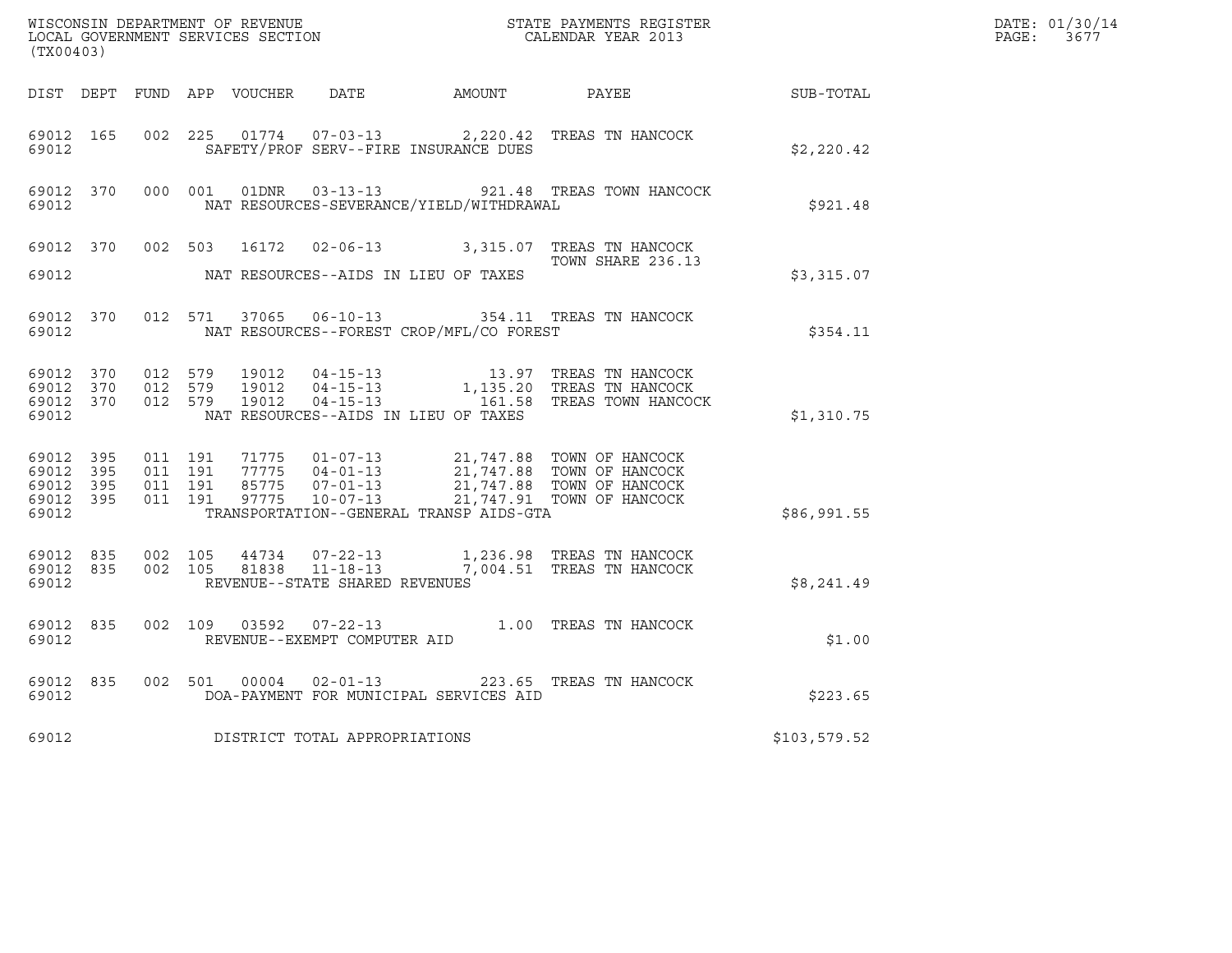| DATE: | 01/30/14 |
|-------|----------|
| PAGE: | 3678     |

| (TX00403)                                                 |  |  |                    |                        |                                     |                                                                                         |                                                        | $R = \frac{1}{2}$ | DATE: 01/30/14<br>$\mathtt{PAGE:}$<br>3678 |
|-----------------------------------------------------------|--|--|--------------------|------------------------|-------------------------------------|-----------------------------------------------------------------------------------------|--------------------------------------------------------|-------------------|--------------------------------------------|
|                                                           |  |  |                    |                        |                                     |                                                                                         | DIST DEPT FUND APP VOUCHER DATE AMOUNT PAYEE SUB-TOTAL |                   |                                            |
| 69014 165<br>69014                                        |  |  |                    |                        |                                     | 002 225 01775 07-03-13 5,211.84 TREAS TN LEON<br>SAFETY/PROF SERV--FIRE INSURANCE DUES  |                                                        | \$5,211.84        |                                            |
| 69014 370<br>69014 370<br>69014 370<br>69014              |  |  |                    |                        |                                     |                                                                                         | NAT RESOURCES-SEVERANCE/YIELD/WITHDRAWAL               | \$3,009.64        |                                            |
| 69014 370<br>69014                                        |  |  |                    |                        |                                     | 002 503 16173 02-06-13 15,370.43 TREAS TN LEON<br>NAT RESOURCES--AIDS IN LIEU OF TAXES  | <b>TOWN SHARE 1058.70</b>                              | \$15,370.43       |                                            |
| 69014 370<br>69014                                        |  |  |                    |                        |                                     | 012 571 37066 06-10-13 856.49 TREAS TN LEON<br>NAT RESOURCES--FOREST CROP/MFL/CO FOREST |                                                        | \$856.49          |                                            |
| 69014 370<br>69014 370<br>69014                           |  |  | 012 579            | 19013<br>012 579 19014 |                                     | NAT RESOURCES--AIDS IN LIEU OF TAXES                                                    |                                                        | \$483.78          |                                            |
| 69014 395<br>69014 395<br>69014 395<br>69014 395<br>69014 |  |  |                    |                        |                                     | TRANSPORTATION--GENERAL TRANSP AIDS-GTA                                                 |                                                        | \$109,660.60      |                                            |
| 69014 835<br>69014 835<br>69014                           |  |  | 002 105<br>002 105 |                        | REVENUE--STATE SHARED REVENUES      | $44735$ $07-22-13$ $2,175.46$ TREAS TN LEON<br>81839 11-18-13 12,331.49 TREAS TN LEON   |                                                        | \$14,506.95       |                                            |
| 69014 835<br>69014                                        |  |  |                    |                        | REVENUE--EXEMPT COMPUTER AID        | 002 109 03593 07-22-13 4.00 TREAS TN LEON                                               |                                                        | \$4.00            |                                            |
| 69014 835<br>69014                                        |  |  |                    |                        |                                     | 021 366 CR139 03-25-13 12.29 TREAS TN LEON<br>REVENUE--LOTTERY CREDIT LATE CLAIMS       |                                                        | \$12.29           |                                            |
|                                                           |  |  |                    |                        | 69014 DISTRICT TOTAL APPROPRIATIONS |                                                                                         |                                                        | \$149,116.02      |                                            |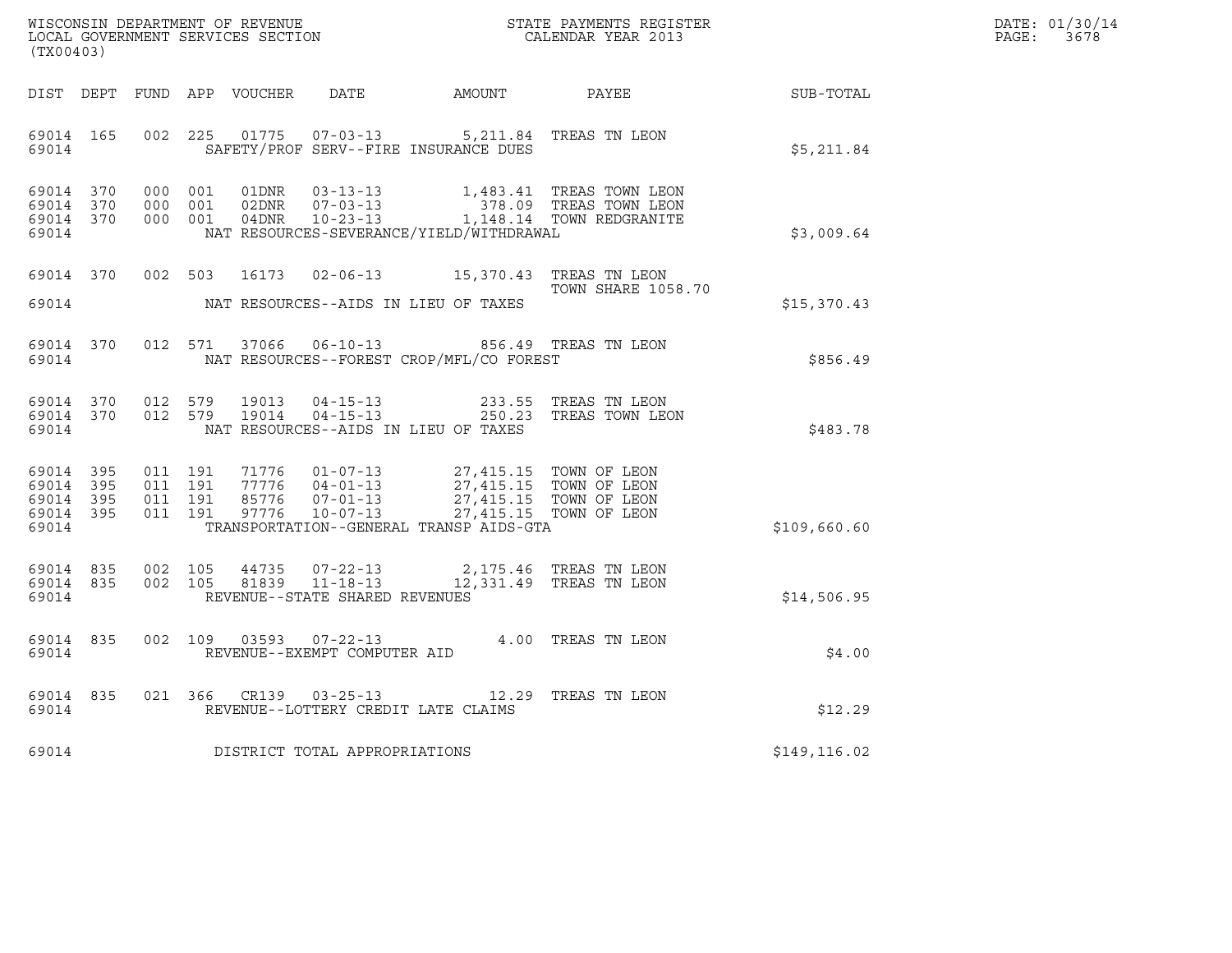| (TX00403)                                     |                     |                                          | WISCONSIN DEPARTMENT OF REVENUE<br>LOCAL GOVERNMENT SERVICES SECTION                      |                                                                                                                                                                                  | STATE PAYMENTS REGISTER<br>CALENDAR YEAR 2013         |              | DATE: 01/30/14<br>PAGE:<br>3679 |
|-----------------------------------------------|---------------------|------------------------------------------|-------------------------------------------------------------------------------------------|----------------------------------------------------------------------------------------------------------------------------------------------------------------------------------|-------------------------------------------------------|--------------|---------------------------------|
|                                               |                     |                                          | DIST DEPT FUND APP VOUCHER<br>DATE                                                        | AMOUNT PAYEE                                                                                                                                                                     |                                                       | SUB-TOTAL    |                                 |
| 69016 165<br>69016                            |                     |                                          | 002 225 01776 07-03-13 10,173.21 TREAS TN MARION<br>SAFETY/PROF SERV--FIRE INSURANCE DUES |                                                                                                                                                                                  |                                                       | \$10, 173.21 |                                 |
| 69016                                         | 69016 370           | 69016 370 000 001<br>000 001             | NAT RESOURCES-SEVERANCE/YIELD/WITHDRAWAL                                                  | 01DNR  03-13-13  22,772.18  TREAS TOWN MARION<br>04DNR  10-23-13  1,001.66  TOWN MARION                                                                                          |                                                       | \$23,773.84  |                                 |
| 69016                                         | 69016 370           |                                          | 002 503 16174 02-06-13 2,842.72 TREAS TN MARION<br>NAT RESOURCES--AIDS IN LIEU OF TAXES   |                                                                                                                                                                                  | TOWN SHARE 237.89                                     | \$2,842.72   |                                 |
| 69016 370<br>69016                            |                     | 69016 370 012 381<br>012 381             | 00006<br>00623<br>NAT RESOURCES--BOAT PATROL                                              | 07-26-13 1,688.33 TREAS TN MARION<br>03-27-13 1,688.33 TREAS TN MARION                                                                                                           |                                                       | \$1,689.20   |                                 |
| 69016 370<br>69016 370<br>69016               |                     | 012 550                                  | 012 550<br>NAT RESOURCES--BOATING ENFORCEMENT AIDS                                        | 00006  07-26-13  3.02  TREAS TN MARION<br>00623  03-27-13  5,850.07  TREAS TN MARION                                                                                             |                                                       | \$5,853.09   |                                 |
| 69016 370<br>69016                            |                     |                                          | 012 571 37067 06-10-13 414.86 TREAS TN MARION<br>NAT RESOURCES--FOREST CROP/MFL/CO FOREST |                                                                                                                                                                                  |                                                       | \$414.86     |                                 |
| 69016 370<br>69016                            |                     |                                          | 012 579 19014 04-15-13 149.78 TREAS TN MARION<br>NAT RESOURCES--AIDS IN LIEU OF TAXES     |                                                                                                                                                                                  |                                                       | \$149.78     |                                 |
| 69016 395<br>69016<br>69016<br>69016<br>69016 | 395<br>395<br>- 395 | 011 191<br>011 191<br>011 191<br>011 191 | TRANSPORTATION--GENERAL TRANSP AIDS-GTA                                                   | 71777  01-07-13  29,209.30 TOWN OF MARION<br>77777  04-01-13  29,209.30 TOWN OF MARION<br>85777  07-01-13  29,209.30 TOWN OF MARION<br>97777  10-07-13  29,209.33 TOWN OF MARION |                                                       | \$116,837.23 |                                 |
| 69016 835<br>69016<br>69016                   | 835                 | 002 105<br>002 105                       | 44736<br>$07 - 22 - 13$<br>81840<br>11-18-13<br>REVENUE--STATE SHARED REVENUES            |                                                                                                                                                                                  | 3,102.29 TREAS TN MARION<br>17,571.93 TREAS TN MARION | \$20,674.22  |                                 |
| 69016<br>69016                                | 835                 | 002 109                                  | 03594<br>07-22-13<br>REVENUE--EXEMPT COMPUTER AID                                         |                                                                                                                                                                                  | 38.00 TREAS TN MARION                                 | \$38.00      |                                 |
| 69016                                         |                     |                                          | DISTRICT TOTAL APPROPRIATIONS                                                             |                                                                                                                                                                                  |                                                       | \$182,446.15 |                                 |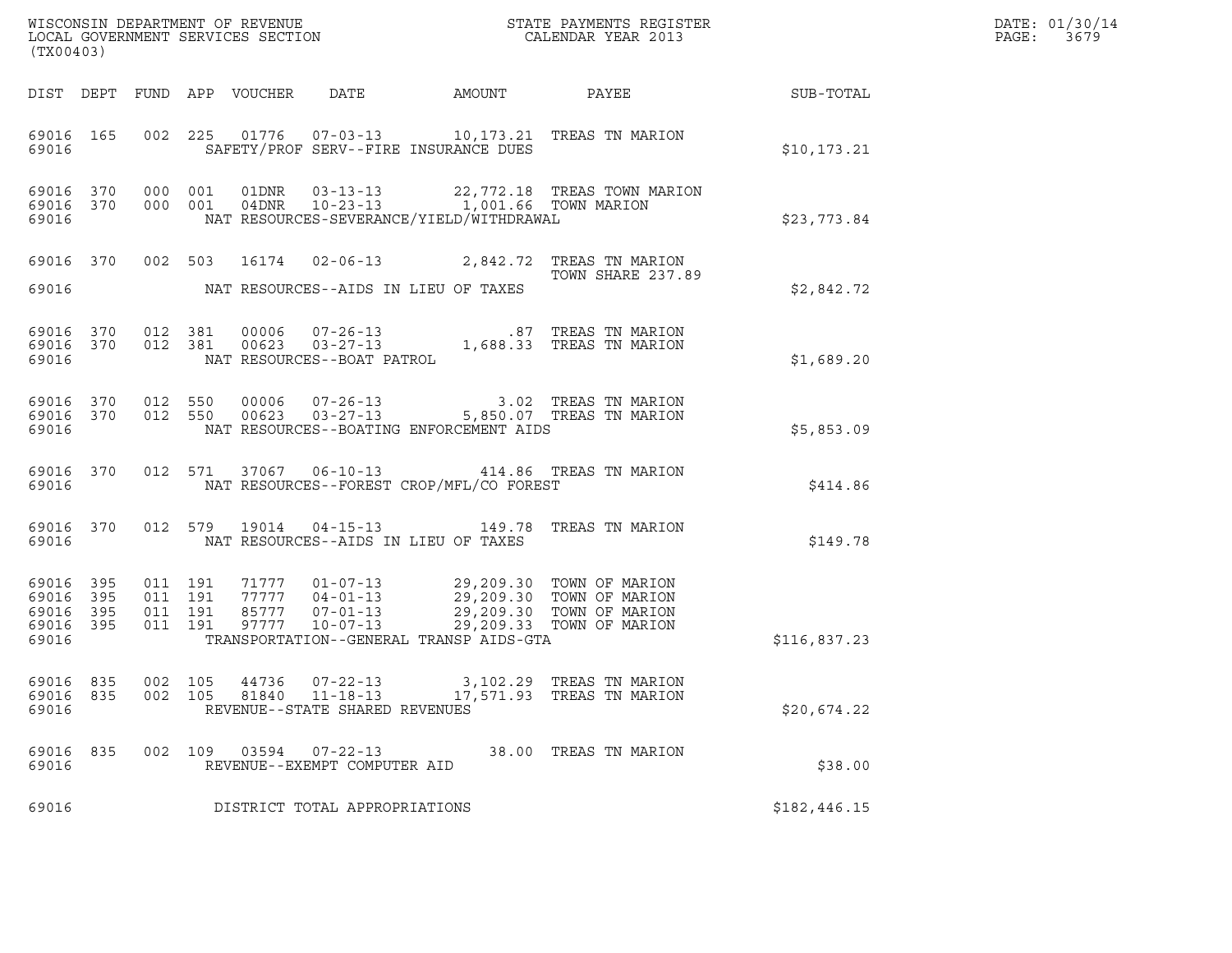| WISCONSIN DEPARTMENT OF REVENUE   | STATE PAYMENTS REGISTER | DATE: 01/30/14 |
|-----------------------------------|-------------------------|----------------|
| LOCAL GOVERNMENT SERVICES SECTION | CALENDAR YEAR 2013      | PAGE:<br>3680  |

| WISCONSIN DEPARTMENT OF REVENUE<br>LOCAL GOVERNMENT SERVICES SECTION<br>(TYO0403)<br>(TX00403) |  |         |  |  |                                |                                              |                                                                                                                                                                                                                                                                             |              | DATE: 01/30/14<br>PAGE:<br>3680 |
|------------------------------------------------------------------------------------------------|--|---------|--|--|--------------------------------|----------------------------------------------|-----------------------------------------------------------------------------------------------------------------------------------------------------------------------------------------------------------------------------------------------------------------------------|--------------|---------------------------------|
|                                                                                                |  |         |  |  |                                | DIST DEPT FUND APP VOUCHER DATE AMOUNT PAYEE |                                                                                                                                                                                                                                                                             | SUB-TOTAL    |                                 |
| 69018 165<br>69018                                                                             |  |         |  |  |                                | SAFETY/PROF SERV--FIRE INSURANCE DUES        | 002 225 01777 07-03-13 5,733.16 TREAS TN MOUNT MORRIS                                                                                                                                                                                                                       | \$5,733.16   |                                 |
| 69018 370<br>69018 370<br>69018 370<br>69018 370<br>69018                                      |  |         |  |  |                                | NAT RESOURCES-SEVERANCE/YIELD/WITHDRAWAL     | 000 001 01DNR 03-13-13 123.87 TREAS TOWN MOUNT MORRIS<br>000 001 02DNR 07-03-13 557.66 TREAS TOWN MOUNT MORRIS<br>000 001 03DNR 07-03-13 52.55 TREAS TOWN MOUNT MORRIS<br>000 001 04DNR 10-23-13 271.10 TOWN MOUNT MORRIS                                                   | \$1,005.18   |                                 |
| 69018 370<br>69018                                                                             |  | 002 503 |  |  |                                | NAT RESOURCES--AIDS IN LIEU OF TAXES         | 16175  02-06-13  4,783.80  TREAS TN MOUNT MORRIS<br>TOWN SHARE 232.95                                                                                                                                                                                                       | \$4,783.80   |                                 |
| 69018 370<br>69018                                                                             |  |         |  |  |                                | NAT RESOURCES--FOREST CROP/MFL/CO FOREST     | 012 571 37068 06-10-13 778.85 TREAS TN MOUNT MORRIS                                                                                                                                                                                                                         | \$778.85     |                                 |
| 69018 370<br>69018 370<br>69018                                                                |  |         |  |  |                                | NAT RESOURCES--AIDS IN LIEU OF TAXES         |                                                                                                                                                                                                                                                                             | \$719.17     |                                 |
| 69018 395<br>69018 395<br>69018 395<br>69018 395<br>69018                                      |  |         |  |  |                                |                                              | 011 191 71778 01-07-13 26,203.16 TOWN OF MOUNT MORRIS<br>011 191 77778 04-01-13 26,203.16 TOWN OF MOUNT MORRIS<br>011 191 85778 07-01-13 26,203.16 TOWN OF MOUNT MORRIS<br>011 191 97778 10-07-13 26,203.19 TOWN OF MOUNT MORRIS<br>TRANSPORTATION--GENERAL TRANSP AIDS-GTA | \$104,812.67 |                                 |
| 69018 835<br>69018 835<br>69018                                                                |  |         |  |  | REVENUE--STATE SHARED REVENUES |                                              | 002 105  44737  07-22-13   1,624.06 TREAS TN MOUNT MORRIS<br>002  105  81841  11-18-13   9,203.01 TREAS TN MOUNT MORRIS                                                                                                                                                     | \$10,827.07  |                                 |
| 69018 835<br>69018                                                                             |  |         |  |  | REVENUE--EXEMPT COMPUTER AID   |                                              | 002 109 03595 07-22-13 9.00 TREAS TN MOUNT MORRIS                                                                                                                                                                                                                           | \$9.00       |                                 |
| 69018                                                                                          |  |         |  |  | DISTRICT TOTAL APPROPRIATIONS  |                                              |                                                                                                                                                                                                                                                                             | \$128,668.90 |                                 |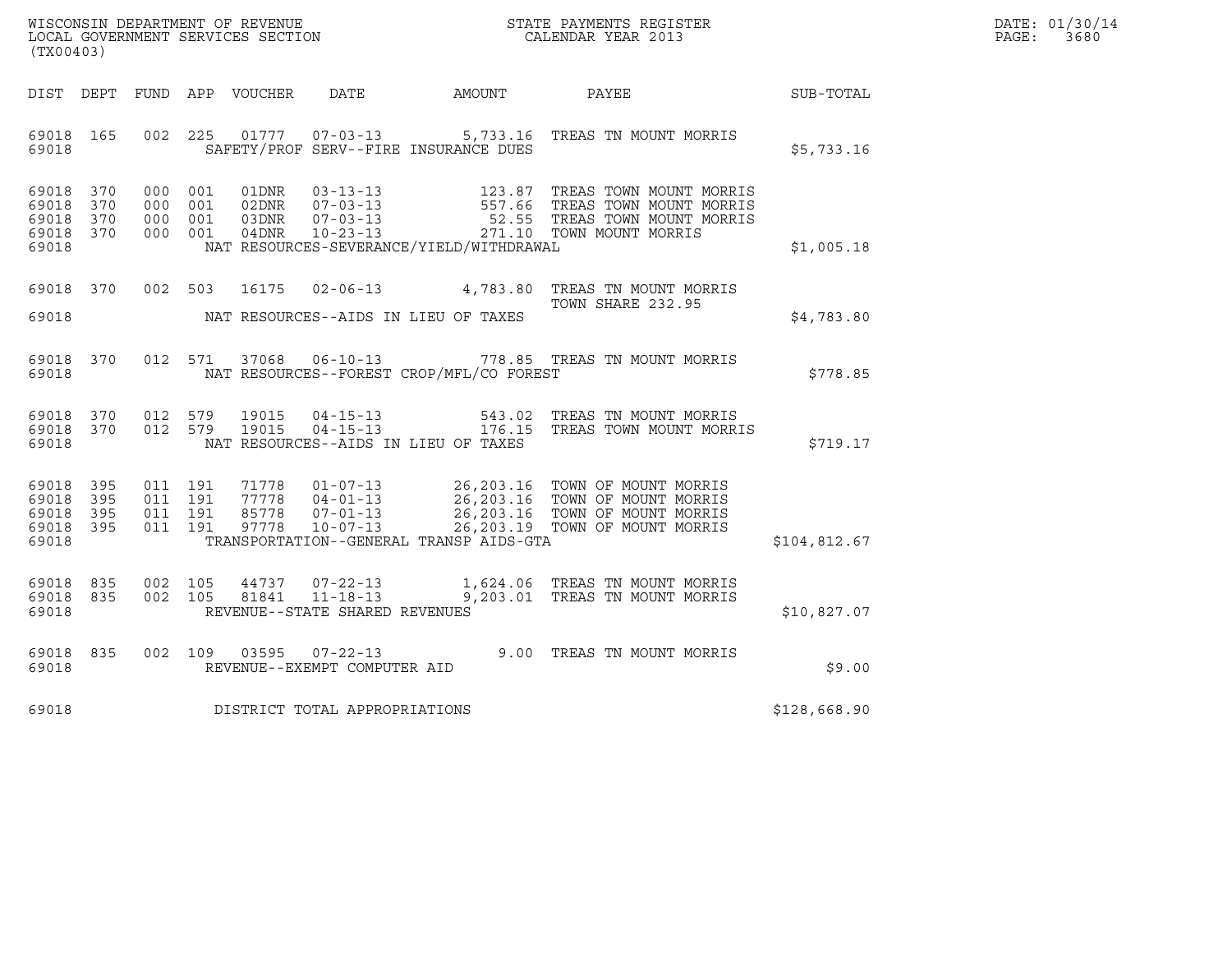| (TX00403)                                                             | WISCONSIN DEPARTMENT OF REVENUE<br>LOCAL GOVERNMENT SERVICES SECTION                                                                                                                                                                                  | STATE PAYMENTS REGISTER<br>CALENDAR YEAR 2013 |             | DATE: 01/30/14<br>PAGE: 3681 |
|-----------------------------------------------------------------------|-------------------------------------------------------------------------------------------------------------------------------------------------------------------------------------------------------------------------------------------------------|-----------------------------------------------|-------------|------------------------------|
|                                                                       | DIST DEPT FUND APP VOUCHER DATE AMOUNT PAYEE TO SUB-TOTAL                                                                                                                                                                                             |                                               |             |                              |
| 69020 165<br>69020                                                    | 002 225 01778 07-03-13 1,658.84 TREAS TN OASIS<br>SAFETY/PROF SERV--FIRE INSURANCE DUES                                                                                                                                                               |                                               | \$1,658.84  |                              |
| 69020                                                                 | 69020 370 002 503 16176 02-06-13 13,615.80 TREAS TN OASIS<br>NAT RESOURCES--AIDS IN LIEU OF TAXES                                                                                                                                                     | <b>TOWN SHARE 1438.30</b>                     | \$13,615.80 |                              |
| 69020 370<br>69020                                                    | 012 571 37069 06-10-13 325.26 TREAS TN OASIS<br>NAT RESOURCES--FOREST CROP/MFL/CO FOREST                                                                                                                                                              |                                               | \$325.26    |                              |
| 69020 370<br>69020                                                    | 012 579 19016 04-15-13 64.22 TREAS TOWN OASIS<br>NAT RESOURCES--AIDS IN LIEU OF TAXES                                                                                                                                                                 |                                               | \$64.22     |                              |
| 69020<br>395<br>395<br>69020<br>69020<br>395<br>395<br>69020<br>69020 | 011 191<br>71779  01-07-13  17,918.21  TOWN OF OASIS<br>77779  04-01-13  17,918.21  TOWN OF OASIS<br>85779  07-01-13  17,918.21  TOWN OF OASIS<br>011 191<br>011 191<br>$10 - 07 - 13$<br>011 191<br>97779<br>TRANSPORTATION--GENERAL TRANSP AIDS-GTA | 17,918.22 TOWN OF OASIS                       | \$71,672.85 |                              |
| 69020 835<br>835<br>69020<br>69020                                    | 44738  07-22-13  856.96  TREAS TN OASIS<br>002 105<br>11-18-13 4,856.13 TREAS TN OASIS<br>002 105<br>81842<br>REVENUE--STATE SHARED REVENUES                                                                                                          |                                               | \$5,713.09  |                              |
| 69020 835<br>69020                                                    | 002 109 03596 07-22-13 4.00 TREAS TN OASIS<br>REVENUE--EXEMPT COMPUTER AID                                                                                                                                                                            |                                               | \$4.00      |                              |
| 69020                                                                 | DISTRICT TOTAL APPROPRIATIONS                                                                                                                                                                                                                         |                                               | \$93,054.06 |                              |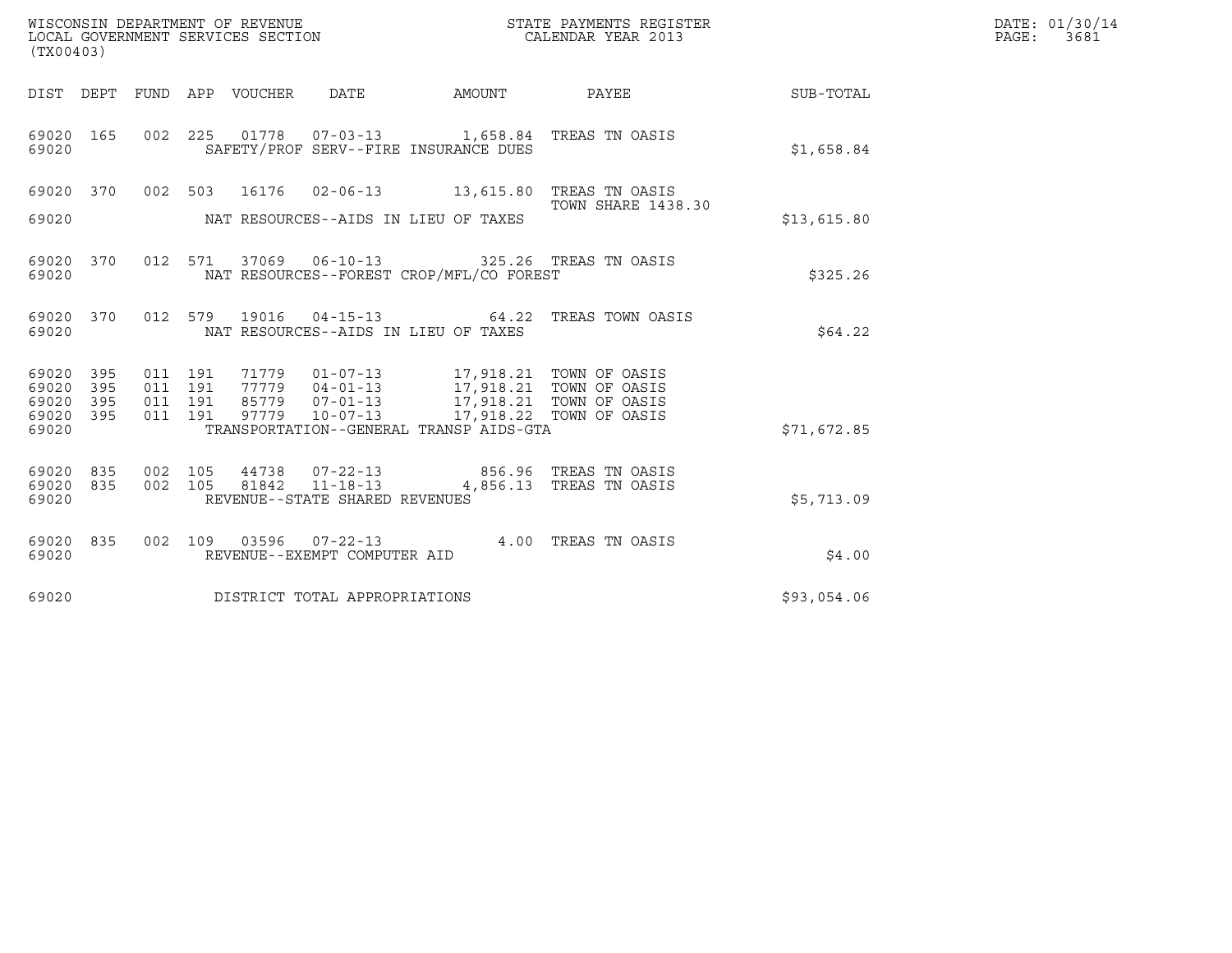| WISCONSIN DEPARTMENT OF REVENUE<br>STATE PAYMENTS REGISTER<br>LOCAL GOVERNMENT SERVICES SECTION<br>CALENDAR YEAR 2013<br>(TX00403) |  |                                          |  |                                |                                          |                                                                                                                                                                                                      |                  | DATE: 01/30/14<br>PAGE: 3682 |
|------------------------------------------------------------------------------------------------------------------------------------|--|------------------------------------------|--|--------------------------------|------------------------------------------|------------------------------------------------------------------------------------------------------------------------------------------------------------------------------------------------------|------------------|------------------------------|
| DIST DEPT FUND APP VOUCHER DATE                                                                                                    |  |                                          |  |                                | AMOUNT                                   | PAYEE                                                                                                                                                                                                | <b>SUB-TOTAL</b> |                              |
| 69022 165<br>69022                                                                                                                 |  |                                          |  |                                | SAFETY/PROF SERV--FIRE INSURANCE DUES    | 002 225 01779 07-03-13 1,439.59 TREAS TN PLAINFIELD                                                                                                                                                  | \$1,439.59       |                              |
| 69022<br>370<br>370<br>69022<br>69022                                                                                              |  | 000 001<br>000 001                       |  | 02DNR        07-03-13          | NAT RESOURCES-SEVERANCE/YIELD/WITHDRAWAL | 197.84 TREAS TOWN PLAINFIELD<br>296.53 TREAS TOWN PLAINFIELD                                                                                                                                         | \$494.37         |                              |
| 69022 370<br>69022                                                                                                                 |  | 012 571                                  |  |                                | NAT RESOURCES--FOREST CROP/MFL/CO FOREST | 37070  06-10-13  227.51  TREAS TN PLAINFIELD                                                                                                                                                         | \$227.51         |                              |
| 69022<br>370<br>69022<br>370<br>69022                                                                                              |  |                                          |  |                                | NAT RESOURCES--AIDS IN LIEU OF TAXES     |                                                                                                                                                                                                      | \$377.10         |                              |
| 69022<br>395<br>69022<br>395<br>69022<br>395<br>69022<br>395<br>69022                                                              |  | 011 191<br>011 191<br>011 191<br>011 191 |  |                                | TRANSPORTATION--GENERAL TRANSP AIDS-GTA  | 71780  01-07-13  29,262.23  TOWN OF PLAINFIELD<br>77780  04-01-13  29,262.23  TOWN OF PLAINFIELD<br>85780  07-01-13  29,262.23  TOWN OF PLAINFIELD<br>97780  10-07-13  29,262.24  TOWN OF PLAINFIELD | \$117,048.93     |                              |
| 69022<br>835<br>835<br>69022<br>69022                                                                                              |  | 002 105<br>002 105                       |  | REVENUE--STATE SHARED REVENUES |                                          | 44739  07-22-13  2,046.87  TREAS TN PLAINFIELD<br>81843  11-18-13  11,600.08  TREAS TN PLAINFIELD                                                                                                    | \$13,646.95      |                              |
| 69022<br>835<br>69022                                                                                                              |  |                                          |  | REVENUE--EXEMPT COMPUTER AID   |                                          | 002 109 03597 07-22-13 141.00 TREAS TN PLAINFIELD                                                                                                                                                    | \$141.00         |                              |
| 69022                                                                                                                              |  |                                          |  | DISTRICT TOTAL APPROPRIATIONS  |                                          |                                                                                                                                                                                                      | \$133,375.45     |                              |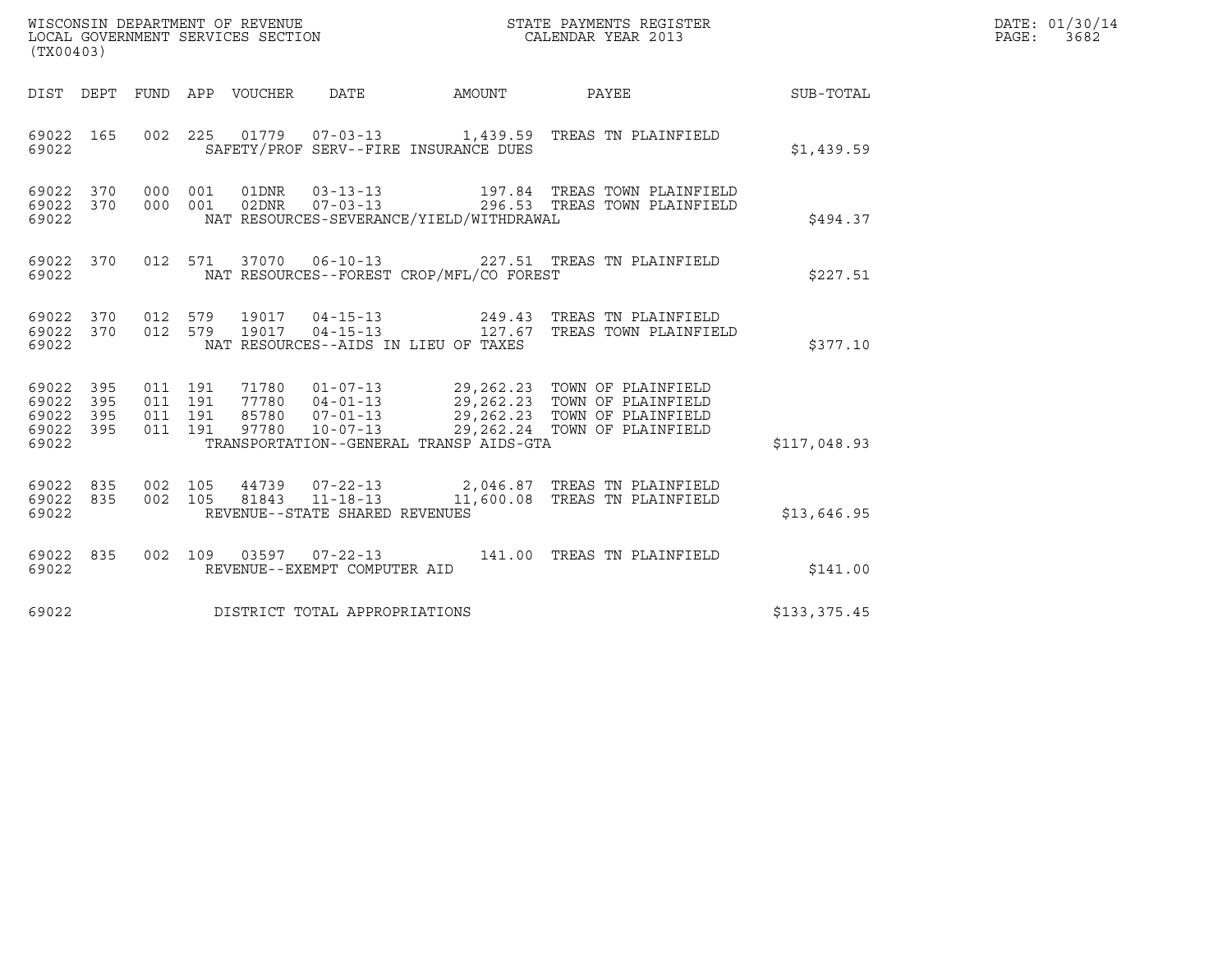| (TX00403)                                         |            |                                          |         |                                 | WISCONSIN DEPARTMENT OF REVENUE<br>LOCAL GOVERNMENT SERVICES SECTION |                                          | STATE PAYMENTS REGISTER<br>CALENDAR YEAR 2013                                                                                                                                                      |              | DATE: 01/30/14<br>PAGE: 3683 |
|---------------------------------------------------|------------|------------------------------------------|---------|---------------------------------|----------------------------------------------------------------------|------------------------------------------|----------------------------------------------------------------------------------------------------------------------------------------------------------------------------------------------------|--------------|------------------------------|
|                                                   |            |                                          |         | DIST DEPT FUND APP VOUCHER DATE |                                                                      |                                          | AMOUNT PAYEE SUB-TOTAL                                                                                                                                                                             |              |                              |
| 69024 165<br>69024                                |            | 002 225                                  |         | 01780                           |                                                                      | SAFETY/PROF SERV--FIRE INSURANCE DUES    | 07-03-13 2,125.25 TREAS TN POYSIPPI                                                                                                                                                                | \$2,125.25   |                              |
| 69024 370                                         |            |                                          |         |                                 |                                                                      |                                          | 002 503 16177 02-06-13 22,515.58 TREAS TN POYSIPPI                                                                                                                                                 |              |                              |
| 69024                                             |            |                                          |         |                                 |                                                                      | NAT RESOURCES--AIDS IN LIEU OF TAXES     | <b>TOWN SHARE 1059.59</b>                                                                                                                                                                          | \$22,515.58  |                              |
| 69024                                             | 69024 370  |                                          |         |                                 |                                                                      | NAT RESOURCES--FOREST CROP/MFL/CO FOREST | 012 571 37071 06-10-13 116.34 TREAS TN POYSIPPI                                                                                                                                                    | \$116.34     |                              |
| 69024 370<br>69024 370<br>69024 370<br>69024      |            | 012 579<br>012 579<br>012 579            |         | 19018<br>19018<br>19018         | $04 - 15 - 13$<br>$04 - 15 - 13$                                     | NAT RESOURCES--AIDS IN LIEU OF TAXES     | 853.70 TREAS TN POYSIPPI<br>24.72 TREAS TOWN POYSIPPI<br>04-15-13 1,473.86 TREAS TOWN POYSIPPI                                                                                                     | \$2,352.28   |                              |
| 69024 395<br>69024<br>69024<br>69024 395<br>69024 | 395<br>395 | 011 191<br>011 191<br>011 191<br>011 191 |         |                                 |                                                                      | TRANSPORTATION--GENERAL TRANSP AIDS-GTA  | 71781  01-07-13   15,205.35   TOWN OF POY SIPPI<br>77781  04-01-13  15,205.35  TOWN OF POY SIPPI<br>85781  07-01-13  15,205.35  TOWN OF POY SIPPI<br>97781  10-07-13  15,205.36  TOWN OF POY SIPPI | \$60,821.41  |                              |
| 69024 835<br>69024 835<br>69024                   |            | 002 105                                  | 002 105 |                                 | REVENUE--STATE SHARED REVENUES                                       |                                          | 44740  07-22-13  5,613.81  TREAS TN POYSIPPI<br>81844 11-18-13 31,837.49 TREAS TN POYSIPPI                                                                                                         | \$37,451.30  |                              |
| 69024 835<br>69024                                |            | 002 109                                  |         |                                 | REVENUE--EXEMPT COMPUTER AID                                         |                                          |                                                                                                                                                                                                    | \$26.00      |                              |
| 69024                                             |            |                                          |         |                                 | DISTRICT TOTAL APPROPRIATIONS                                        |                                          |                                                                                                                                                                                                    | \$125,408.16 |                              |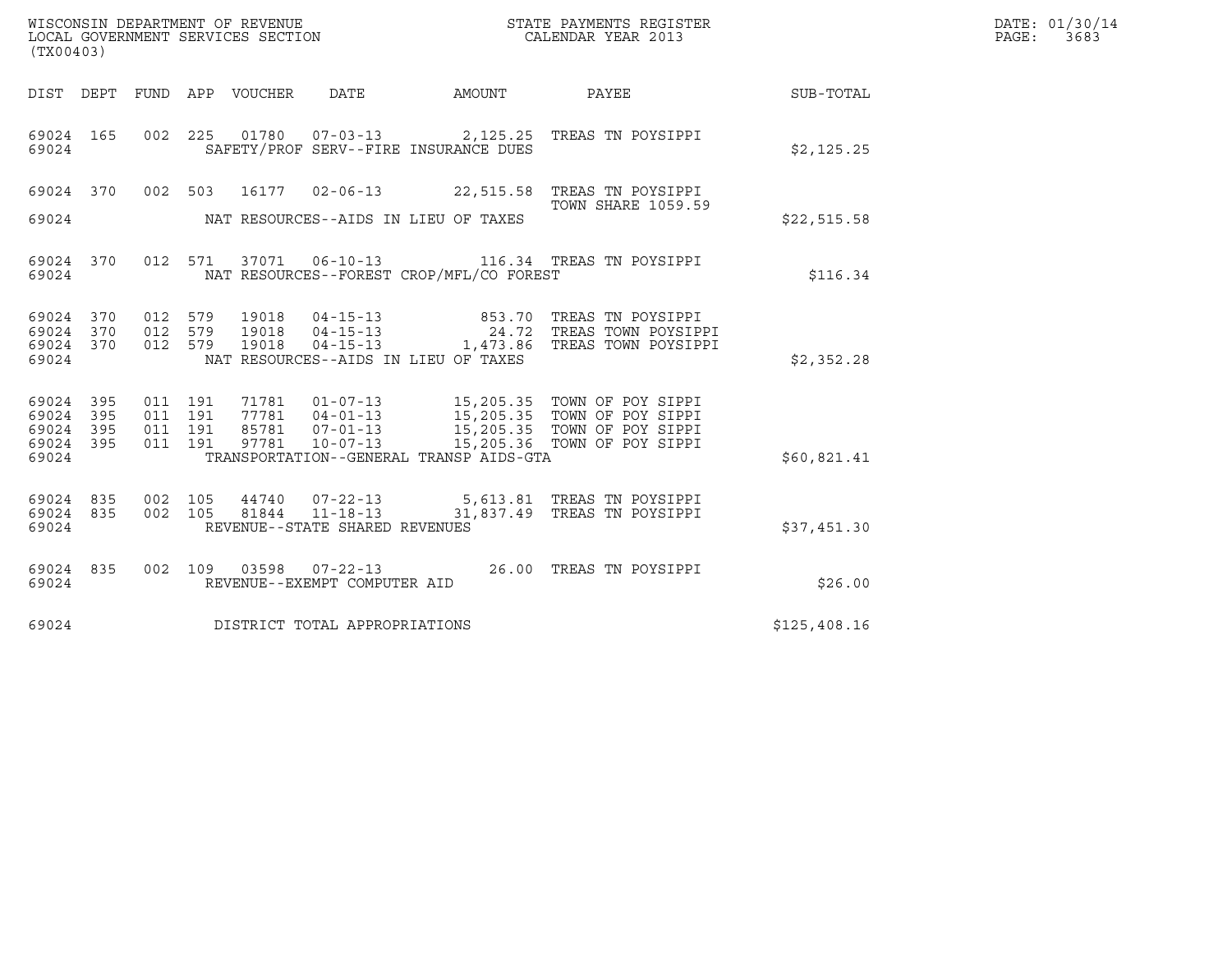| WISCONSIN DEPARTMENT OF REVENUE<br>LOCAL GOVERNMENT SERVICES SECTION<br>(TX00403) | STATE PAYMENTS REGISTER<br>CALENDAR YEAR 2013 | DATE: 01/30/14<br>PAGE:<br>3684 |
|-----------------------------------------------------------------------------------|-----------------------------------------------|---------------------------------|

| (TX00403)                                 |                                                      |                                                     |                                                                                                                  |          |                                                                                                                      |              |
|-------------------------------------------|------------------------------------------------------|-----------------------------------------------------|------------------------------------------------------------------------------------------------------------------|----------|----------------------------------------------------------------------------------------------------------------------|--------------|
| DIST                                      | FUND<br>DEPT                                         | APP<br>VOUCHER                                      | DATE                                                                                                             | AMOUNT   | PAYEE                                                                                                                | SUB-TOTAL    |
| 69026<br>69026                            | 165                                                  | 002 225                                             | SAFETY/PROF SERV--FIRE INSURANCE DUES                                                                            |          | 01781  07-03-13    1,799.36    TREAS TN RICHFORD                                                                     | \$1,799.36   |
| 69026<br>69026<br>69026                   | 370<br>000<br>370<br>000                             | 001<br>01DNR<br>001<br>04DNR                        | $03 - 13 - 13$<br>$10 - 23 - 13$<br>NAT RESOURCES-SEVERANCE/YIELD/WITHDRAWAL                                     |          | 431.77 TREAS TOWN RICHFORD<br>113.15 TOWN RICHFORD                                                                   | \$544.92     |
| 69026<br>69026                            | 370<br>370<br>002                                    | 002 503<br>16178<br>16178<br>503                    | $02 - 06 - 13$                                                                                                   |          | 02-06-13 37,503.39 TREAS TN RICHFORD<br>6,085.07 TREAS TN RICHFORD<br><b>TOWN SHARE 3107.84</b>                      |              |
| 69026                                     |                                                      |                                                     | NAT RESOURCES--AIDS IN LIEU OF TAXES                                                                             |          |                                                                                                                      | \$43,588.46  |
| 69026<br>69026                            | 012<br>370                                           | 571<br>37072                                        | $06 - 10 - 13$<br>NAT RESOURCES--FOREST CROP/MFL/CO FOREST                                                       |          | 534.21 TREAS TN RICHFORD                                                                                             | \$534.21     |
| 69026<br>69026<br>69026                   | 370<br>370                                           | 012 579<br>012 579<br>19019                         | 19019  04-15-13<br>$04 - 15 - 13$ 1, 200.92<br>NAT RESOURCES--AIDS IN LIEU OF TAXES                              |          | 656.23 TREAS TN RICHFORD<br>TREAS TOWN RICHFORD                                                                      | \$1,857.15   |
| 69026<br>69026<br>69026<br>69026<br>69026 | 395<br>011<br>395<br>011<br>395<br>011<br>395<br>011 | 191<br>191<br>77782<br>85782<br>191<br>191<br>97782 | 71782  01-07-13<br>$04 - 01 - 13$<br>$07 - 01 - 13$<br>$10 - 07 - 13$<br>TRANSPORTATION--GENERAL TRANSP AIDS-GTA |          | 21,249.38 TOWN OF RICHFORD<br>21,249.38 TOWN OF RICHFORD<br>21,249.38 TOWN OF RICHFORD<br>21,249.41 TOWN OF RICHFORD | \$84,997.55  |
| 69026<br>69026<br>69026                   | 835<br>002<br>835<br>002                             | 105<br>44741<br>105<br>81845                        | $07 - 22 - 13$<br>$11 - 18 - 13$<br>REVENUE--STATE SHARED REVENUES                                               | 5,852.28 | 1,034.19 TREAS TN RICHFORD<br>TREAS TN RICHFORD                                                                      | \$6,886.47   |
| 69026                                     |                                                      |                                                     | DISTRICT TOTAL APPROPRIATIONS                                                                                    |          |                                                                                                                      | \$140,208.12 |
|                                           |                                                      |                                                     |                                                                                                                  |          |                                                                                                                      |              |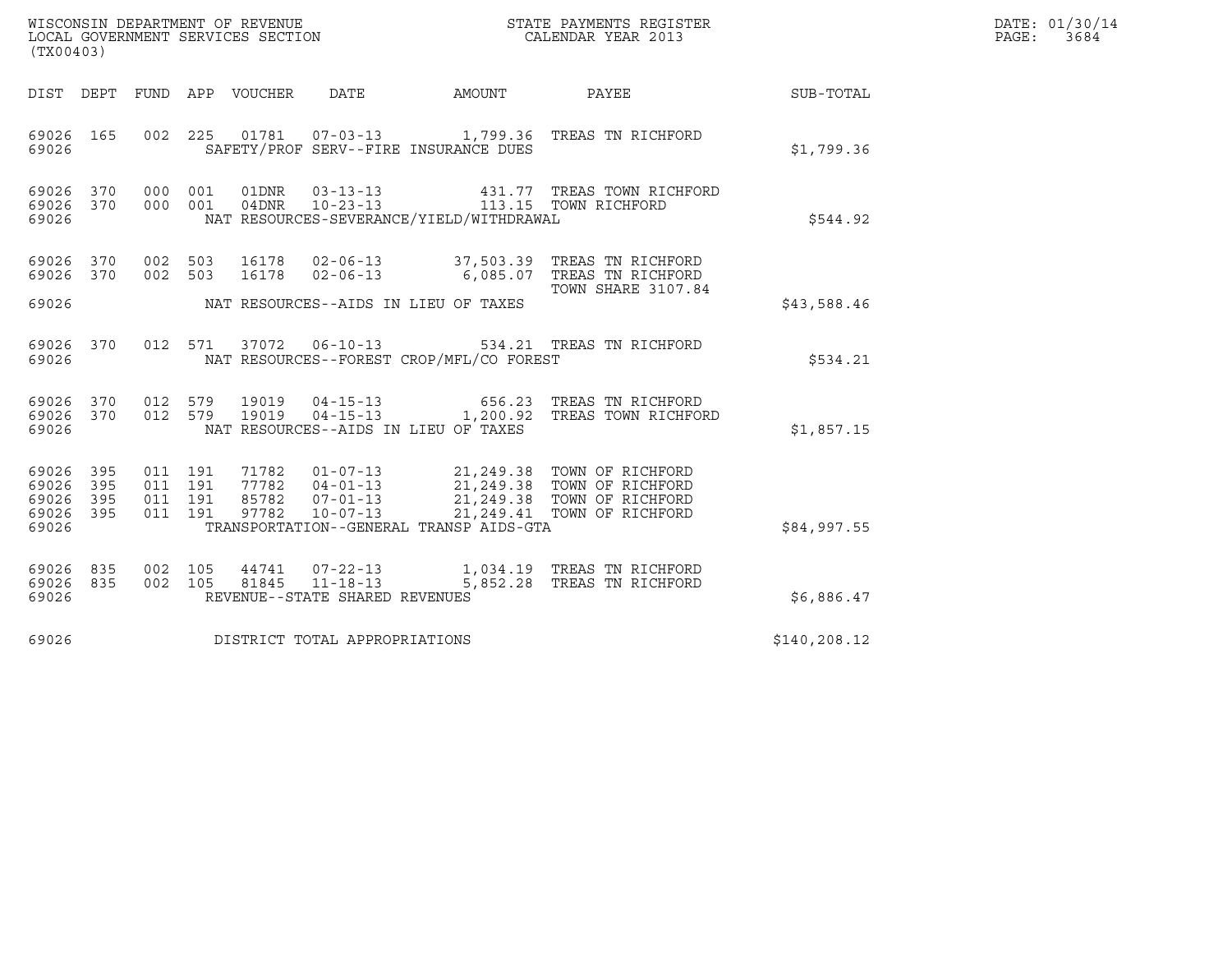| (TX00403)                                                 |                                        |  |                                |                                                                                                                                                                                                                                                                                                                       |                                                                                                                                                                                                        |             | DATE: 01/30/14<br>PAGE: 3685 |
|-----------------------------------------------------------|----------------------------------------|--|--------------------------------|-----------------------------------------------------------------------------------------------------------------------------------------------------------------------------------------------------------------------------------------------------------------------------------------------------------------------|--------------------------------------------------------------------------------------------------------------------------------------------------------------------------------------------------------|-------------|------------------------------|
|                                                           |                                        |  |                                |                                                                                                                                                                                                                                                                                                                       | DIST DEPT FUND APP VOUCHER DATE AMOUNT PAYEE PAYER SUB-TOTAL                                                                                                                                           |             |                              |
| 69028 165<br>69028                                        |                                        |  |                                | 002 225 01782 07-03-13 2,036.09 TREAS TN ROSE<br>SAFETY/PROF SERV--FIRE INSURANCE DUES                                                                                                                                                                                                                                |                                                                                                                                                                                                        | \$2,036.09  |                              |
| 69028                                                     | 69028 370 000 001<br>69028 370 000 001 |  |                                | NAT RESOURCES-SEVERANCE/YIELD/WITHDRAWAL                                                                                                                                                                                                                                                                              |                                                                                                                                                                                                        | \$1,059.87  |                              |
| 69028                                                     |                                        |  |                                | 69028 370 002 503 16179 02-06-13 3,188.70 TREAS TN ROSE<br>TOWN SHARE 152<br>NAT RESOURCES--AIDS IN LIEU OF TAXES                                                                                                                                                                                                     | TOWN SHARE 152.94                                                                                                                                                                                      | \$3,188.70  |                              |
| 69028                                                     |                                        |  |                                | 69028 370 012 571 37073 06-10-13 754.91 TREAS TN ROSE<br>NAT RESOURCES--FOREST CROP/MFL/CO FOREST                                                                                                                                                                                                                     |                                                                                                                                                                                                        | \$754.91    |                              |
| 69028                                                     |                                        |  |                                | NAT RESOURCES--AIDS IN LIEU OF TAXES                                                                                                                                                                                                                                                                                  | $\begin{array}{cccccc} 69028 & 370 & 012 & 579 & 19020 & 04-15-13 & & & 181.55 & \text{TREAS TN ROSE} \\ 69028 & 370 & 012 & 579 & 19020 & 04-15-13 & & & 153.99 & \text{TREAS TOWN ROSE} \end{array}$ | \$335.54    |                              |
| 69028 395<br>69028 395<br>69028 395<br>69028 395<br>69028 |                                        |  |                                | $\begin{array}{cccc} 011 & 191 & 71783 & 01-07-13 & 19,471.10 & TOWN OF ROSE \\ 011 & 191 & 77783 & 04-01-13 & 19,471.10 & TOWN OF ROSE \\ 011 & 191 & 85783 & 07-01-13 & 19,471.10 & TOWN OF ROSE \\ 011 & 191 & 97783 & 10-07-13 & 19,471.13 & TOWN OF ROSE \end{array}$<br>TRANSPORTATION--GENERAL TRANSP AIDS-GTA |                                                                                                                                                                                                        | \$77,884.43 |                              |
| 69028 835<br>69028                                        |                                        |  | REVENUE--STATE SHARED REVENUES | 69028 835 002 105 44742 07-22-13 1,156.67 TREAS TN ROSE<br>002 105 81846 11-18-13 6,558.74 TREAS TN ROSE                                                                                                                                                                                                              |                                                                                                                                                                                                        | \$7,715.41  |                              |
| 69028 835<br>69028                                        |                                        |  | REVENUE--EXEMPT COMPUTER AID   | 002 109 03599 07-22-13 1.00 TREAS TN ROSE                                                                                                                                                                                                                                                                             |                                                                                                                                                                                                        | \$1.00      |                              |
| 69028                                                     |                                        |  |                                | 69028 835 002 501 00004 02-01-13 3,781.93 TREAS TN ROSE<br>DOA-PAYMENT FOR MUNICIPAL SERVICES AID                                                                                                                                                                                                                     |                                                                                                                                                                                                        | \$3,781.93  |                              |
| 69028                                                     |                                        |  | DISTRICT TOTAL APPROPRIATIONS  |                                                                                                                                                                                                                                                                                                                       |                                                                                                                                                                                                        | \$96,757.88 |                              |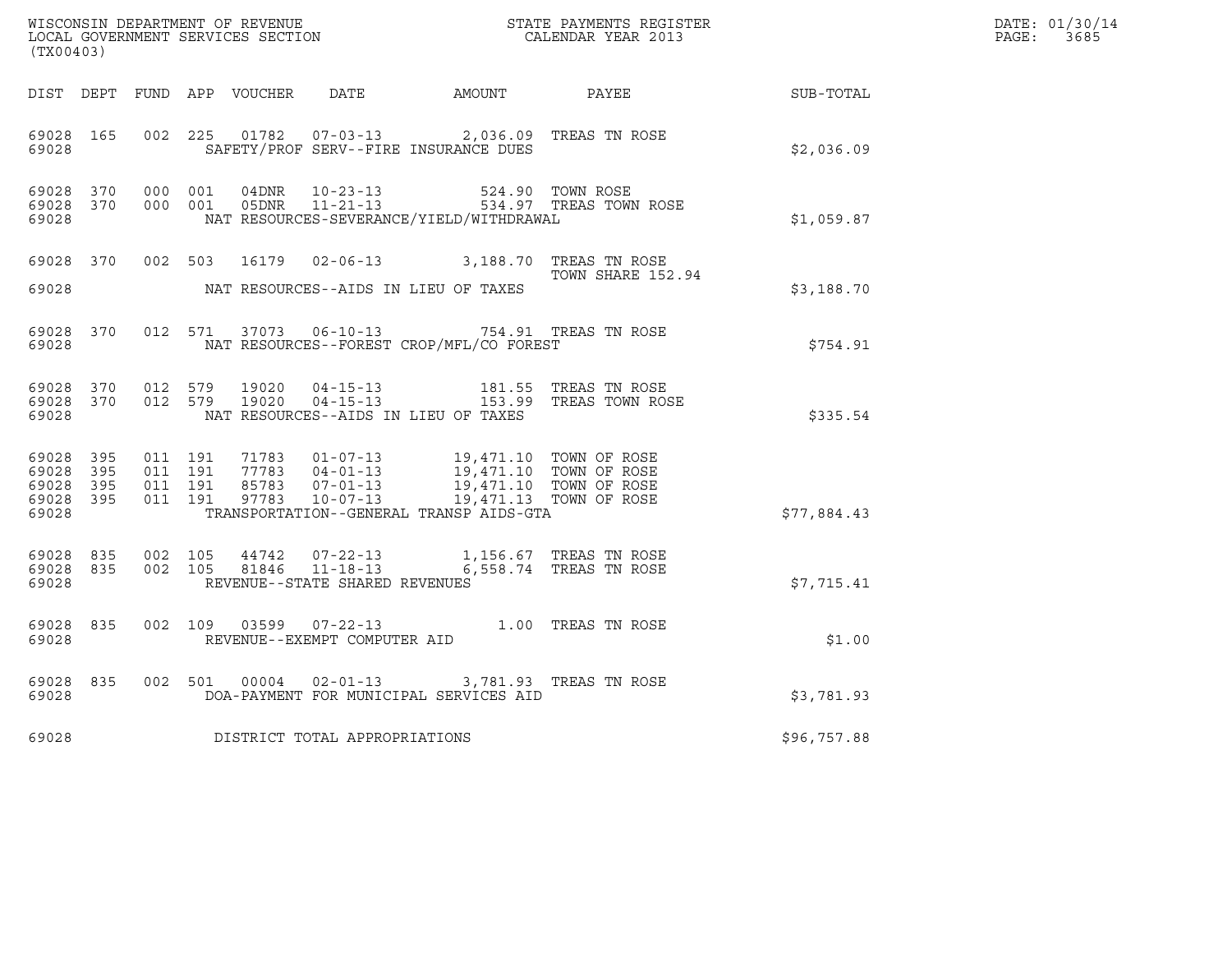| WISCONSIN DEPARTMENT OF REVENUE<br>(TX00403)                 | LOCAL GOVERNMENT SERVICES SECTION                                                                                                          | STATE PAYMENTS REGISTER<br>CALENDAR YEAR 2013 |             | DATE: 01/30/14<br>PAGE: 3686 |
|--------------------------------------------------------------|--------------------------------------------------------------------------------------------------------------------------------------------|-----------------------------------------------|-------------|------------------------------|
|                                                              | DIST DEPT FUND APP VOUCHER DATE                                                                                                            | AMOUNT PAYEE SUB-TOTAL                        |             |                              |
| 69030 165<br>69030                                           | 002 225 01783 07-03-13 3,799.91 TREAS TN SAXEVILLE<br>SAFETY/PROF SERV--FIRE INSURANCE DUES                                                |                                               | \$3,799.91  |                              |
| 69030 370<br>69030                                           | 000 001 02DNR 07-03-13 609.80 TREAS TOWN SAXEVILLE<br>NAT RESOURCES-SEVERANCE/YIELD/WITHDRAWAL                                             |                                               | \$609.80    |                              |
| 69030 370<br>69030                                           | 012 571 37074 06-10-13 763.08 TREAS TN SAXEVILLE<br>NAT RESOURCES--FOREST CROP/MFL/CO FOREST                                               |                                               | \$763.08    |                              |
| 69030 395<br>69030<br>395<br>69030 395<br>69030 395<br>69030 | 011 191<br>011 191<br>011 191<br>97784  10-07-13  19,936.87  TOWN OF SAXEVILLE<br>011 191<br>TRANSPORTATION--GENERAL TRANSP AIDS-GTA       |                                               | \$79,747.39 |                              |
| 69030 835 002 105<br>69030 835<br>69030                      | 44743  07-22-13    1,769.23    TREAS TN SAXEVILLE<br>002 105 81847 11-18-13 10,025.66 TREAS TN SAXEVILLE<br>REVENUE--STATE SHARED REVENUES |                                               | \$11,794.89 |                              |
| 69030 835<br>69030                                           | 002 109 03600 07-22-13 3.00 TREAS TN SAXEVILLE<br>REVENUE--EXEMPT COMPUTER AID                                                             |                                               | \$3.00      |                              |
| 69030                                                        | DISTRICT TOTAL APPROPRIATIONS                                                                                                              |                                               | \$96,718.07 |                              |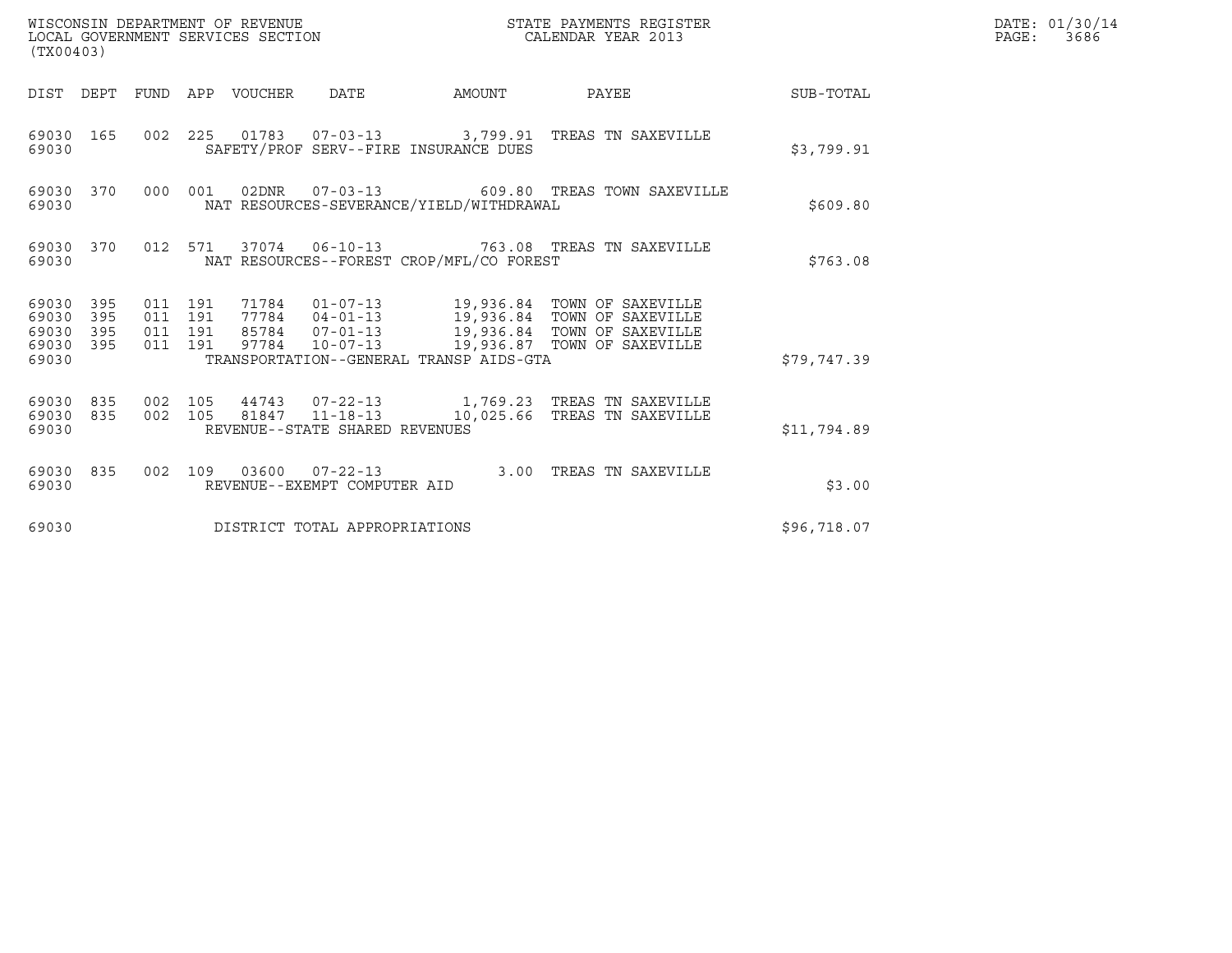| WISCONSIN DEPARTMENT OF REVENUE   | STATE PAYMENTS REGISTER | DATE: 01/30/14 |
|-----------------------------------|-------------------------|----------------|
| LOCAL GOVERNMENT SERVICES SECTION | CALENDAR YEAR 2013      | PAGE:<br>3687  |

|                                                           | WISCONSIN DEPARTMENT OF REVENUE<br>LOCAL GOVERNMENT SERVICES SECTION THE STATE PAYMENTS REGISTER<br>(TWOO403)<br>(TX00403) |  |                    |  |                                                  |                                          |                                                                                                                                                                                                                                                                         |              | DATE: 01/30/14<br>PAGE: 3687 |
|-----------------------------------------------------------|----------------------------------------------------------------------------------------------------------------------------|--|--------------------|--|--------------------------------------------------|------------------------------------------|-------------------------------------------------------------------------------------------------------------------------------------------------------------------------------------------------------------------------------------------------------------------------|--------------|------------------------------|
|                                                           |                                                                                                                            |  |                    |  |                                                  |                                          | DIST DEPT FUND APP VOUCHER DATE AMOUNT PAYEE SUB-TOTAL                                                                                                                                                                                                                  |              |                              |
| 69032 165<br>69032                                        |                                                                                                                            |  |                    |  |                                                  | SAFETY/PROF SERV--FIRE INSURANCE DUES    | 002 225 01784 07-03-13 7,226.17 TREAS TN SPRINGWATER                                                                                                                                                                                                                    | \$7,226.17   |                              |
| 69032 370<br>69032 370<br>69032 370<br>69032 370<br>69032 |                                                                                                                            |  |                    |  |                                                  | NAT RESOURCES-SEVERANCE/YIELD/WITHDRAWAL | 000 001 01DNR 03-13-13 798.85 TREAS TOWN SPRINGWATER<br>000 001 02DNR 07-03-13 311.29 TREAS TOWN SPRINGWATER<br>000 001 04DNR 10-23-13 5,649.61 TOWN SPRINGWATER<br>000 001 05DNR 11-21-13 158.21 TREAS TOWN SPRINGWATER                                                | \$6,917.96   |                              |
|                                                           |                                                                                                                            |  |                    |  |                                                  |                                          | 69032 370 002 503 16180 02-06-13 11,206.10 TREAS TN SPRINGWATER<br>69032 370 002 503 16180 02-06-13 3,129.82 TREAS TN SPRINGWATER                                                                                                                                       |              |                              |
|                                                           |                                                                                                                            |  |                    |  |                                                  |                                          | TOWN SHARE 890.74                                                                                                                                                                                                                                                       | \$14,335.92  |                              |
| 69032                                                     |                                                                                                                            |  |                    |  |                                                  | NAT RESOURCES--FOREST CROP/MFL/CO FOREST | 69032 370 012 571 37075 06-10-13 689.32 TREAS TN SPRINGWATER                                                                                                                                                                                                            | \$689.32     |                              |
| 69032                                                     |                                                                                                                            |  |                    |  | NAT RESOURCES--BOATING PROJECTS                  |                                          | 69032 370 012 573 00995 11-21-13 1,995.00 TREAS TN SPRINGWATER<br>69032 370 012 573 01106 12-06-13 1,995.00 TREAS TN SPRINGWATER                                                                                                                                        | \$3,990.00   |                              |
| 69032                                                     |                                                                                                                            |  |                    |  |                                                  | NAT RESOURCES--AIDS IN LIEU OF TAXES     | 69032 370 012 579 19021 04-15-13 387.12 TREAS TN SPRINGWATER<br>69032 370 012 579 19021 04-15-13 1,544.91 TREAS TOWN SPRINGWATER                                                                                                                                        | \$1,932.03   |                              |
| 69032 395<br>69032 395<br>69032 395<br>69032 395<br>69032 |                                                                                                                            |  |                    |  |                                                  |                                          | 011 191 71785 01-07-13 27,669.19 TOWN OF SPRINGWATER<br>011 191 77785 04-01-13 27,669.19 TOWN OF SPRINGWATER<br>011 191 85785 07-01-13 27,669.19 TOWN OF SPRINGWATER<br>011 191 97785 10-07-13 27,669.19 TOWN OF SPRINGWATER<br>TRANSPORTATION--GENERAL TRANSP AIDS-GTA | \$110,676.76 |                              |
| 69032 835<br>69032 835<br>69032                           |                                                                                                                            |  | 002 105<br>002 105 |  | $11 - 18 - 13$<br>REVENUE--STATE SHARED REVENUES |                                          | 44744  07-22-13  2,211.81 TREAS TN SPRINGWATER<br>81848  11-18-13  12,531.67 TREAS TN SPRINGWATER<br>12,531.67 TREAS TN SPRINGWATER                                                                                                                                     | \$14,743.48  |                              |
| 69032 835<br>69032                                        |                                                                                                                            |  |                    |  | REVENUE--EXEMPT COMPUTER AID                     |                                          | 002 109 03601 07-22-13 18.00 TREAS TN SPRINGWATER                                                                                                                                                                                                                       | \$18.00      |                              |
| 69032 835<br>69032                                        |                                                                                                                            |  |                    |  |                                                  | DOA-PAYMENT FOR MUNICIPAL SERVICES AID   | 002 501 00004 02-01-13 3,321.18 TREAS TN SPRINGWATER                                                                                                                                                                                                                    | \$3,321.18   |                              |
| 69032 835<br>69032                                        |                                                                                                                            |  |                    |  | REVENUE--LOTTERY CREDIT -                        |                                          | 021 363 CR005 09-12-13 6.94 TREAS TN SPRINGWATER                                                                                                                                                                                                                        | \$6.94       |                              |
| 69032                                                     |                                                                                                                            |  |                    |  | DISTRICT TOTAL APPROPRIATIONS                    |                                          |                                                                                                                                                                                                                                                                         | \$163,857.76 |                              |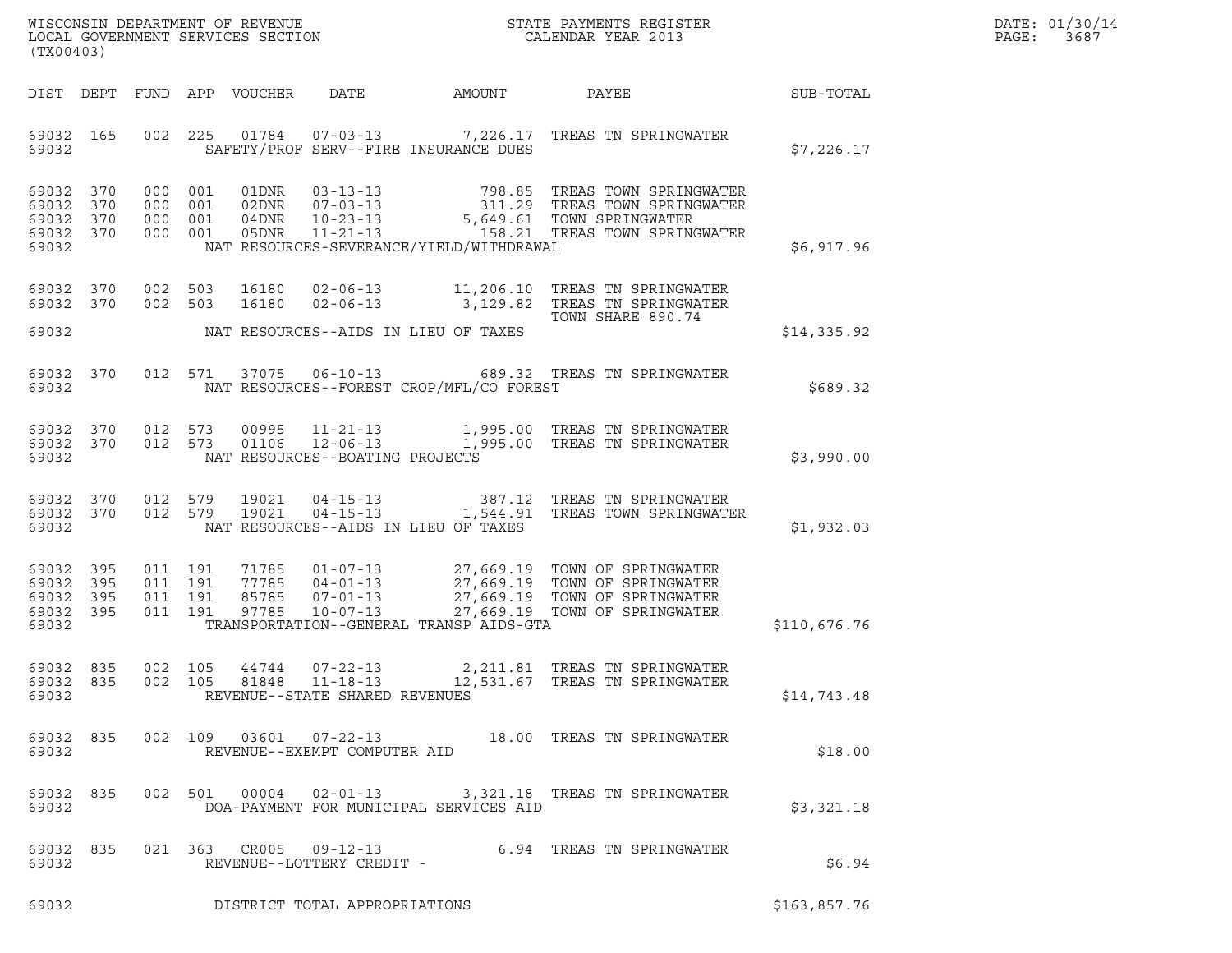| ${\tt WISCOONSIM\ DEPARTMENT\ OF\ REVENUE}\qquad \qquad {\tt STATE\ PAYMENTS\ REGISTER\ LOCAL\ GOVERNMENT\ SERVICES\ SECTION\qquad \qquad {\tt CALENDAR\ YEAR\ 2013}$<br>(TX00403)                                                                                                                                                       |                        |             | DATE: 01/30/14<br>PAGE:<br>3688 |
|------------------------------------------------------------------------------------------------------------------------------------------------------------------------------------------------------------------------------------------------------------------------------------------------------------------------------------------|------------------------|-------------|---------------------------------|
| DIST DEPT FUND APP VOUCHER DATE                                                                                                                                                                                                                                                                                                          | AMOUNT PAYEE SUB-TOTAL |             |                                 |
| 002 225 01785 07-03-13 1,471.33 TREAS TN WARREN<br>69034 165<br>SAFETY/PROF SERV--FIRE INSURANCE DUES<br>69034                                                                                                                                                                                                                           |                        | \$1,471.33  |                                 |
| 69034 370 000 001 05DNR 11-21-13 546.10 TREAS TOWN WARREN<br>NAT RESOURCES-SEVERANCE/YIELD/WITHDRAWAL<br>69034                                                                                                                                                                                                                           |                        | \$546.10    |                                 |
| 69034 370 002 503 16265 02-22-13 1,561.63 TREAS TN WARREN<br>3.1.58 TOWN SHARE 142.3                                                                                                                                                                                                                                                     | TOWN SHARE 142.38      |             |                                 |
| NAT RESOURCES--AIDS IN LIEU OF TAXES<br>69034                                                                                                                                                                                                                                                                                            |                        | \$1,561.63  |                                 |
| 69034 370 012 571 37076 06-10-13 251.54 TREAS TN WARREN<br>NAT RESOURCES--FOREST CROP/MFL/CO FOREST<br>69034                                                                                                                                                                                                                             |                        | \$251.54    |                                 |
| 69034 370 012 579 19022 04-15-13 125.60 TREAS TOWN WARREN<br>69034<br>NAT RESOURCES--AIDS IN LIEU OF TAXES                                                                                                                                                                                                                               |                        | \$125.60    |                                 |
| 71786  01-07-13  18,629.60  TOWN OF WARREN<br>77786  04-01-13  18,629.60  TOWN OF WARREN<br>85786  07-01-13  18,629.60  TOWN OF WARREN<br>97786  10-07-13  18,629.60  TOWN OF WARREN<br>69034 395<br>011 191<br>69034 395<br>011 191<br>011 191<br>69034 395<br>011 191<br>69034 395<br>TRANSPORTATION--GENERAL TRANSP AIDS-GTA<br>69034 |                        | \$74,518.40 |                                 |
| 002   105   44745   07-22-13   1,692.60   TREAS TN WARREN<br>002   105   81849   11-18-13   9,591.42   TREAS TN WARREN<br>69034 835<br>69034 835<br>REVENUE--STATE SHARED REVENUES<br>69034                                                                                                                                              |                        | \$11,284.02 |                                 |
| 69034 835 002 109 03602 07-22-13 5.00 TREAS TN WARREN<br>69034<br>REVENUE--EXEMPT COMPUTER AID                                                                                                                                                                                                                                           |                        | \$5.00      |                                 |
| DISTRICT TOTAL APPROPRIATIONS<br>69034                                                                                                                                                                                                                                                                                                   |                        | \$89,763.62 |                                 |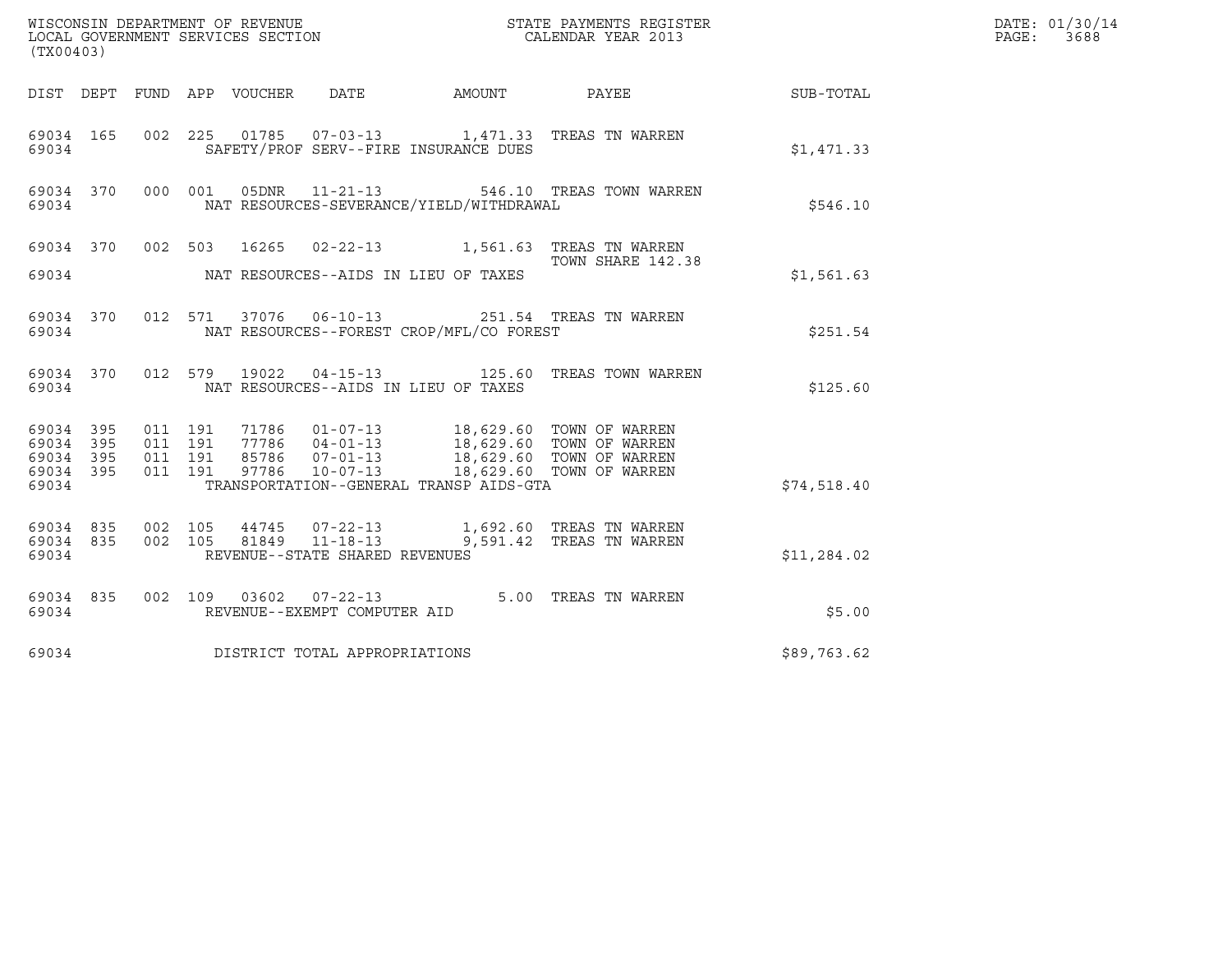| (TX00403)                                             |     |                                          |  |                |                                                                    |                                              |                                                                                                                                                                        |              | DATE: 01/30/14<br>PAGE:<br>3689 |
|-------------------------------------------------------|-----|------------------------------------------|--|----------------|--------------------------------------------------------------------|----------------------------------------------|------------------------------------------------------------------------------------------------------------------------------------------------------------------------|--------------|---------------------------------|
|                                                       |     |                                          |  |                |                                                                    | DIST DEPT FUND APP VOUCHER DATE AMOUNT PAYEE |                                                                                                                                                                        | SUB-TOTAL    |                                 |
| 69036 165<br>69036                                    |     |                                          |  |                |                                                                    | SAFETY/PROF SERV--FIRE INSURANCE DUES        | 002 225 01786 07-03-13 4,169.86 TREAS TN WAUTOMA                                                                                                                       | \$4,169.86   |                                 |
| 69036 370<br>69036                                    |     | 69036 370 000 001<br>000 001             |  | 04DNR          |                                                                    | NAT RESOURCES-SEVERANCE/YIELD/WITHDRAWAL     |                                                                                                                                                                        | \$1,527.00   |                                 |
| 69036 370 002 503<br>69036                            |     |                                          |  |                |                                                                    | NAT RESOURCES--AIDS IN LIEU OF TAXES         | 16181  02-06-13  4,324.39  TREAS TN WAUTOMA<br>TOWN SHARE 272.84                                                                                                       | \$4,324.39   |                                 |
| 69036 370<br>69036                                    |     |                                          |  |                |                                                                    | NAT RESOURCES--FOREST CROP/MFL/CO FOREST     | 012 571 37077 06-10-13 531.85 TREAS TN WAUTOMA                                                                                                                         | \$531.85     |                                 |
| 69036 370<br>69036 370 012 579<br>69036               |     | 012 579                                  |  | 19023<br>19023 |                                                                    | NAT RESOURCES--AIDS IN LIEU OF TAXES         | 04-15-13 247.40 TREAS TN WAUTOMA<br>04-15-13 777.52 TREAS TOWN WAUTOMA                                                                                                 | \$1,024.92   |                                 |
| 69036 395<br>69036<br>69036 395<br>69036 395<br>69036 | 395 | 011 191<br>011 191<br>011 191<br>011 191 |  | 97787          | $10 - 07 - 13$                                                     | TRANSPORTATION--GENERAL TRANSP AIDS-GTA      | 71787  01-07-13  21,953.29  TOWN OF WAUTOMA<br>77787  04-01-13  21,953.29  TOWN OF WAUTOMA<br>85787  07-01-13  21,953.29  TOWN OF WAUTOMA<br>21,953.29 TOWN OF WAUTOMA | \$87,813.16  |                                 |
| 69036 835<br>69036 835<br>69036                       |     | 002 105<br>002 105                       |  | 81850          | 44746 07-22-13<br>$11 - 18 - 13$<br>REVENUE--STATE SHARED REVENUES |                                              | 2,417.24 TREAS TN WAUTOMA<br>13,687.27 TREAS TN WAUTOMA                                                                                                                | \$16, 104.51 |                                 |
| 69036 835<br>69036                                    |     |                                          |  |                | REVENUE--EXEMPT COMPUTER AID                                       |                                              | 002 109 03603 07-22-13 307.00 TREAS TN WAUTOMA                                                                                                                         | \$307.00     |                                 |
| 69036                                                 |     |                                          |  |                | DISTRICT TOTAL APPROPRIATIONS                                      |                                              |                                                                                                                                                                        | \$115,802.69 |                                 |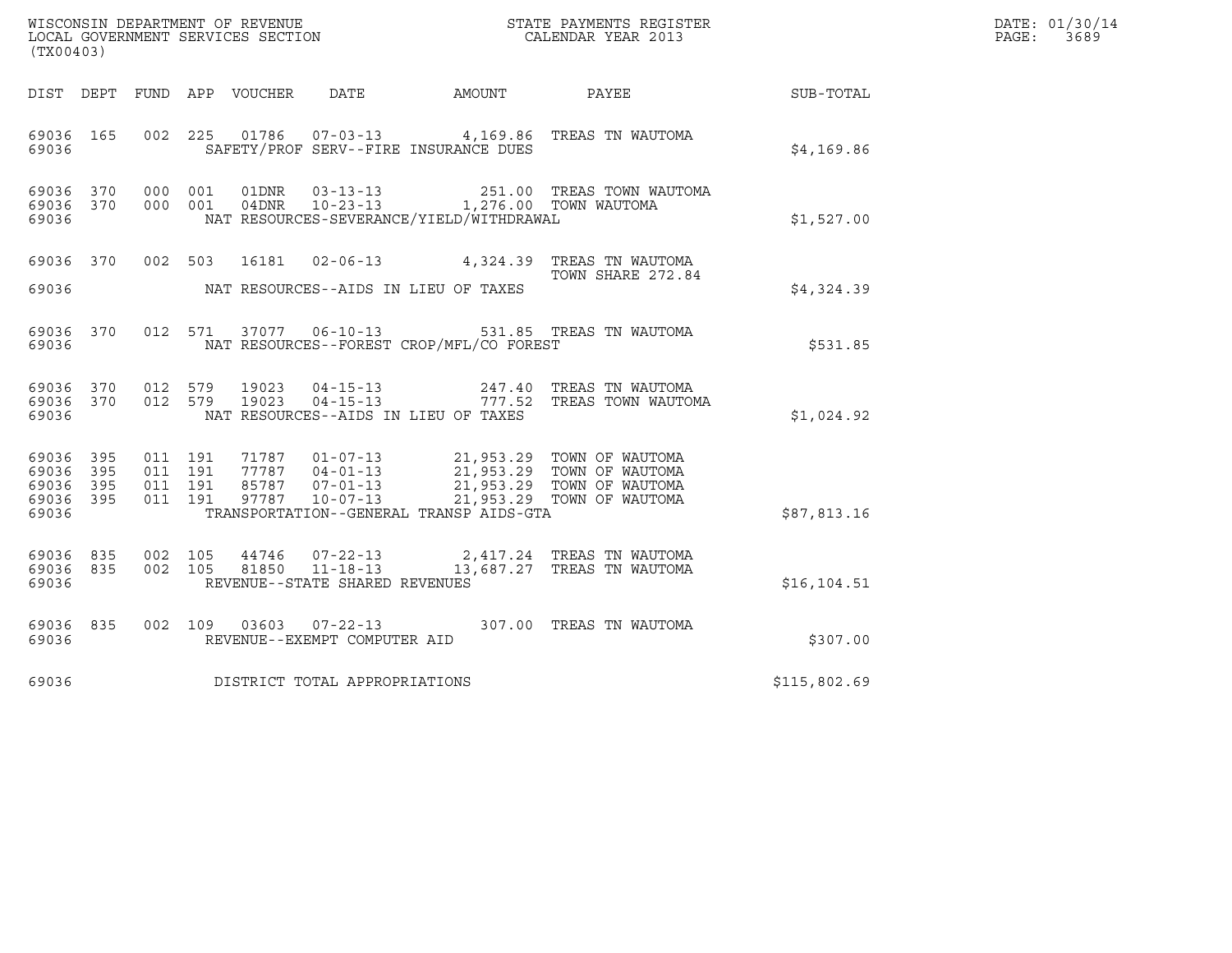|                                                   | ${\tt WISCONSIM DEPARTMENT OF REVENUE} {\tt NISCONMIN S REGIS:} {\tt LOCALENDAR YEAR 2013}$<br>LOCAL GOVERNMENT SERVICES SECTION<br>(TX00403) |                                          |  |                                 |                                          |  | STATE PAYMENTS REGISTER |                                                                                                                                                                                              |              | DATE: 01/30/14<br>PAGE: 3690 |
|---------------------------------------------------|-----------------------------------------------------------------------------------------------------------------------------------------------|------------------------------------------|--|---------------------------------|------------------------------------------|--|-------------------------|----------------------------------------------------------------------------------------------------------------------------------------------------------------------------------------------|--------------|------------------------------|
|                                                   |                                                                                                                                               |                                          |  | DIST DEPT FUND APP VOUCHER DATE |                                          |  |                         | AMOUNT PAYEE SUB-TOTAL                                                                                                                                                                       |              |                              |
| 69111 165<br>69111                                |                                                                                                                                               |                                          |  |                                 | SAFETY/PROF SERV--FIRE INSURANCE DUES    |  |                         | 002 225 01787 07-03-13 874.21 TREAS VIL COLOMA                                                                                                                                               | \$874.21     |                              |
| 69111                                             |                                                                                                                                               |                                          |  |                                 | NAT RESOURCES--FOREST CROP/MFL/CO FOREST |  |                         | 69111 370 012 571 37078 06-10-13 10.02 TREAS VIL COLOMA                                                                                                                                      | \$10.02      |                              |
| 69111 395<br>69111<br>69111<br>69111 395<br>69111 | 395<br>395                                                                                                                                    | 011 191<br>011 191<br>011 191<br>011 191 |  |                                 | TRANSPORTATION--GENERAL TRANSP AIDS-GTA  |  |                         | 71788  01-07-13  4,817.33  VILLAGE OF COLOMA<br>77788  04-01-13  4,817.33  VILLAGE OF COLOMA<br>85788  07-01-13  4,817.33  VILLAGE OF COLOMA<br>97788  10-07-13  4,817.36  VILLAGE OF COLOMA | \$19, 269.35 |                              |
| 69111                                             |                                                                                                                                               |                                          |  |                                 | JUSTICE--LAW ENFORCEMENT TRAINING        |  |                         | 69111 455 002 231 00213 02-07-13 480.00 TREAS VIL COLOMA                                                                                                                                     | \$480.00     |                              |
| 69111 835 002 105<br>69111 835<br>69111           |                                                                                                                                               | 002 105                                  |  |                                 | REVENUE--STATE SHARED REVENUES           |  |                         | 44747  07-22-13  22,420.11  TREAS VIL COLOMA<br>81851  11-18-13  72,752.10  TREAS VIL COLOMA                                                                                                 | \$95,172.21  |                              |
| 69111 835<br>69111 835<br>69111                   |                                                                                                                                               | 002 109<br>002 109                       |  |                                 | REVENUE--EXEMPT COMPUTER AID             |  |                         | 03604  07-22-13  327.00 TREAS VIL COLOMA<br>05368  07-22-13  381.00 TREAS VIL COLOMA                                                                                                         | \$708.00     |                              |
| 69111                                             |                                                                                                                                               |                                          |  |                                 | DISTRICT TOTAL APPROPRIATIONS            |  |                         |                                                                                                                                                                                              | \$116,513.79 |                              |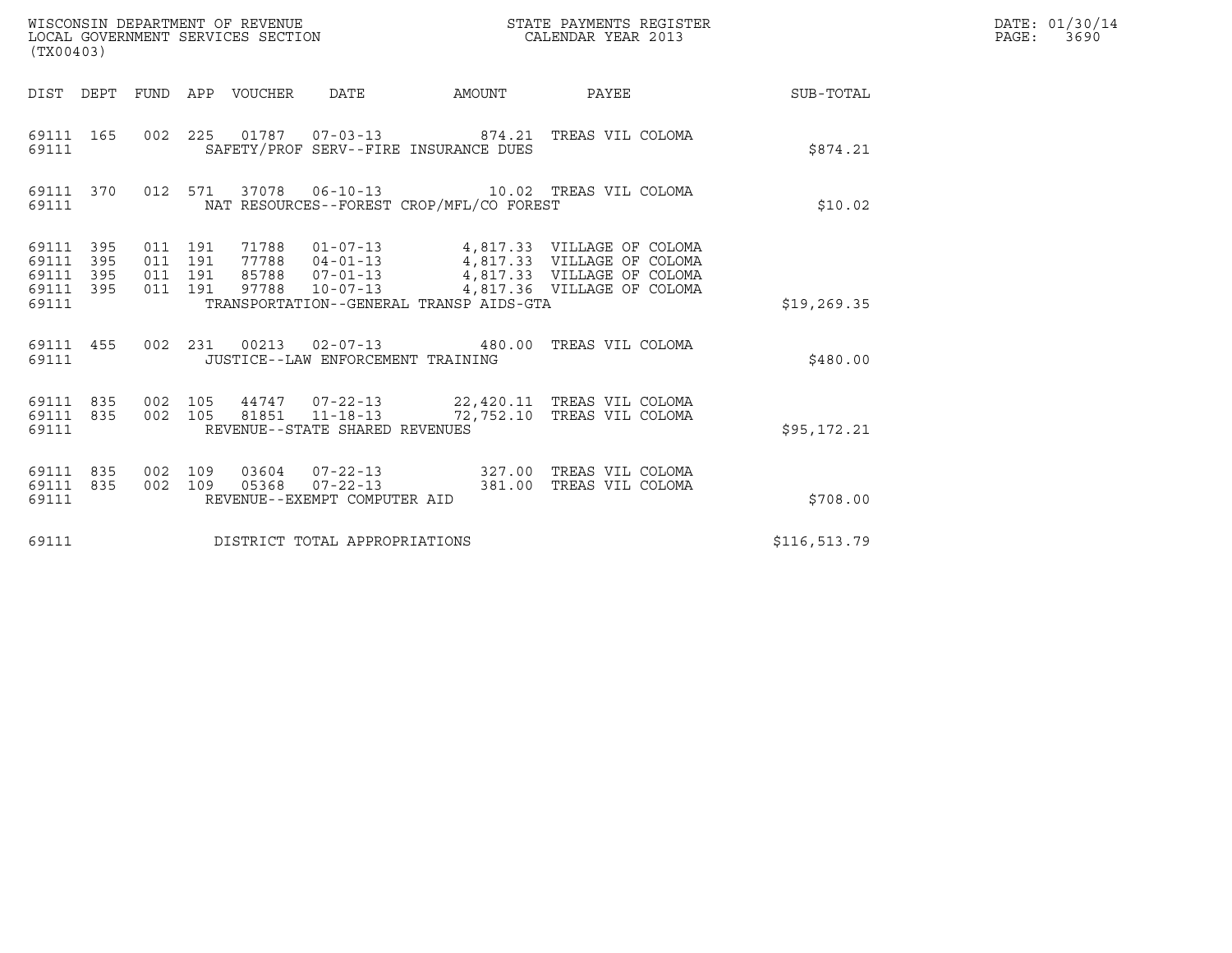| (TX00403)                                                       |                                          | WISCONSIN DEPARTMENT OF REVENUE<br>LOCAL GOVERNMENT SERVICES SECTION |                                   |                                          | STATE PAYMENTS REGISTER<br>CALENDAR YEAR 2013                                                                                                                                    |               | DATE: 01/30/14<br>PAGE:<br>3691 |
|-----------------------------------------------------------------|------------------------------------------|----------------------------------------------------------------------|-----------------------------------|------------------------------------------|----------------------------------------------------------------------------------------------------------------------------------------------------------------------------------|---------------|---------------------------------|
|                                                                 |                                          | DIST DEPT FUND APP VOUCHER DATE                                      |                                   |                                          | AMOUNT PAYEE SUB-TOTAL                                                                                                                                                           |               |                                 |
| 69136 165<br>69136                                              |                                          |                                                                      |                                   | SAFETY/PROF SERV--FIRE INSURANCE DUES    | 002  225  01788  07-03-13  656.51  TREAS VIL HANCOCK                                                                                                                             | \$656.51      |                                 |
| 69136 370<br>69136                                              |                                          |                                                                      |                                   | NAT RESOURCES--FOREST CROP/MFL/CO FOREST | 012 571 37079 06-10-13 4.00 TREAS VIL HANCOCK                                                                                                                                    | \$4.00        |                                 |
| 69136 395<br>69136<br>395<br>69136<br>395<br>69136 395<br>69136 | 011 191<br>011 191<br>011 191<br>011 191 |                                                                      | 97789 10-07-13                    | TRANSPORTATION--GENERAL TRANSP AIDS-GTA  | 71789  01-07-13  5,184.27  VILLAGE OF HANCOCK<br>77789  04-01-13  5,184.27  VILLAGE OF HANCOCK<br>85789  07-01-13   5,184.27   VILLAGE OF HANCOCK<br>5,184.29 VILLAGE OF HANCOCK | \$20,737.10   |                                 |
| 69136 455<br>69136                                              |                                          |                                                                      | JUSTICE--LAW ENFORCEMENT TRAINING |                                          | 002 231 00312 02-08-13 320.00 TREAS VIL HANCOCK                                                                                                                                  | \$320.00      |                                 |
| 69136 835<br>69136 835<br>69136                                 | 002 105                                  |                                                                      | REVENUE--STATE SHARED REVENUES    |                                          | 44748 07-22-13 22,737.77 TREAS VIL HANCOCK<br>002 105 81852 11-18-13 128,847.35 TREAS VIL HANCOCK                                                                                | \$151, 585.12 |                                 |
| 69136 835<br>69136                                              |                                          |                                                                      | REVENUE--EXEMPT COMPUTER AID      |                                          | 002 109 03605 07-22-13 21.00 TREAS VIL HANCOCK                                                                                                                                   | \$21.00       |                                 |
| 69136                                                           |                                          | DISTRICT TOTAL APPROPRIATIONS                                        |                                   |                                          |                                                                                                                                                                                  | \$173,323.73  |                                 |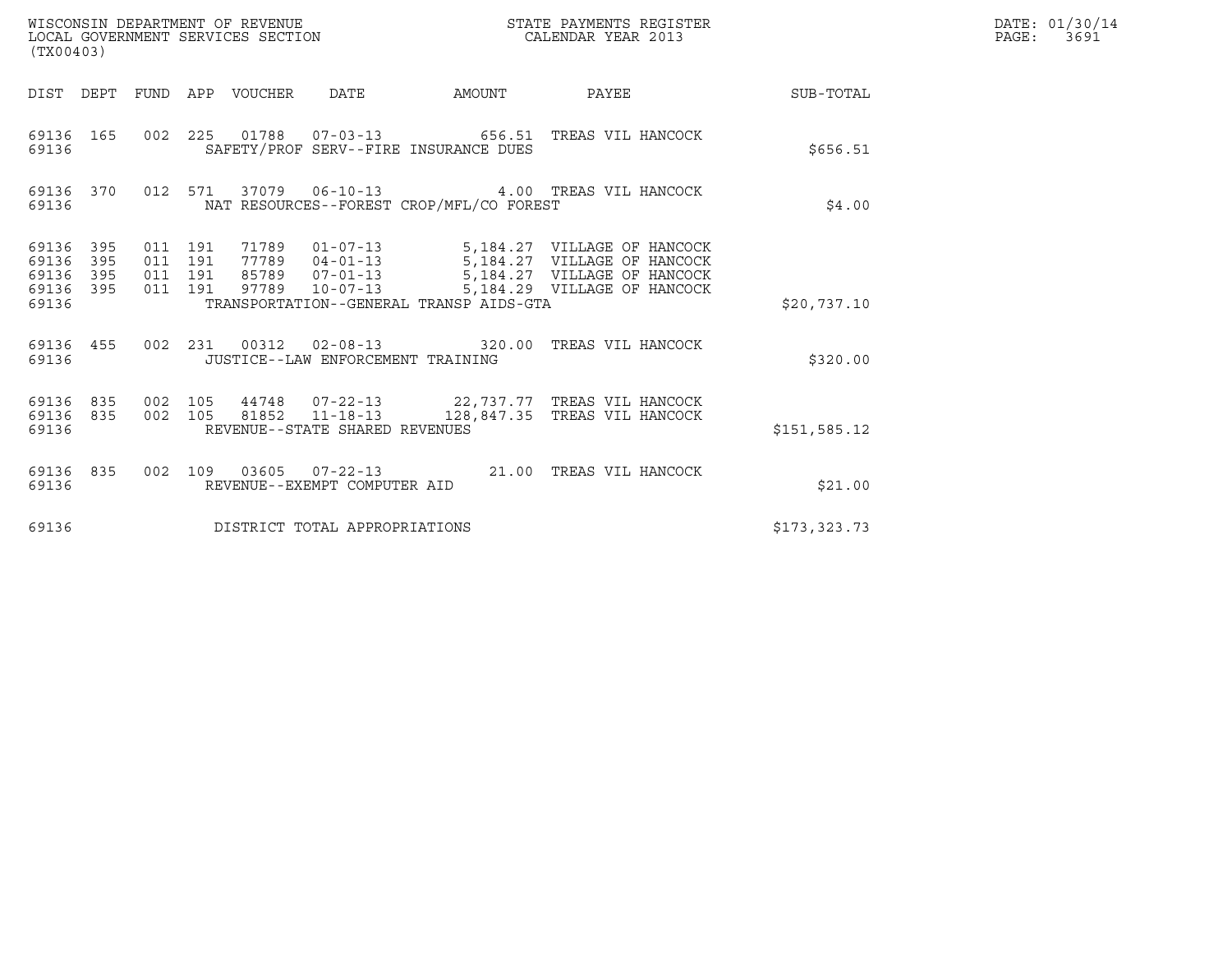| (TX00403)                                                             |                                          | WISCONSIN DEPARTMENT OF REVENUE<br>LOCAL GOVERNMENT SERVICES SECTION |                                                  |                                          | STATE PAYMENTS REGISTER<br>CALENDAR YEAR 2013                                                                                                                                 |             | DATE: 01/30/14<br>PAGE:<br>3692 |
|-----------------------------------------------------------------------|------------------------------------------|----------------------------------------------------------------------|--------------------------------------------------|------------------------------------------|-------------------------------------------------------------------------------------------------------------------------------------------------------------------------------|-------------|---------------------------------|
| DIST DEPT                                                             | FUND                                     | APP VOUCHER                                                          | DATE                                             | AMOUNT                                   | PAYEE                                                                                                                                                                         | SUB-TOTAL   |                                 |
| 69146<br>165<br>69146                                                 |                                          |                                                                      |                                                  | SAFETY/PROF SERV--FIRE INSURANCE DUES    | 002  225  01789  07-03-13  659.62  TREAS VIL LOHRVILLE                                                                                                                        | \$659.62    |                                 |
| 69146 370<br>69146                                                    |                                          | 012 571<br>37080                                                     |                                                  | NAT RESOURCES--FOREST CROP/MFL/CO FOREST |                                                                                                                                                                               | \$14.74     |                                 |
| 395<br>69146<br>395<br>69146<br>395<br>69146<br>395<br>69146<br>69146 | 011 191<br>011 191<br>011 191<br>011 191 | 71790<br>77790<br>97790                                              |                                                  | TRANSPORTATION--GENERAL TRANSP AIDS-GTA  | 01-07-13 4,763.25 VILLAGE OF LOHRVILLE<br>04-01-13 4,763.25 VILLAGE OF LOHRVILLE<br>85790  07-01-13  4,763.25  VILLAGE OF LOHRVILLE<br>10-07-13 4,763.25 VILLAGE OF LOHRVILLE | \$19,053.00 |                                 |
| 69146<br>835<br>69146<br>835<br>69146                                 | 002 105<br>002 105                       |                                                                      | 81853 11-18-13<br>REVENUE--STATE SHARED REVENUES |                                          | 44749  07-22-13  4,674.00 TREAS VIL LOHRVILLE<br>26,495.34 TREAS VIL LOHRVILLE                                                                                                | \$31,169.34 |                                 |
| 69146<br>835<br>69146                                                 | 002                                      | 109                                                                  | 03606  07-22-13<br>REVENUE--EXEMPT COMPUTER AID  |                                          | 2.00 TREAS VIL LOHRVILLE                                                                                                                                                      | \$2.00      |                                 |
| 69146                                                                 |                                          |                                                                      | DISTRICT TOTAL APPROPRIATIONS                    |                                          |                                                                                                                                                                               | \$50,898.70 |                                 |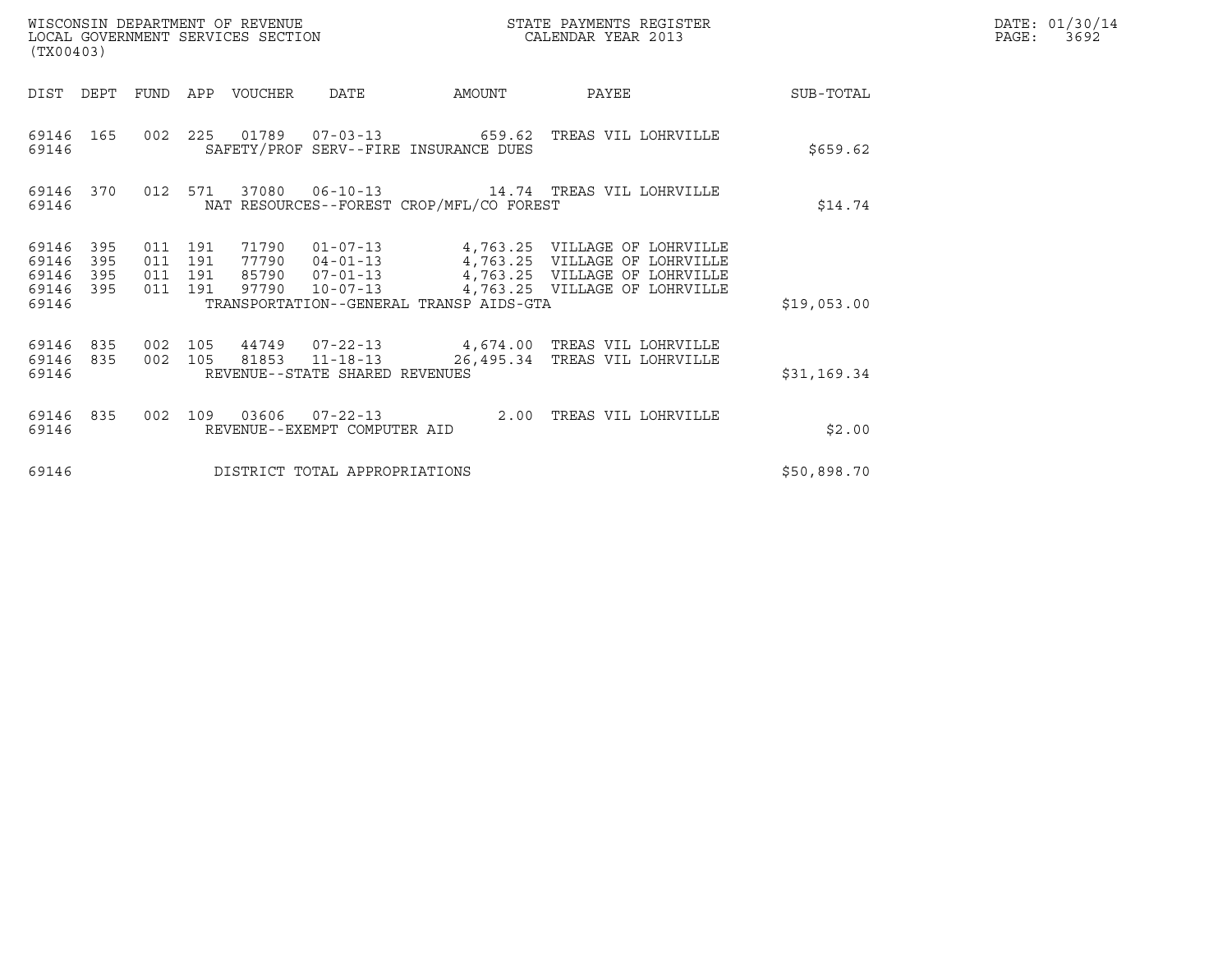| WISCONSIN DEPARTMENT OF REVENUE   | STATE PAYMENTS REGISTER | DATE: 01/30/14 |
|-----------------------------------|-------------------------|----------------|
| LOCAL GOVERNMENT SERVICES SECTION | CALENDAR YEAR 2013      | PAGE:<br>3693  |

| (TX00403)                                                             |                                                                                          |                                                                                                                 |        |                                                                                                                                      |               |
|-----------------------------------------------------------------------|------------------------------------------------------------------------------------------|-----------------------------------------------------------------------------------------------------------------|--------|--------------------------------------------------------------------------------------------------------------------------------------|---------------|
| DIST<br>DEPT                                                          | FUND<br>VOUCHER<br>APP                                                                   | DATE                                                                                                            | AMOUNT | PAYEE                                                                                                                                | SUB-TOTAL     |
| 165<br>69171<br>69171                                                 | 002<br>225                                                                               | SAFETY/PROF SERV--FIRE INSURANCE DUES                                                                           |        | 01790  07-03-13  1,375.11 TREAS VIL PLAINFIELD                                                                                       | \$1,375.11    |
| 395<br>69171<br>69171<br>395<br>69171<br>395<br>69171<br>395<br>69171 | 011<br>191<br>71791<br>77791<br>011<br>191<br>011<br>191<br>85791<br>191<br>97791<br>011 | $01 - 07 - 13$<br>$04 - 01 - 13$<br>$07 - 01 - 13$<br>$10 - 07 - 13$<br>TRANSPORTATION--GENERAL TRANSP AIDS-GTA |        | 5,493.78 VILLAGE OF PLAINFIELD<br>5,493.78 VILLAGE OF PLAINFIELD<br>5,493.78 VILLAGE OF PLAINFIELD<br>5,493.78 VILLAGE OF PLAINFIELD | \$21,975.12   |
| 69171<br>395<br>69171                                                 | 011<br>278                                                                               | TRANSPORTATION--LRIP/TRIP/MSIP GRANTS                                                                           |        | 65150  02-12-13   11,893.05   TREAS VIL PLAINFIELD                                                                                   | \$11,893.05   |
| 455<br>69171<br>69171                                                 | 002<br>231                                                                               | 00487  02-13-13  320.00<br>JUSTICE--LAW ENFORCEMENT TRAINING                                                    |        | TREAS VIL PLAINFIELD                                                                                                                 | \$320.00      |
| 835<br>69171<br>835<br>69171<br>69171                                 | 002<br>105<br>002<br>105<br>81854                                                        | $11 - 18 - 13$<br>REVENUE--STATE SHARED REVENUES                                                                |        | 44750  07-22-13  25,395.54  TREAS VIL PLAINFIELD<br>130,183.02 TREAS VIL PLAINFIELD                                                  | \$155, 578.56 |
| 69171<br>835<br>69171                                                 | 002<br>109                                                                               | 03607 07-22-13<br>REVENUE--EXEMPT COMPUTER AID                                                                  |        | 390.00 TREAS VIL PLAINFIELD                                                                                                          | \$390.00      |
| 69171                                                                 |                                                                                          | DISTRICT TOTAL APPROPRIATIONS                                                                                   |        |                                                                                                                                      | \$191,531.84  |

(TX00403)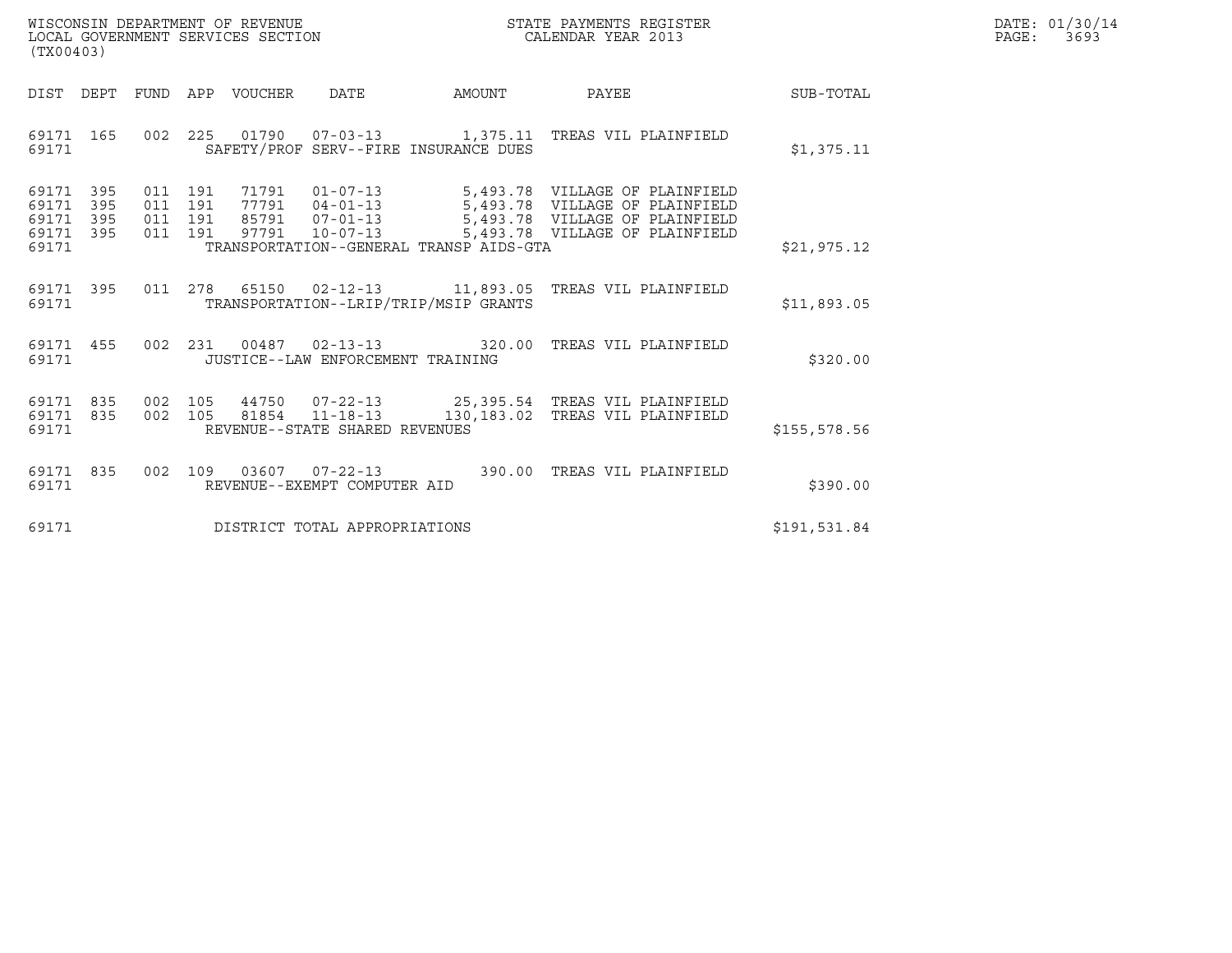| DATE: | 01/30/14 |
|-------|----------|
| PAGE: | 3694     |

| (TX00403)                                                                         |                                                            |                                                                                                 |                    |                |                                                              |                                          |                                                                                                                                                                                                                           |              | DATE: 01/30/14<br>PAGE: 3694 |
|-----------------------------------------------------------------------------------|------------------------------------------------------------|-------------------------------------------------------------------------------------------------|--------------------|----------------|--------------------------------------------------------------|------------------------------------------|---------------------------------------------------------------------------------------------------------------------------------------------------------------------------------------------------------------------------|--------------|------------------------------|
|                                                                                   |                                                            |                                                                                                 |                    |                |                                                              |                                          | DIST DEPT FUND APP VOUCHER DATE AMOUNT PAYEE SUB-TOTAL                                                                                                                                                                    |              |                              |
| 69176                                                                             |                                                            |                                                                                                 |                    |                |                                                              | SAFETY/PROF SERV--FIRE INSURANCE DUES    | 69176 165 002 225 01791 07-03-13 1,861.57 TREAS VIL REDGRANITE                                                                                                                                                            | \$1,861.57   |                              |
| 69176                                                                             |                                                            |                                                                                                 |                    |                |                                                              | NAT RESOURCES--AIDS IN LIEU OF TAXES     | 69176 370 002 503 16238 02-21-13 648.08 TREAS VIL REDGRANITE<br>TOWN SHARE 179.73                                                                                                                                         | \$648.08     |                              |
| 69176                                                                             |                                                            |                                                                                                 |                    |                |                                                              | NAT RESOURCES--FOREST CROP/MFL/CO FOREST | 69176 370 012 571 37081 06-10-13 8.00 TREAS VIL REDGRANITE                                                                                                                                                                | \$8.00       |                              |
|                                                                                   |                                                            |                                                                                                 |                    |                |                                                              |                                          | 69176 370 012 579 19024 04-15-13 60.85 TREAS VIL REDGRANITE                                                                                                                                                               | \$60.85      |                              |
| 69176<br>69176<br>69176<br>69176<br>69176<br>69176<br>69176<br>69176 395<br>69176 | 395<br>395<br>395<br>395<br>395<br>395<br>395<br>69176 395 | 011 185<br>011 185<br>011 185<br>011 185<br>011 185<br>011 185<br>011 185<br>011 185<br>011 185 |                    |                |                                                              | TRANSPORTATION--HIGHWAY SAFETY-FEDERAL   |                                                                                                                                                                                                                           | \$2,478.87   |                              |
| 69176<br>69176<br>69176 395<br>69176 395<br>69176                                 | 395<br>395                                                 | 011 191<br>011 191                                                                              | 011 191<br>011 191 |                |                                                              | TRANSPORTATION--GENERAL TRANSP AIDS-GTA  | 71792     01-07-13     9,022.41     VILLAGE OF REDGRANITE<br>77792     04-01-13     9,022.41     VILLAGE OF REDGRANITE<br>85792     07-01-13     9,022.41     VILLAGE OF REDGRANITE<br>9,022.44     VILLAGE OF REDGRANITE | \$36,089.67  |                              |
| 69176                                                                             | 69176 455                                                  |                                                                                                 |                    |                | JUSTICE--LAW ENFORCEMENT TRAINING                            |                                          | 002 231 00509 02-13-13 640.00 TREAS VIL REDGRANITE                                                                                                                                                                        | \$640.00     |                              |
| 69176 505<br>69176                                                                |                                                            |                                                                                                 |                    |                |                                                              | DOA--JUSTICE-ASSISTANCE-FEDERAL ARRA FDS | 002 650 05907 01-16-13 4,465.95 TREAS VIL REDGRANITE                                                                                                                                                                      | \$4,465.95   |                              |
| 69176 505<br>69176                                                                |                                                            |                                                                                                 |                    |                | DOA--HOUSING ASSISTANCE GRANTS                               |                                          | 002 743 07094 02-15-13 143,000.00 TREAS VIL REDGRANITE                                                                                                                                                                    | \$143,000.00 |                              |
| 69176 835<br>69176 835<br>69176                                                   |                                                            | 002 105                                                                                         | 002 105            | 44751<br>81855 | 07-22-13<br>$11 - 18 - 13$<br>REVENUE--STATE SHARED REVENUES |                                          | 33,397.29 TREAS VIL REDGRANITE<br>189,251.31 TREAS VIL REDGRANITE                                                                                                                                                         | \$222,648.60 |                              |
|                                                                                   |                                                            |                                                                                                 |                    |                |                                                              |                                          | 69176 835 002 109 03608 07-22-13 368.00 TREAS VIL REDGRANITE                                                                                                                                                              |              |                              |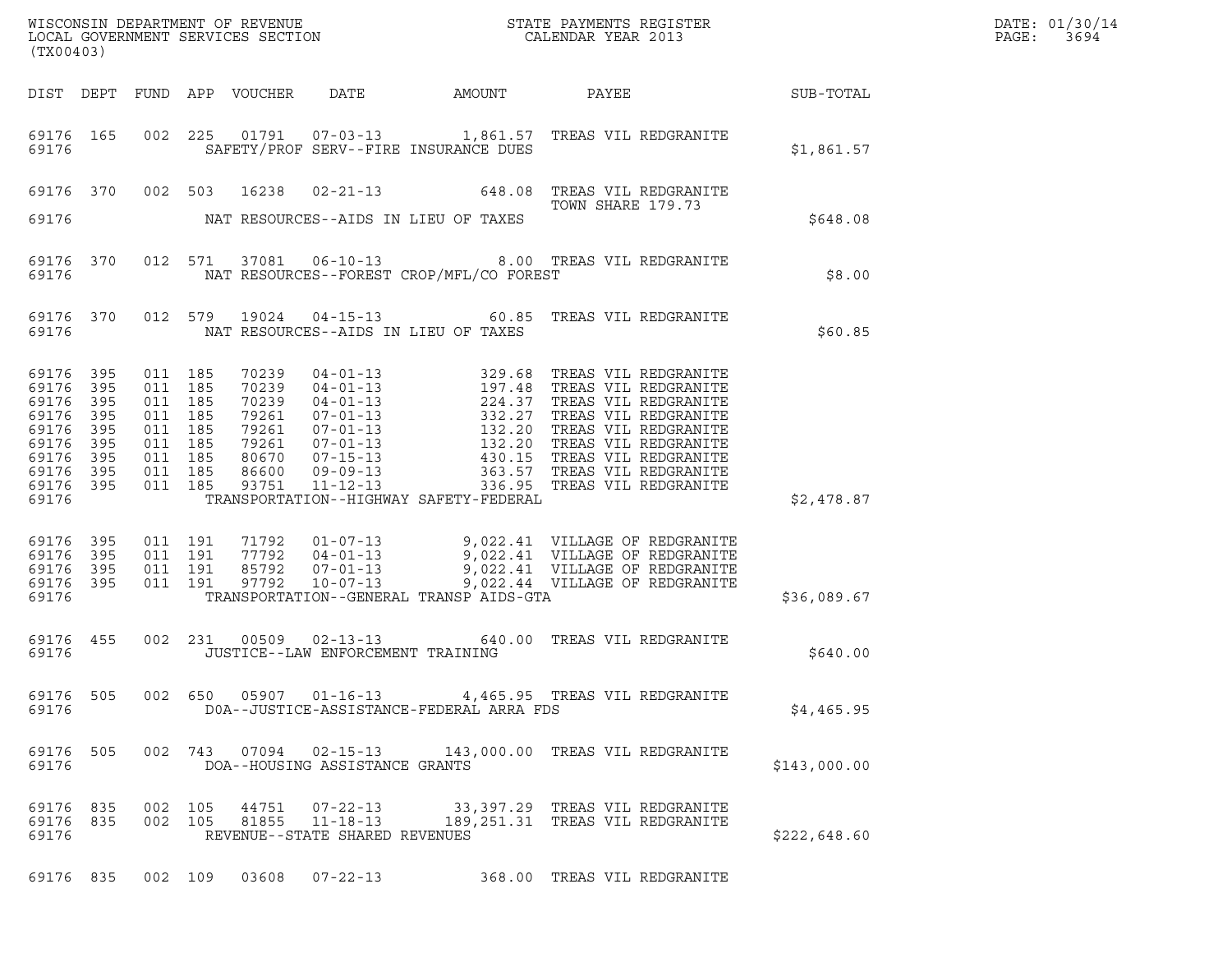| WISCONSIN DEPARTMENT OF REVENUE<br>LOCAL GOVERNMENT SERVICES SECTION<br>(TX00403) |      |                             |                                              |          | STATE PAYMENTS REGISTER<br>CALENDAR YEAR 2013 |              | DATE: 01/30/14<br>PAGE:<br>3695 |
|-----------------------------------------------------------------------------------|------|-----------------------------|----------------------------------------------|----------|-----------------------------------------------|--------------|---------------------------------|
| DIST<br>DEPT                                                                      | FUND | APP<br>VOUCHER              | DATE                                         | AMOUNT   | PAYEE                                         | SUB-TOTAL    |                                 |
| 835<br>69176<br>69176                                                             | 002  | 05369<br>109                | 07-22-13<br>REVENUE--EXEMPT COMPUTER AID     | 315.00   | TREAS VIL REDGRANITE                          | \$683.00     |                                 |
| 69176<br>835<br>69176                                                             | 002  | 501<br>00004<br>DOA-PAYMENT | $02 - 01 - 13$<br>FOR MUNICIPAL SERVICES AID |          | 27,086.09 TREAS VIL REDGRANITE                | \$27,086.09  |                                 |
| 69176<br>835<br>69176                                                             | 021  | 363<br>35934                | $03 - 25 - 13$<br>REVENUE--LOTTERY CREDIT -  | 1,039.53 | TREAS VIL REDGRANITE                          | \$1,039.53   |                                 |
| 69176                                                                             |      |                             | DISTRICT TOTAL APPROPRIATIONS                |          |                                               | \$440,710.21 |                                 |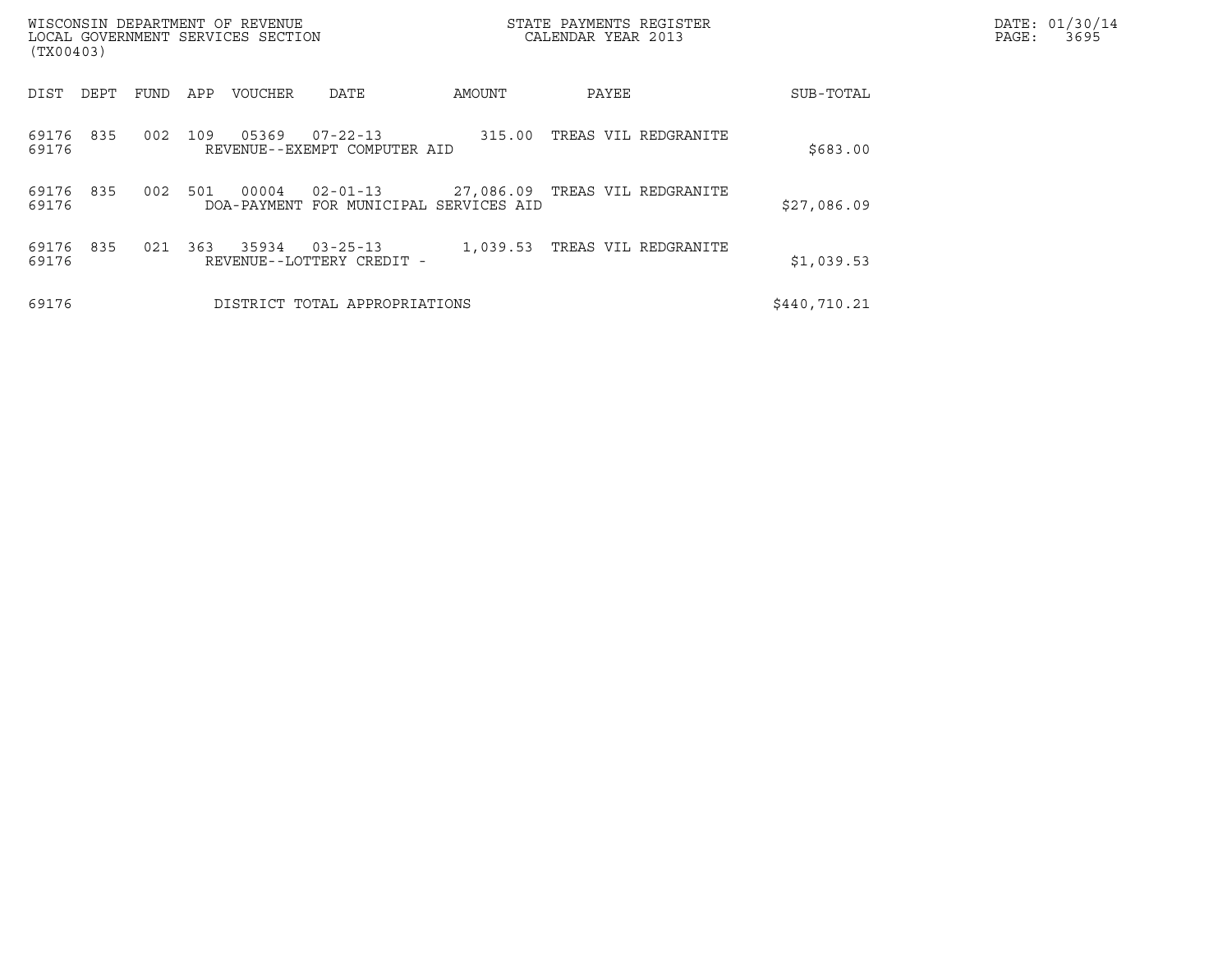| WISCONSIN DEPARTMENT OF REVENUE<br>LOCAL GOVERNMENT SERVICES SECTION<br>CALENDAR YEAR 2013<br>(TX00403) |           |                                          |         |                |                                                                    |                                              |                                                                                                                                       |              | DATE: 01/30/14<br>PAGE: 3696 |
|---------------------------------------------------------------------------------------------------------|-----------|------------------------------------------|---------|----------------|--------------------------------------------------------------------|----------------------------------------------|---------------------------------------------------------------------------------------------------------------------------------------|--------------|------------------------------|
|                                                                                                         |           |                                          |         |                |                                                                    | DIST DEPT FUND APP VOUCHER DATE AMOUNT PAYEE |                                                                                                                                       | SUB-TOTAL    |                              |
| 69191 165<br>69191                                                                                      |           | 002 225                                  |         |                |                                                                    | SAFETY/PROF SERV--FIRE INSURANCE DUES        |                                                                                                                                       | \$1,192.22   |                              |
| 69191                                                                                                   |           |                                          |         |                |                                                                    | NAT RESOURCES--AIDS IN LIEU OF TAXES         | 69191 370 012 579 19025 04-15-13 29.96 TREAS VIL WILD ROSE                                                                            | \$29.96      |                              |
|                                                                                                         |           |                                          |         |                | 69191 NAT RESOURCES--RU RECYCLING GRANT                            |                                              | 69191 370 074 670 41142 05-20-13 5,557.65 TREAS VIL WILD ROSE                                                                         | \$5,557.65   |                              |
| 69191                                                                                                   |           |                                          |         |                |                                                                    | TRANSPORTATION--HIGHWAY SAFETY-FEDERAL       | 69191 395 011 185 74408 05-13-13 4,491.00 TREAS VIL WILD ROSE                                                                         | \$4,491.00   |                              |
| 69191 395<br>69191 395<br>69191 395<br>69191 395<br>69191                                               |           | 011 191<br>011 191<br>011 191<br>011 191 |         |                |                                                                    | TRANSPORTATION--GENERAL TRANSP AIDS-GTA      |                                                                                                                                       | \$40,311.20  |                              |
| 69191 455<br>69191                                                                                      |           | 69191 455 002 231<br>002 231             |         |                | JUSTICE--LAW ENFORCEMENT TRAINING                                  |                                              | 00106    11-01-13                    160.00   TREAS VIL WILD ROSE<br>00647    02-19-13                   160.00   TREAS VIL WILD ROSE | \$320.00     |                              |
| 69191                                                                                                   | 69191 835 | 69191 835 002 105                        | 002 105 |                | 44752 07-22-13<br>81856 11-18-13<br>REVENUE--STATE SHARED REVENUES |                                              | 37,392.56   TREAS VIL WILD ROSE<br>156,033.13 TREAS VIL WILD ROSE                                                                     | \$193,425.69 |                              |
| 69191 835<br>69191                                                                                      |           | 69191 835 002 109                        | 002 109 | 03609<br>05370 | REVENUE--EXEMPT COMPUTER AID                                       |                                              | 07-22-13 504.00 TREAS VIL WILD ROSE<br>07-22-13 77.00 TREAS VIL WILD ROSE                                                             | \$581.00     |                              |
| 69191 835<br>69191                                                                                      |           |                                          |         |                | REVENUE--LOTTERY CREDIT -                                          |                                              | 021 363 CR147 03-27-13 753.12 TREAS VIL WILD ROSE                                                                                     | \$753.12     |                              |
| 69191                                                                                                   |           |                                          |         |                | DISTRICT TOTAL APPROPRIATIONS                                      |                                              |                                                                                                                                       | \$246,661.84 |                              |